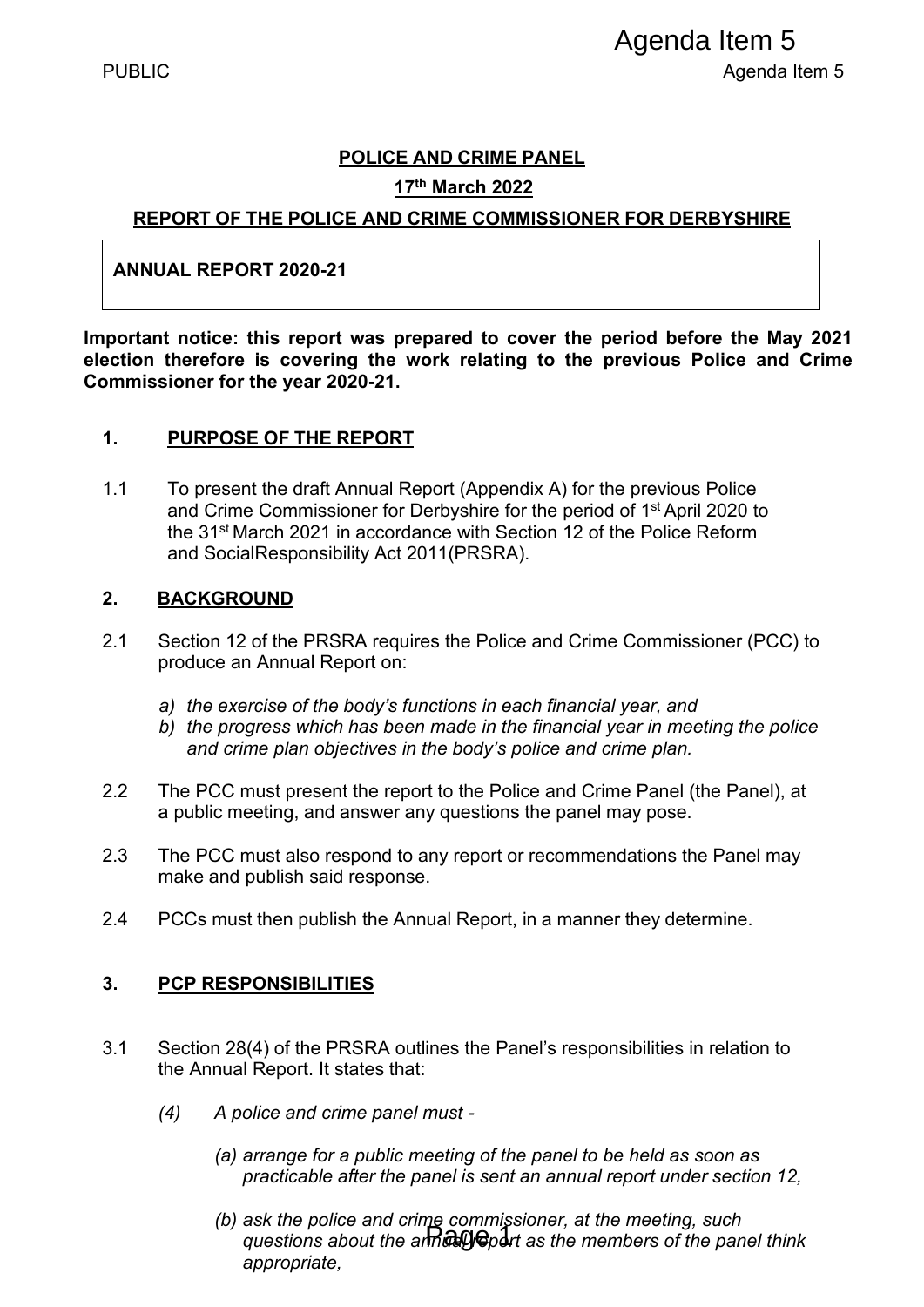- *(c) review the annual report, and*
- *(d) make a report or recommendations on the annual report to the commissioner*

#### **PUBLICATION**

- 4.0 Subject to the report or recommendations made by the Panel, the PCC intends to publish the Annual Report as a document on the PCC Website.
- 4.1 The PCC does not intend to produce large numbers of physical copies of the report.
- 4.2 Should a member of the public wish to receive a hard copy of the Annual Report the office will ensure that they are sent one.
- 4.3 The version at Appendix A does not include a message from the Chair of the Police and Crime Panel as one has yet to be provided, though this can be included if required.

#### **5.0 RECOMMENDATIONS**

- i That the panel receives the Annual Report 2020-2021.
- ii That Panel Members ask such questions, and make any recommendations, on the Annual Report 2020-21 as they think appropriate.
- iii That, subject to any report or recommendations by the Panel, the Annual Report is published via the PCC's website – [www.derbyshire-pcc.gov.uk.](http://www.derbyshire-pcc.gov.uk/)

| <b>Contact details</b> | <b>Name: Andrew Dale</b>                          |
|------------------------|---------------------------------------------------|
| in the event           | External telephone number: 0300 122 6000          |
| of enquiries           | Email address: pccoffice@derbyshire.pnn.police.uk |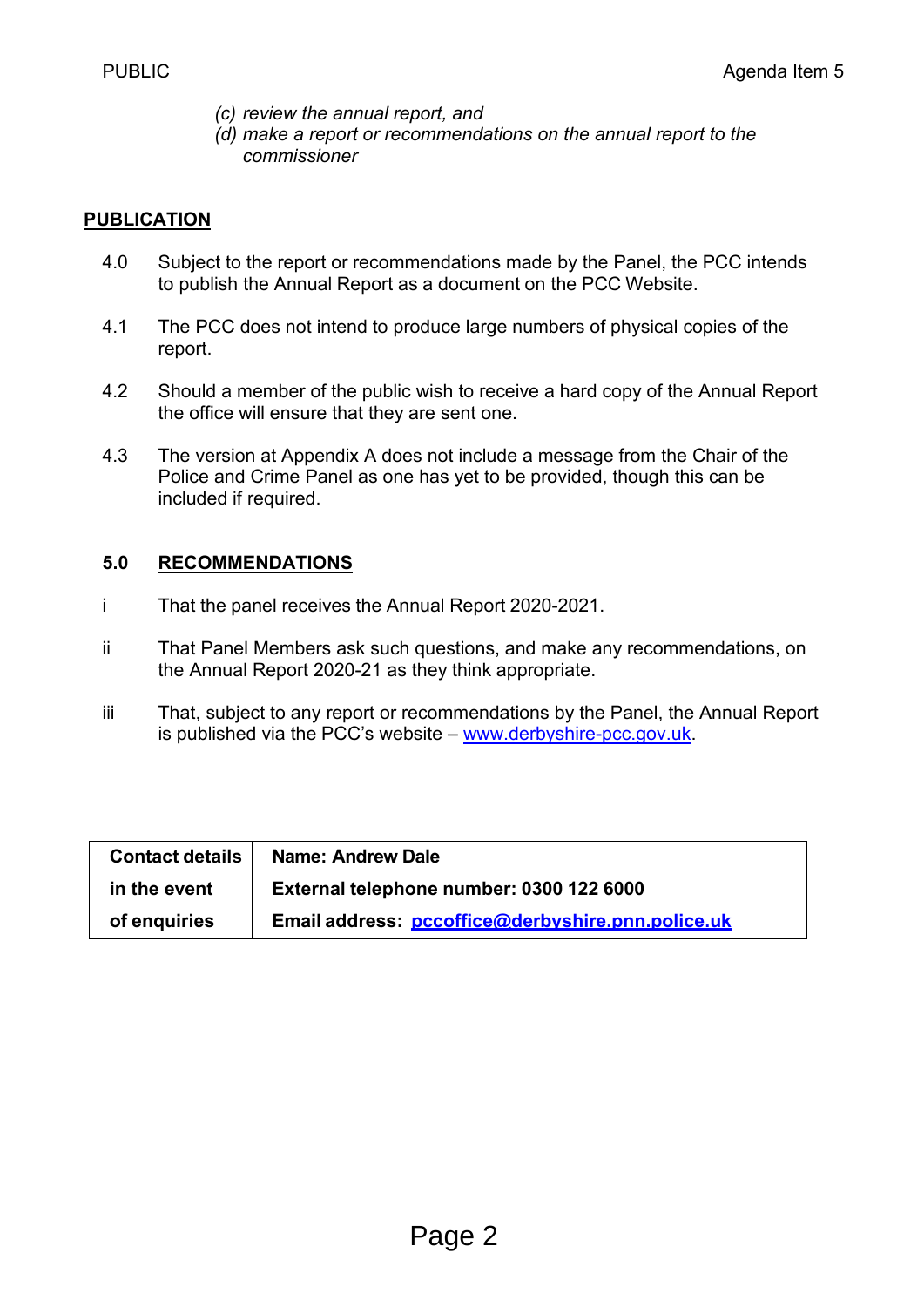## **DRAFT**

# **Police & Crime Commissioner for Derbyshire**

# **Annual Report April 2020- March 2021**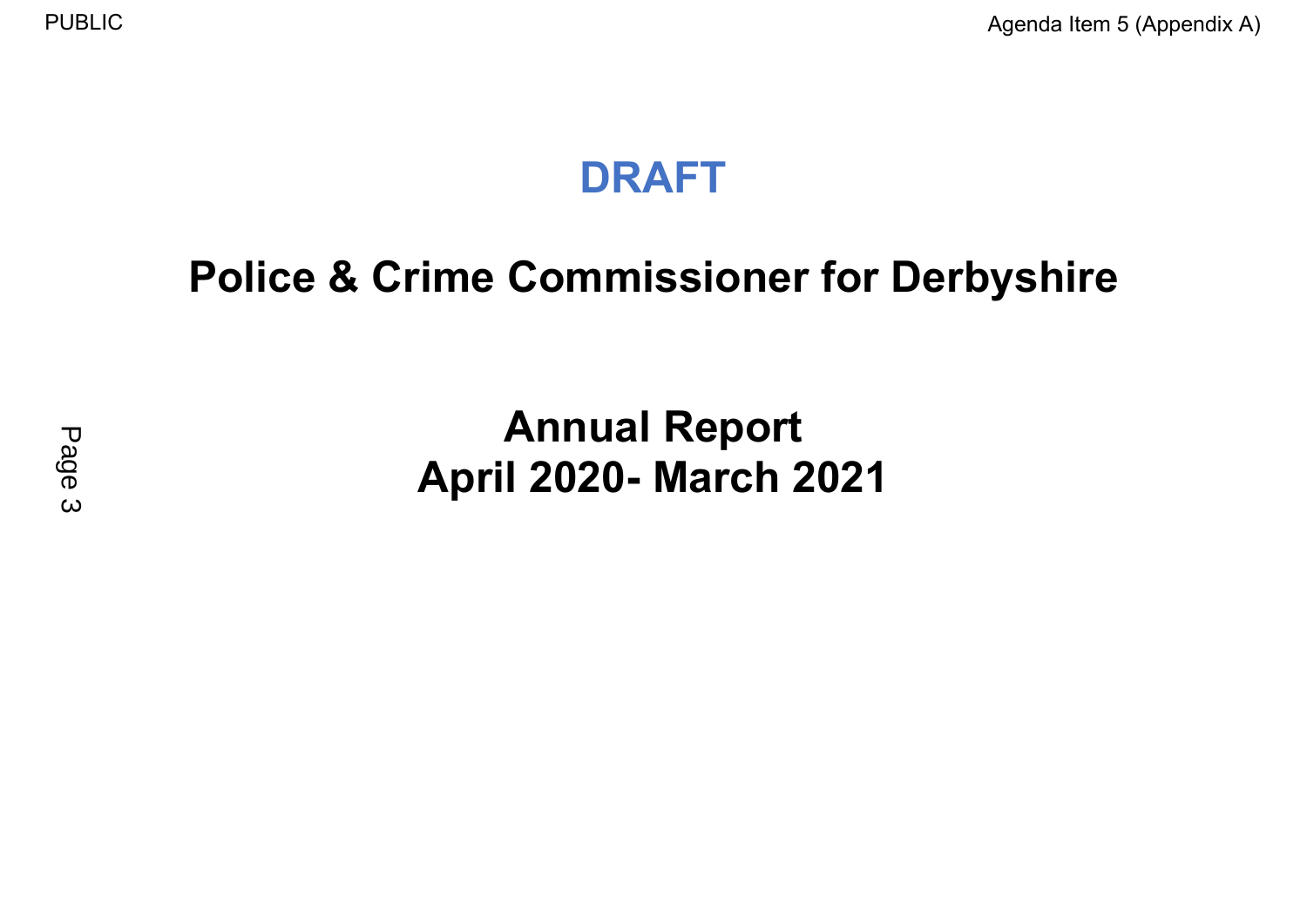### **INTRODUCTION**

Due to the unprecedented impact of Covid-19 on the world, the Police and Crime Commissioner (PCC) elections were postponed this year meaning the term has been extended by 12 months. It is anticipated that the elections will take place in May 2021.

It is difficult to look back on this year and not focus on the world-changing impact of Covid-19. The global pandemic has had a direct impact on everybody. We have seen periods of lockdown, many of us have needed to adapt to a world of online meetings and working from home. We have seen a real growth in local communities and their support for one another.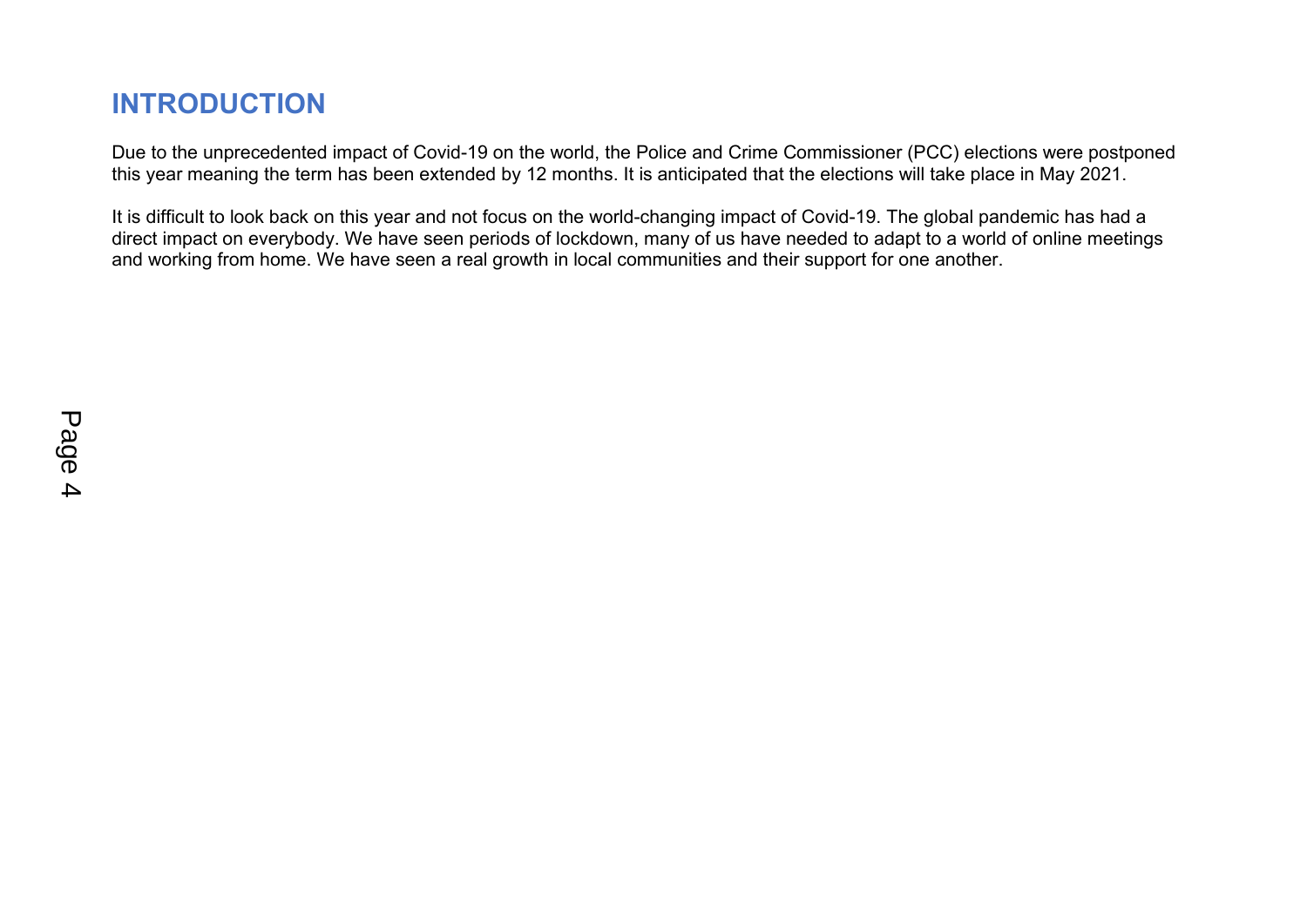### **THE HELLOS AND GOODBYES**

#### **The OPCC**

Emily Wakeland left her role as Intern and we welcomed Katie Stevens as the new Administration and Casework Assistant.

#### **Derbyshire Constabulary**

There has been some change in the top corridor within the Force. Peter Goodman retired this year as Chief Constable and Rachel Swann has taken over the top job. We have also welcomed Kate Meynell as our new Deputy Chief Constable. We have seen Paul Gibson leave the Force and take up a new role heading up collaboration in the Region. We have also welcome T/ACC Michelle Shooter and T/ACC David Kirby into the senior leadership team.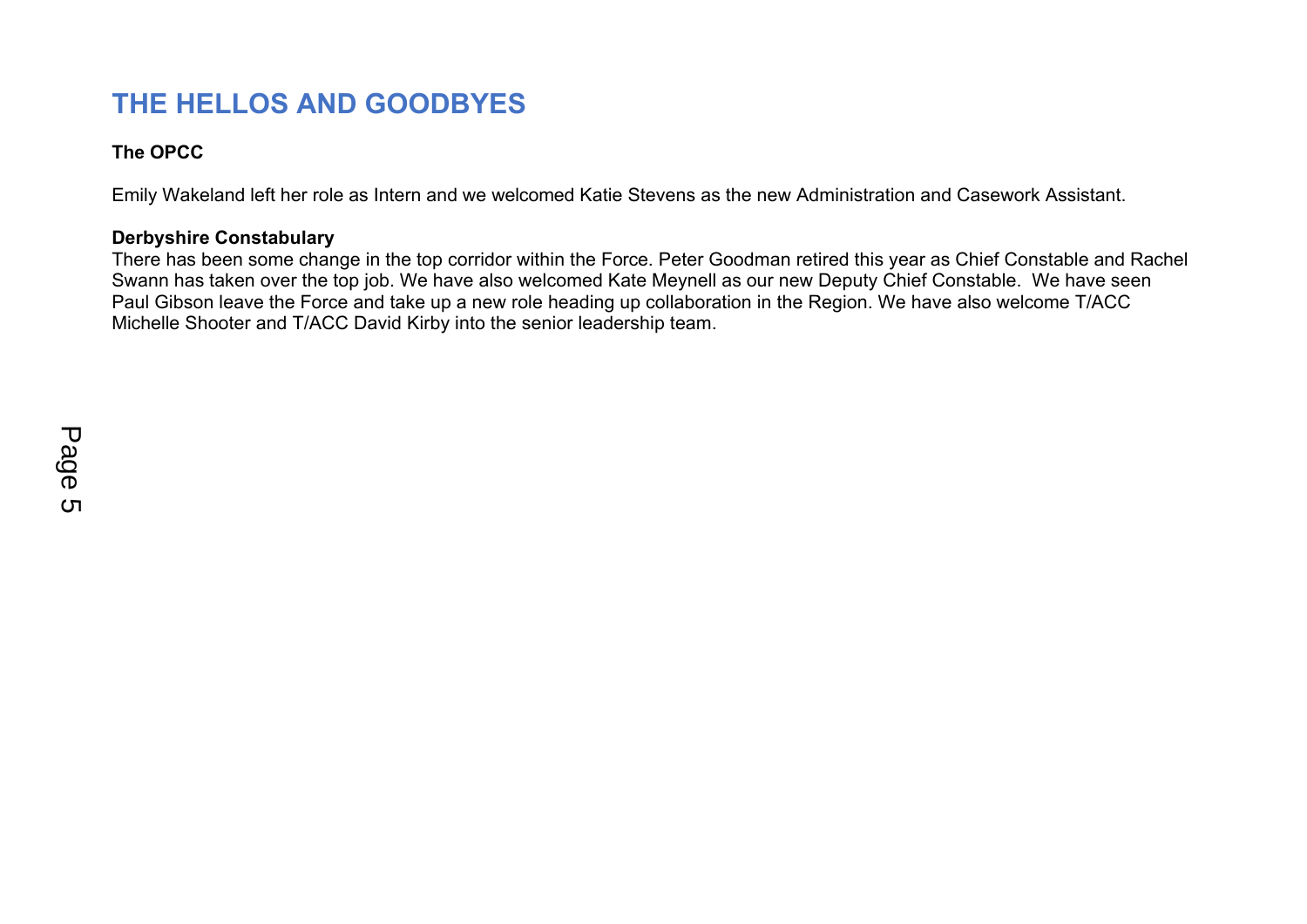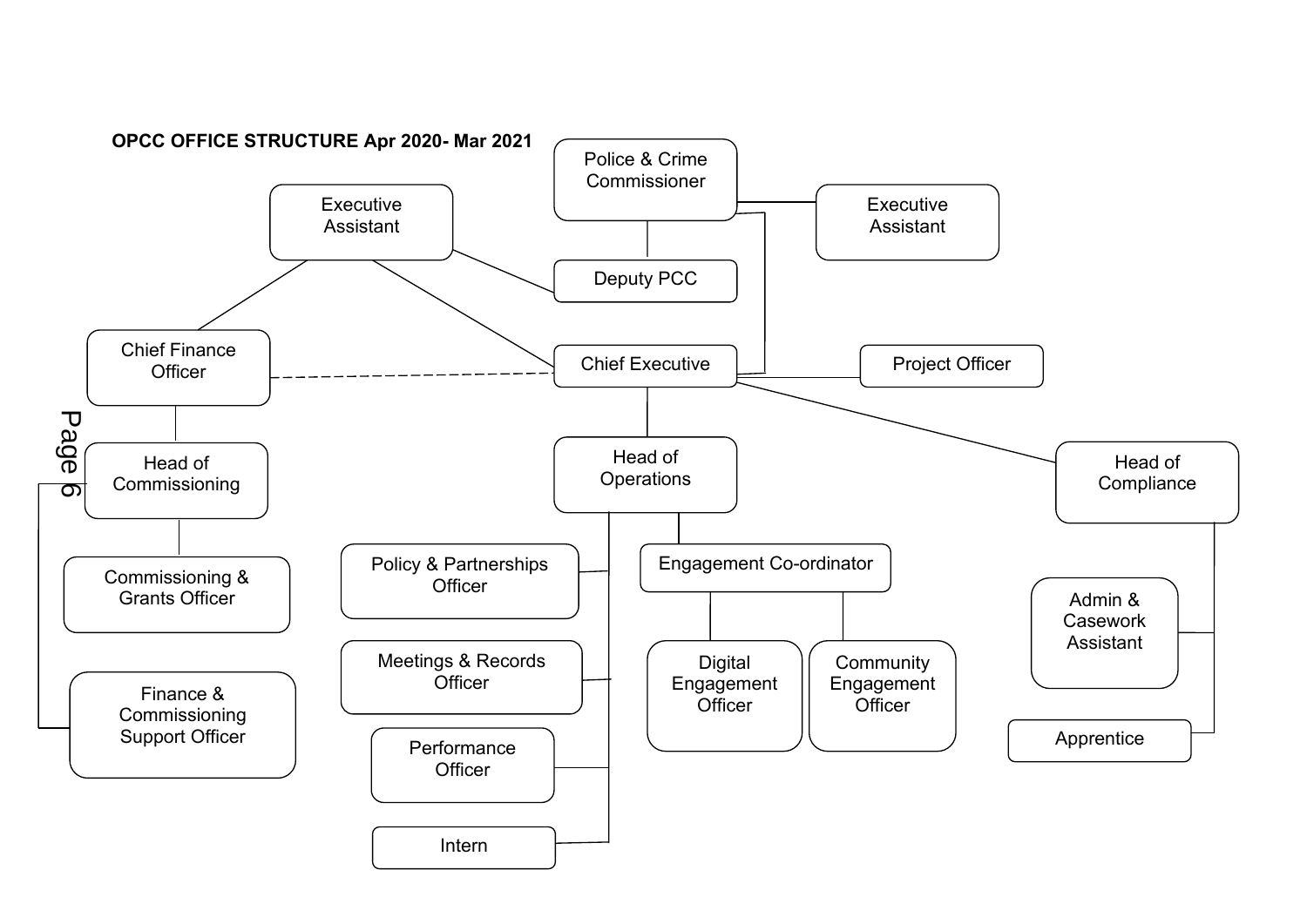## **THE POLICE & CRIME PLAN 2016-21**

One of the statutory responsibilities of a new Police and Crime Commissioner is to produce a Police and Crime Plan, which is kept under review. Part of this review process is engagement with the public to understand what is important to them as well as consideration of the main threats and risks identified by the police and wider partners.

The 2016-21 Plan contains seven strategic priorities:

- 1. Working to keep the most vulnerable in our communities safe from crime and harm and supporting those who unfortunately find themselves a victim of crime
- 2. Working to tackle the emerging threats of cyber and cyber-related crime on individuals, businesses and communities
- 3. Working to tackle the impact of drugs and alcohol on communities
- 4. Supporting those with mental health issues, including those with learning difficulties, who come into contact with the Criminal Justice System, as victim or offender, to get the right support, from the right agencies at the right time
- 5. Working with young people, including those who have been either victims of crime or offenders, to understand their needs and prevent them becoming involved in criminal activities
- 6. Working with the Constabulary to develop the policing family to be more representative of the diverse communities it serves
- 7. Working with the Constabulary and partners to maximise the opportunities from developments in technology

Having reviewed the results of engagement activity with members of the public, as well as understanding the current threats and risks identified by the Force and partners, the decision has been taken to retain the current seven priorities as they are.

### **SIGNIFICANT ACHIEVEMENTS**

As this will be the last annual report for the Police and Crime Plan as it stands, a summary of overall delivery against the plan and key achievements has been provided.

**Priority 1:** *Working to keep the most vulnerable in our communities safe form crime and ham and supporting those who unfortunately find themselves a victim of crime*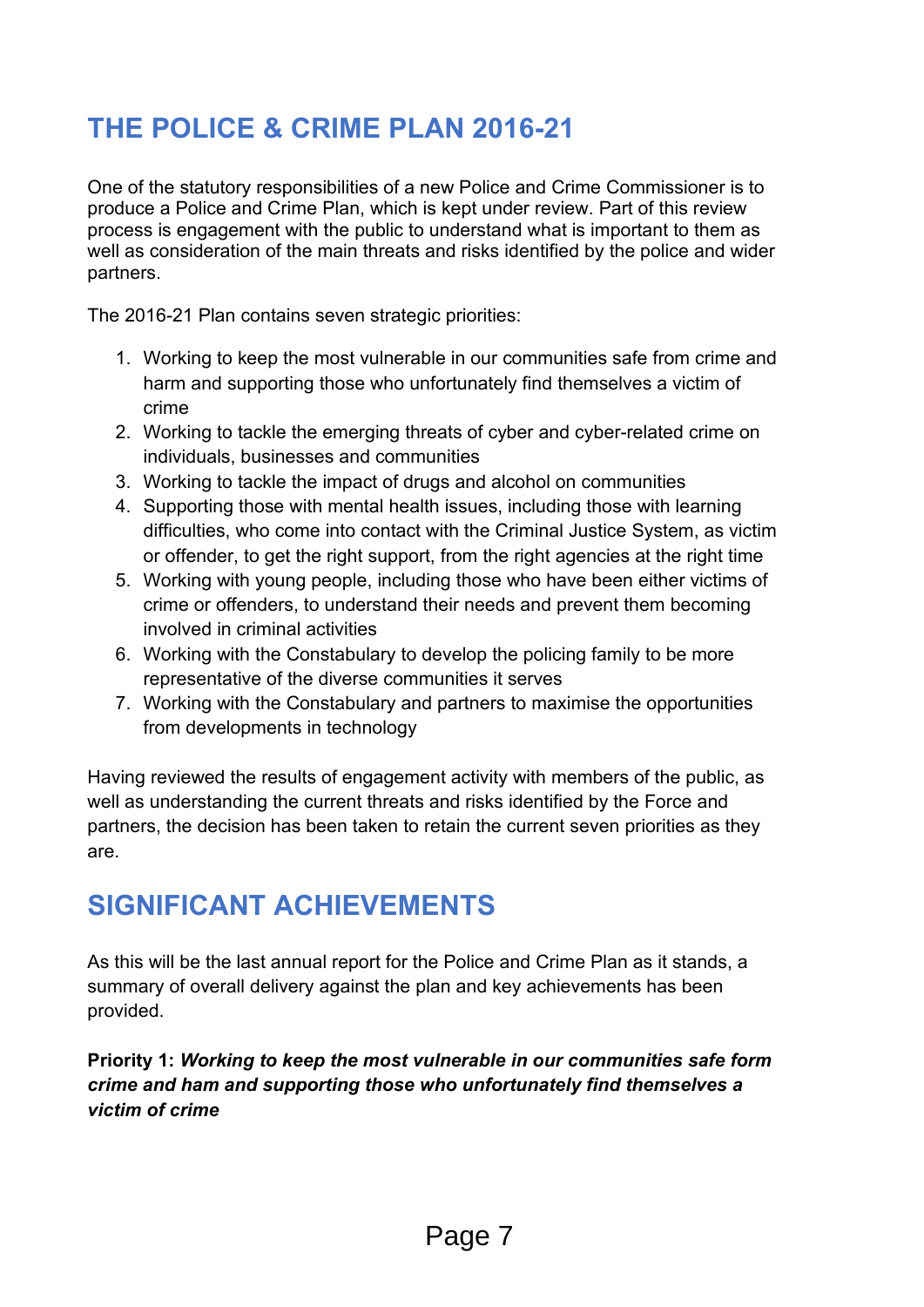- Victim Support Services We have continued to lead on the commissioning of both generic and specialist support services for victims of crime. Some of this commissioning has been PCC only and some co-commissioned work has been undertaken with partners.
- Core Website We have continued to develop the CORE victims' website providing a wealth of information to Derbyshire residents on different crime types including details of support services which are available to access both locally and nationally.
- UN Global Compact Following the signing of the letter of commitment in June 2017, the City of Derby formed a Strategic Leadership Group of representative parties to determine and steer the City's approach to its commitment to the UN Global Compact.
- Hate Crime work- We have developed a model and approach based on research undertaken by Leicester University. The aim of the model was to establish an integrated service to support hate crime victims, including those who identify with protected characteristics, LGBT+, Disability and Race and Religion communities. To build relationships with local partners who are either working with the target audience or who have a good understanding of local issues enabling more effective engagement with communities particularly those who may have additional vulnerabilities.
- DRIVE programme DRIVE is a nationally recognised programme responding to High Harm Perpetrators of Domestic Abuse and works to increase the safety for victims and their children. It is supported by the Home office and the approach has been evaluated by the University of Bristol. The DRIVE partnership comprises of three organisations with strong reputations in the field of Domestic abuse - Respect, Safelives and Social Finance who work collaboratively with local partner organisations to implement the model around the UK. The PCC and Derbyshire Police, with partner support, have collaborated with the national DRIVE team to become a pilot site to develop a local programme for perpetrators and victims. There are a number of other areas with pilot sites from which we can learn.
- Willow Project We have worked with Rural Action Derbyshire to build on existing links and relationships to develop a network of supportive, knowledgeable people who understand the issues around domestic abuse and can help to identify, support and signpost individuals at risk to services and help. This innovative approach to supporting victims of domestic abuse recognises the additional challenges living within a rural setting can pose.
- Victim Engagement As part of our statutory duty we have continued to engage with victims of crime to understand their concerns and priorities and have used this to inform commissioning and grant making as well as developments within the Police and Crime Plan.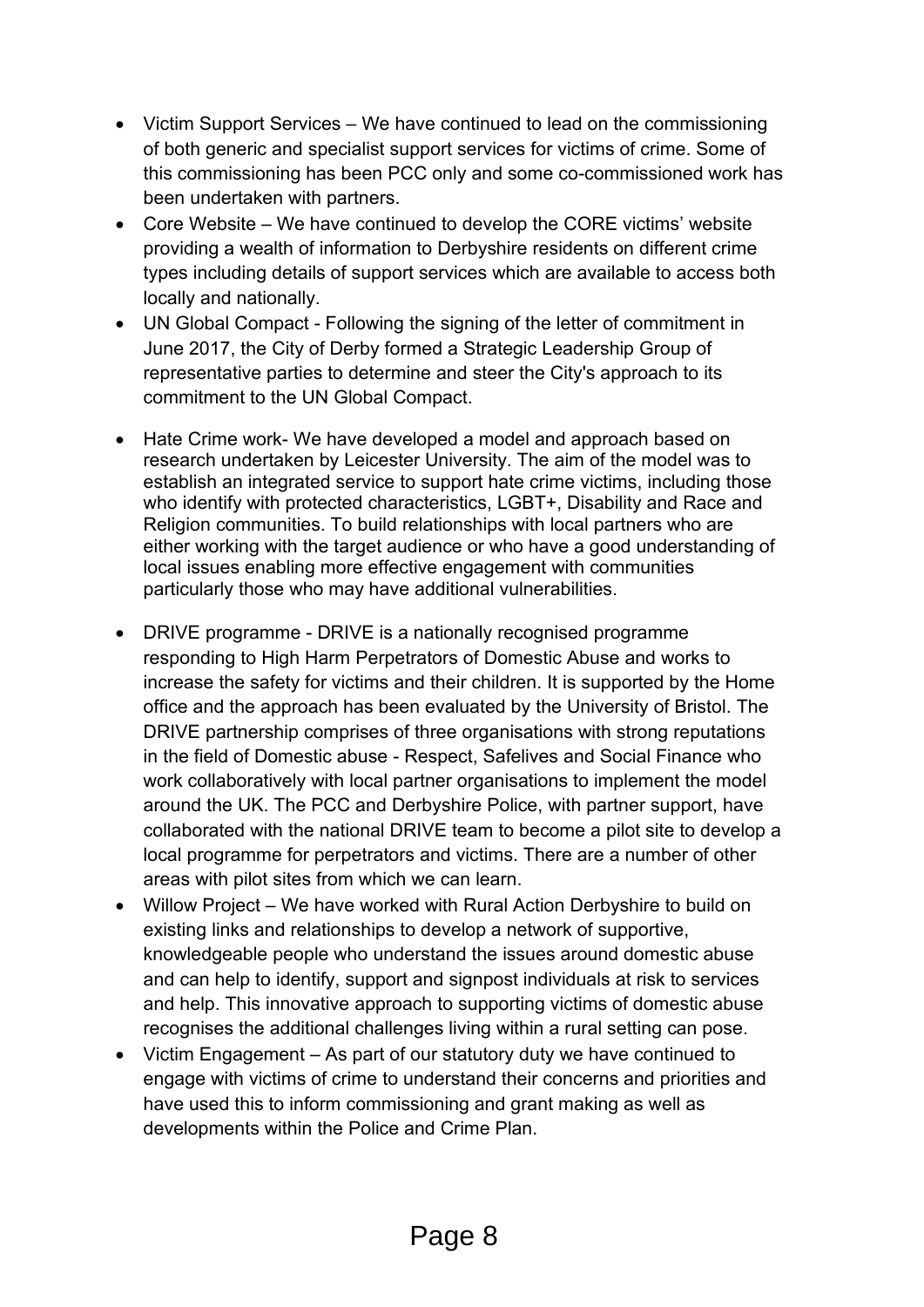#### **Priority 2:** *Working to tackle the emerging threats of cyber and cyber-enabled crime on individuals, business and communities.*

- We have grant funded a number of initiatives working within communities to support individuals in keeping themselves safe from online harm. These have included a 'Fixers' programme supporting three youth social action projects addressing cyber-crime and a Community Digital Champions project run through Rural Action Derbyshire.
- I-Vengers programme The i-vengers programme is a peer led digital leaders programme which focuses on the positive aspects of being online and aims to raise awareness of, and resilience around the risks that children and young people may face online. We do this by setting 2 tasks per term that schools have to complete and each term at least one of the tasks incorporates parental engagement. All of our i-venger schools have access to a secure online portal where the resources to complete the tasks are stored.

#### **Priority 3:** *Working to tackle the impact of drugs and alcohol on communities*

- Intoxicated The 'Intoxicated' campaign was initially launched within Derbyshire Constabulary back in 2013. The campaign is aimed at helping alcohol licence holders and their staff to better understand the legislation around preventing the irresponsible sale of alcohol and to increase their skills on how to refuse the sale to somebody who is already intoxicated.
- Safe Night Out The Safe Night Out strategy is our umbrella brand which includes a number of key work streams (detailed below). Each year, a dedicated Safe Night Out event occurs at Derby Students' Union to coincide with the new cohort of students beginning university during fresher's week. This awareness raising event is aimed at providing students with the information they need to stay safe on a night out whilst encouraging people to drink responsibly.
- PEEP (Proactive Engagement & Enforcement Programme) The core priority of the PEEP is to stop the revolving door of crime. The majority of those listed on the PEEP programme are averse to the traditional style of intervention for fear it will restrict or control their activities and behaviours.
- Safe Space- Safe Space has been setup to help vulnerable people, many of whom have had an adverse childhood or adulthood and increase their opportunities for recovery. Safe Space achieves that by delivering 24/7 provision of hot drinks/toast/toilet/shower/clothes and washing facilities, space to rest and recover and access medical/mental health support and access to external professional support.
- 1625 Substance Misuse Outreach Service the service is designed to deliver interventions to reduce harm around substance misuse and associated risky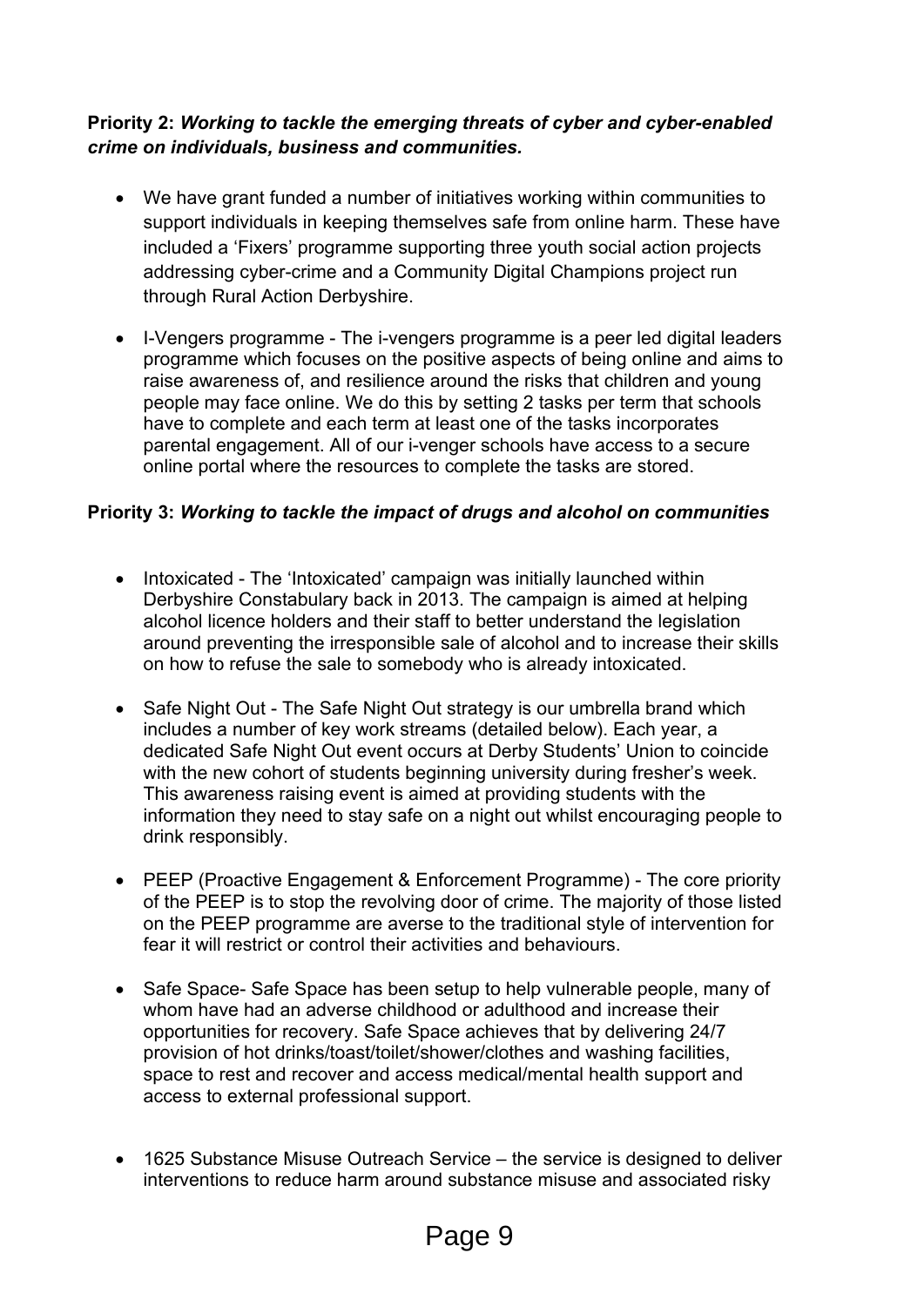behaviours for those in the 16 - 25-year-old group. The service works with individuals and groups of individuals across urban and rural communities in Derbyshire (excluding Derby city). The service is based on a pro-active outreach model requiring the service to work in partnership with a variety of local organisations in order to establish excellent links with 16-25-year olds where they reside, undertake education and socialise.

#### **Priority 4:** *Supporting those with mental health issues, including those with learning difficulties, who come into contact with the criminal justice system, as a victim or offender, to get the right support, from the right services at the right time.*

- Grant funding A number of local grassroots organisations have been given funding to support heir work in this area. Some of the organisations who have been successful in being awarded funds have included 'HeadHigh' which have ran a project aimed at providing a safe, friendly and supportive environment where people can talk openly about Mental Health. Go Wild in Wirksworth have received a grant previously to lead a project that supports those with mental health issues who come into contact with the criminal justice system as victim or offender. In addition, Ripley School of Boxing have been grant funded to run boxing session for young children and young adults. These sessions provide the opportunity for coaches to discuss general mental health concerns with participants.
- Mental Health Crisis Care Concordat (MH CCC) The PCC has been an integral part of the MH CCC since its inception in 2014. The MH CC Concordat was launched by the Department of Health, Deputy Prime Ministers and Home Office in 2014. It is a joint partnership which covers what needs to happen when people in mental health crisis need help – in policy making and spending decisions, in anticipating and preventing mental health crises wherever possible, and in making sure emergency response systems operate in localities when a crisis does occur.
- The PCC financially contributes and co-commissions to the Mental Health and Covid Support Service and Helpline with the CCG, which prior to the pandemic aided blue light services between the hours of 8am and midnight 7 days a week. Officers and professional colleagues can contact the Hub for advice and guidance when attending incidents involving members of the public who were presenting in a mental health crisis and can request clinical attendance on-site and a mental health assessment.
- JET The Joint Engagement Team (JET) was officially established in November 2018 using money from the Sustainability and Transformation Partnership (STP) fund; a follow up to the successful Street Triage scheme and the subsequent development of the Mental Health Triage Hub, this was a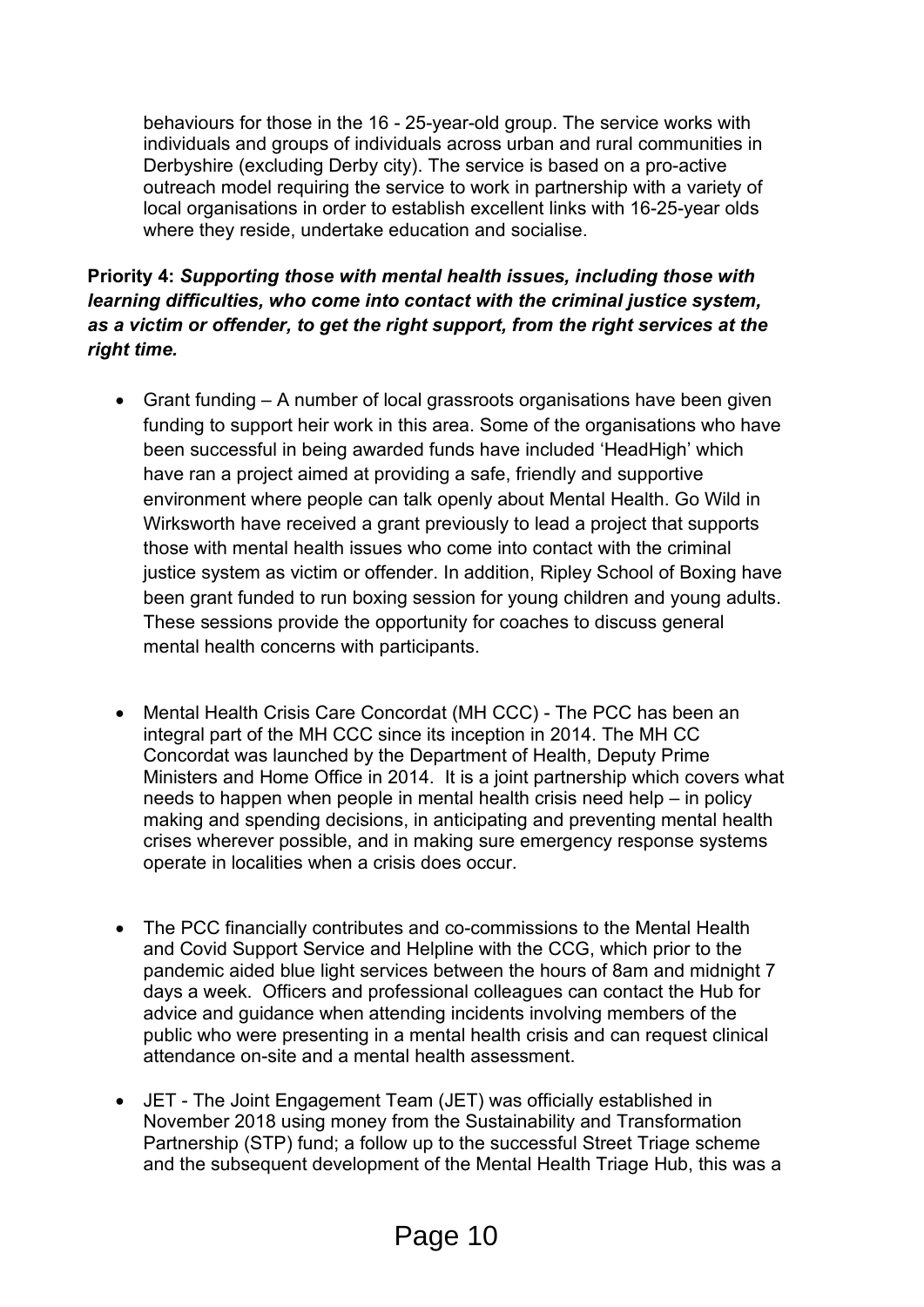partnership project between the PCC, the Deputy Chief Constable and the Chief Operating Officer of the DCHfT. The aim of the team is to collaboratively respond to the increasing demand a small number of patients are placing upon Blue Light Service and Health service resources, primarily those of the Derbyshire Constabulary and Derbyshire Healthcare Foundation Trust Mental Health services.

#### **Priority 5:** *Working with young people, including those who have been either victims of crime or offenders, to understand their needs and prevent them becoming involved in criminal activities*

- Early Intervention Youth Fund The Home Office launched a new fund back in late 2018 for projects aimed at preventing young people getting involved in serious violence including Knife Crime. The Commissioner supported three separate proposals from Derbyshire County Council, Derby City Council and the national charity StreetGames. These projects were successful in being awarded funding.
- Young People Engagement The Commissioner's role includes working to develop new ways to engage with young people to understand their concerns about crime and community safety and use this feedback to further develop services. This work is undertaken by encouraging young people to complete the Commissioner's 'Listening To You' annual survey which helps inform him of young people's views and current concerns.
- Derbyshire CARES Catch22 has been commissioned by the Office of the Police and Crime Commissioner for Derbyshire, Derby City Council and Derbyshire County Council to protect and support children and young people who are at risk of exploitation (CRE) in Derby and across Derbyshire. They deliver bespoke support and interventions to children and young people to build resilience and aspiration, empowering them to take control of their lives and supporting them to stay safe. The Office of the PCC is leading the contract.
- Streetgames In 2015 we ran a sport and crime prevention programme, which was a partnership between 8 other PCCs, Network Rail, and StreetGames. This programme involved a commissioned evaluation by Loughborough University to identify the top 10 characteristics of community sports interventions and create an evidence base to support the view that this approach contributes to reducing youth offending and anti-social behaviour. Building on this initial work, a consortium submission was made to the Police Transformation Fund in 2017 on behalf of StreetGames by the Commissioner in conjunction with 26 other PCCs across England and Wales. StreetGames were successful in securing £451,712 to run a new programme (Safer Together through Sport) across these 26 areas until March 2020. This programme addressed 4 key aims: 1)To advance the understanding and use of sport as an effective means to tackle youth generated crime and anti-social behaviour 2) To create guidelines for effective early intervention strategies through best practice assessment 3) To create a referral framework model that brings together the youth justice and community sport sectors 4) To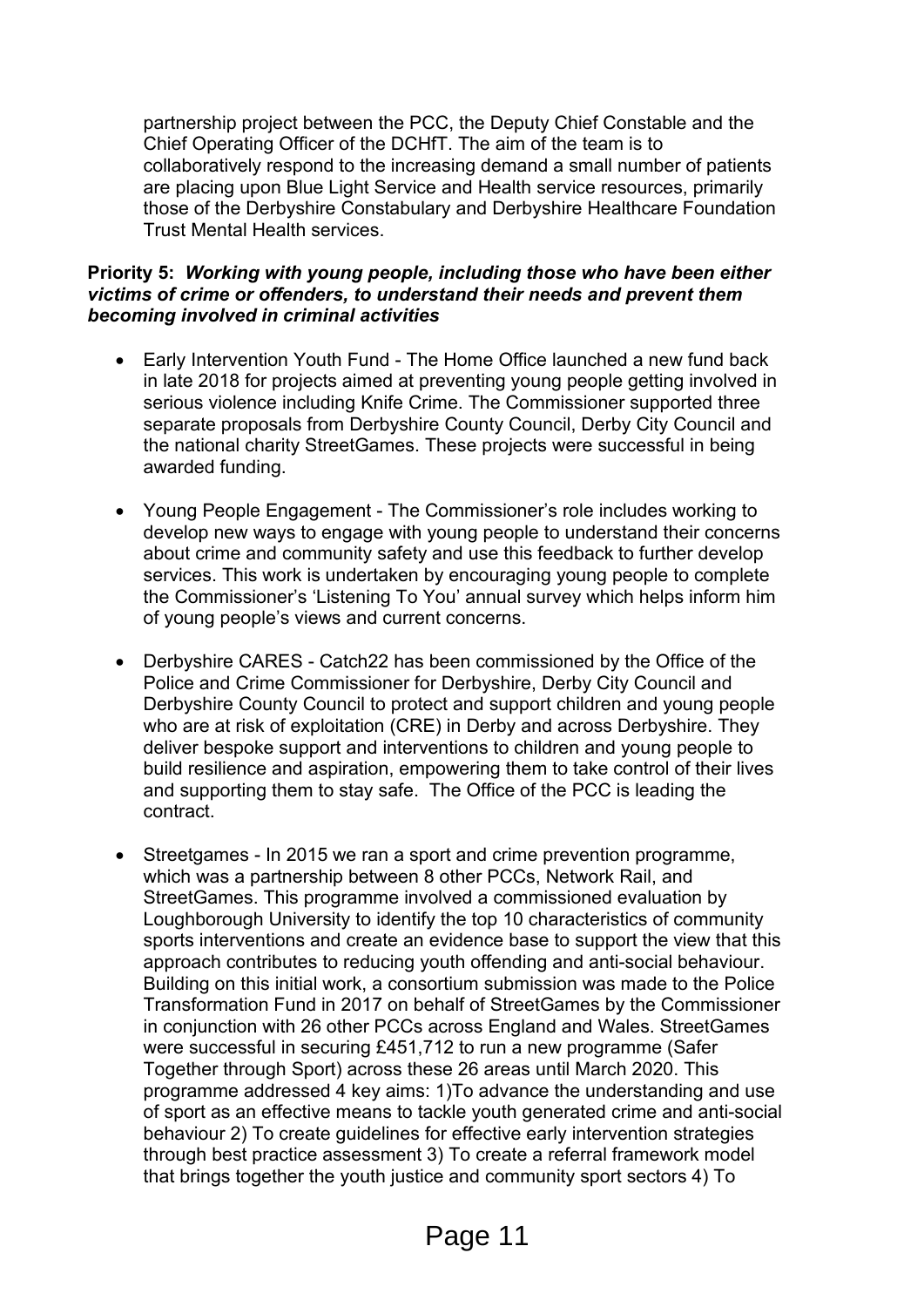support and influence smarter investment into youth & sport prevention activities.

#### **Priority 6:** *Working with the constabulary to develop the policing family to be more representative of the diverse communities it serves.*

- Oversight & Engagement The strategic leads for Workforce Planning (HR) and Inclusion have met regularly with the Commissioner to ensure he is kept abreast of significant developments and discuss progress being made in delivering strategic priority 6 within his Police and Crime Plan. In addition, the Chief Executive of the Office of the Police and Crime Commissioner (OPCC) is a member of the Constabulary led Valuing People, Valuing Difference (VPVD) Governance Board.
- On behalf of the Association of Police and Crime Commissioners (APCC) the Commissioner is the deputy lead for the Equality, Diversity and Human Rights (EDHR) portfolio. In addition, the Commissioner is the national lead for Hate Crime. These roles ensure the Commissioner has a prominent role in shaping policy and ensuring that concerns which are raised locally are fed into the national debate.
- A BAME Network in Derby ran for 18 months from 2018 and was initially set up by the PCC to enable a conversation with under-represented groups in Derby City, to gain feedback on policing matters and bring to the PCCs attention barriers to recruitment and careers within the Police Force.
- The PCC has been an active member of the BME Forum in Chesterfield for the last 12 months. This engagement is very welcome and creates an opportunity for the PCC's Office to build relationships with communities in the North of the County. The BME Forum is co-ordinated by Chesterfield Borough Council and Links CVS and has extensive representation. Topics for which the PCC has particularly engaged with the group have been Hate Crime, ICVs, recruitment and careers, mental health, budget, among others. The PCC has also funded an Innovations Fund project which several of the communities from the BME Forum collaborated on to raise awareness and encourage reporting of Hate Crime, and to support victims of Hate Crime.

#### **Priority 7:** *Working with the constabulary and partners to maximise the opportunities from developments in technology*

- Introduction of drones The drone team became fully functional back in 2019. The force has a number of trained pilots and drones available to deploy 24 hours 7 days per week across the county. The drones have night vision capability and have the functionally to record incidents.
- Mobile Office Front line officers and staff are now equipped with mobile terminals to enable them to conduct many of their duties remotely which traditionally would have only been possible within a police station. The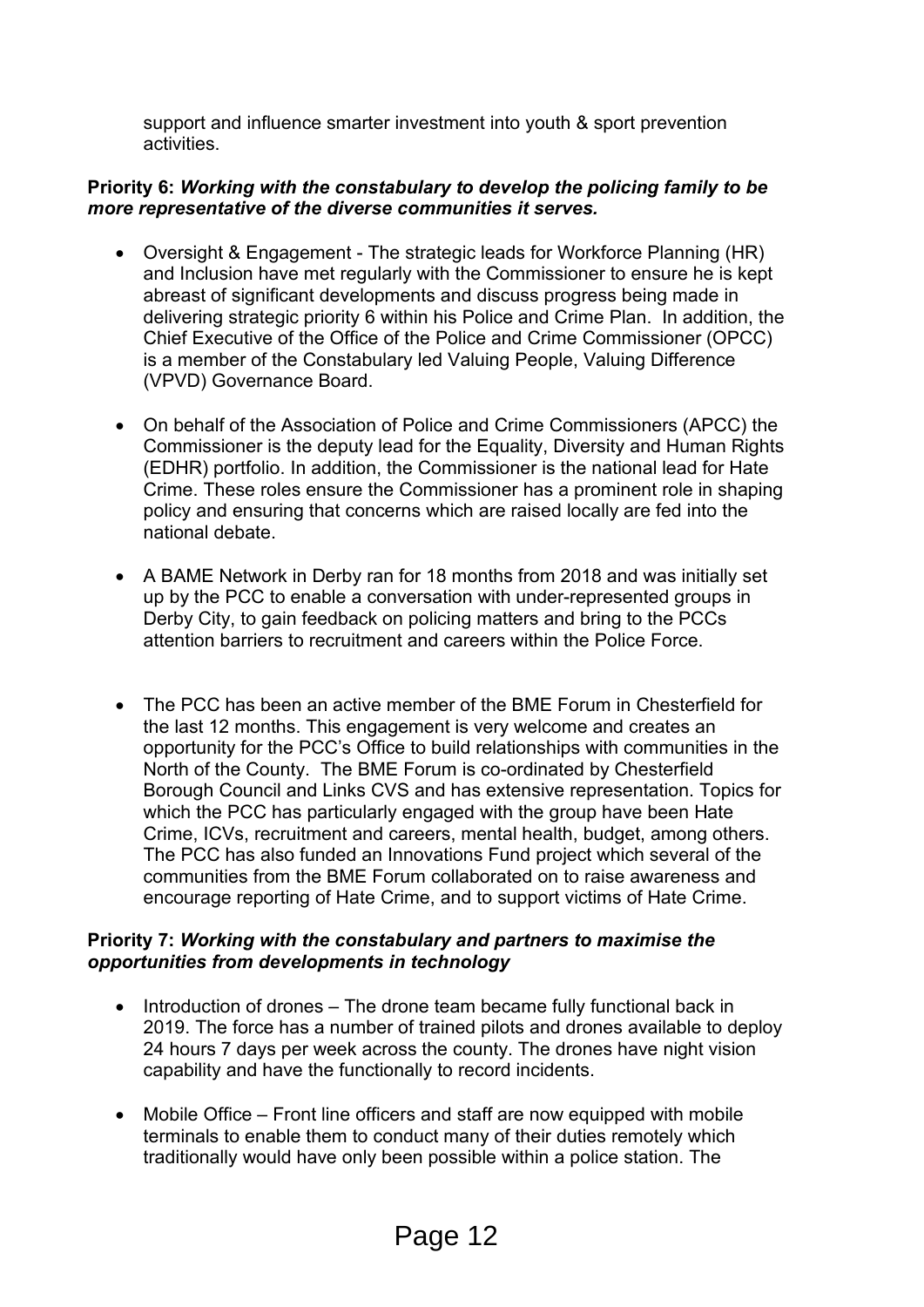enables officers and staff to be more visible and present in communities whilst undertaking their duties.

- National Enabling Programme This has enabled new technologies including the rollout of Microsoft Office 365 to improve the processes in place for officers and staff within Derbyshire Constabulary and the OPCC. During the pandemic, through this rollout, Microsoft Teams has been implemented across the organisation which has enabled meetings to continue.
- Enhanced analytical capabilities A new team embedded within Derbyshire Constabulary has been established to increase analytical capabilities to support the strategic priorities and meet the strategic threats faced by the force.
- Single Online Home (SOH) is part of a nationally-driven programme to standardise public-facing police services, which offers a 'digital front counter' that will enable visitors to report crime and incidents as well as performing transactional services through the Derbyshire Constabulary website.
- Body Worn Video Operational Police Officers are equipped with personal body worn cameras to record incidents to ensure vital evidence is captured which can be used to assist in bringing perpetrators to justice.
- The National ANPR Service (NAS) is new technology that replaced the existing national and local ANPR systems to create a single national data set. It has standardised Automatic Number Plate Recognition (ANPR) capability across Law Enforcement Agencies (LEAs).

In addition to the activity outlined above the office has continued to deliver on its statutory duties and has continued to be assessed as meeting its transparency duties by CoPaCC. The #D383 tour saw the PCC visiting all 383 towns/city and villages in Derbyshire, giving members of the public the opportunity to raise their concerns directly with the PCC.

### **CASEWORK AND COMPLAINTS**

The PCC continues to receive contact from the public either by post, in person, via the website or via third parties such as local MPs or local Councillors. We greatly appreciate it when people take the time to get in touch and we will always do our best to help with any issues raised. We are, however, sometimes constrained in what we can do when it comes to specific cases. The PCC is only allowed in law to deal with complaints against the Chief Constable; any complaints relating to other ranks must be dealt with by the Force. The PCC is responsible for ensuring that the Force runs an effective complaints process and to support this we dip-sample closed complaints, we also meet regularly with the Regional Director for the Independent Office for Police Conduct (IOPC) responsible for Derbyshire. Derbyshire continues to enjoy a good relationship with the IOPC and they continue to consider that Derbyshire has good systems in place, which is not to say that we will allow this to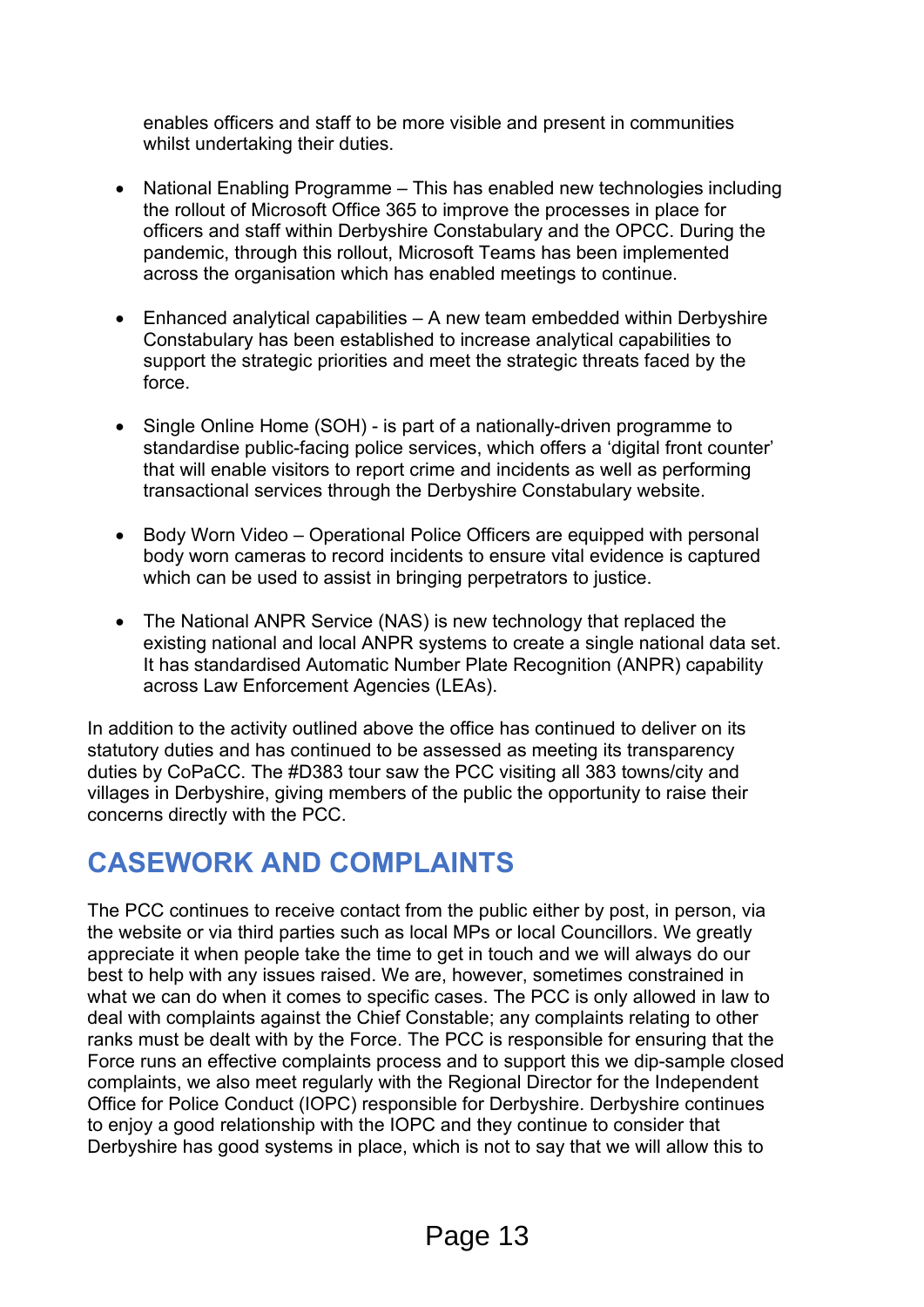make us complacent and we are always keen to keep an eye on best practice from other police force areas.

The following table sets out the numbers of pieces of casework the office has received during the year April 2020 to March 2021. This can be through members of the public writing in, emailing or contacting the office by telephone or brought back to the office following public events and visits.

There has been an increase of 24.3% year on year with casework, with a shift to email being the preferred method of contact. The single greatest increase in contact has related to police powers and this is mainly due to correspondence regarding coronavirus regulations during the various stages of lockdown and unlocking.

#### **CONTACTS:**

|                              |     | Year on year |
|------------------------------|-----|--------------|
| Type of contact              |     | change       |
| Appreciation                 | 17  | +8           |
| Complaint or dissatisfaction | 151 | $+28$        |
| Crime report                 | 31  | $+28$        |
| Feedback                     | 139 | +96          |
| General enquiry              | 154 | $-26$        |
| Indecipherable               | 5   | no change    |
| Intelligence                 | 14  | $-24$        |
| Not for Derbyshire PCC/Force | 6   | $+1$         |
| TOTAL                        | 517 | +101         |

| <b>Reason for Contact</b>            |                          | Year on year<br>change |
|--------------------------------------|--------------------------|------------------------|
| Abuse Suffered                       | 23                       | -6                     |
| <b>Acquisitive Crime</b>             | 17                       | -4                     |
| Anti-social Behaviour                | 53                       | $+13$                  |
| <b>Budget &amp; Resources Issues</b> | 35                       | -10                    |
| Drugs & Alcohol                      | 10                       | -6                     |
| <b>Equality &amp; Diversity</b>      | $\mathfrak{p}$           | -9                     |
| Other                                | 24                       | $+17$                  |
| <b>PCC Matters</b>                   | 43                       | $+17$                  |
| <b>Personnel Issues</b>              | $\overline{\phantom{a}}$ | $-2$                   |
| Serious & Organised Crime            | 1                        | $+1$                   |
| Service & Police Performance         | 233                      | $+112$                 |
| <b>Traffic/Roads Policing</b>        | 62                       | +4                     |
| <b>Wildlife Crime</b>                | 12                       | -26                    |
| TOTAL                                | 517                      |                        |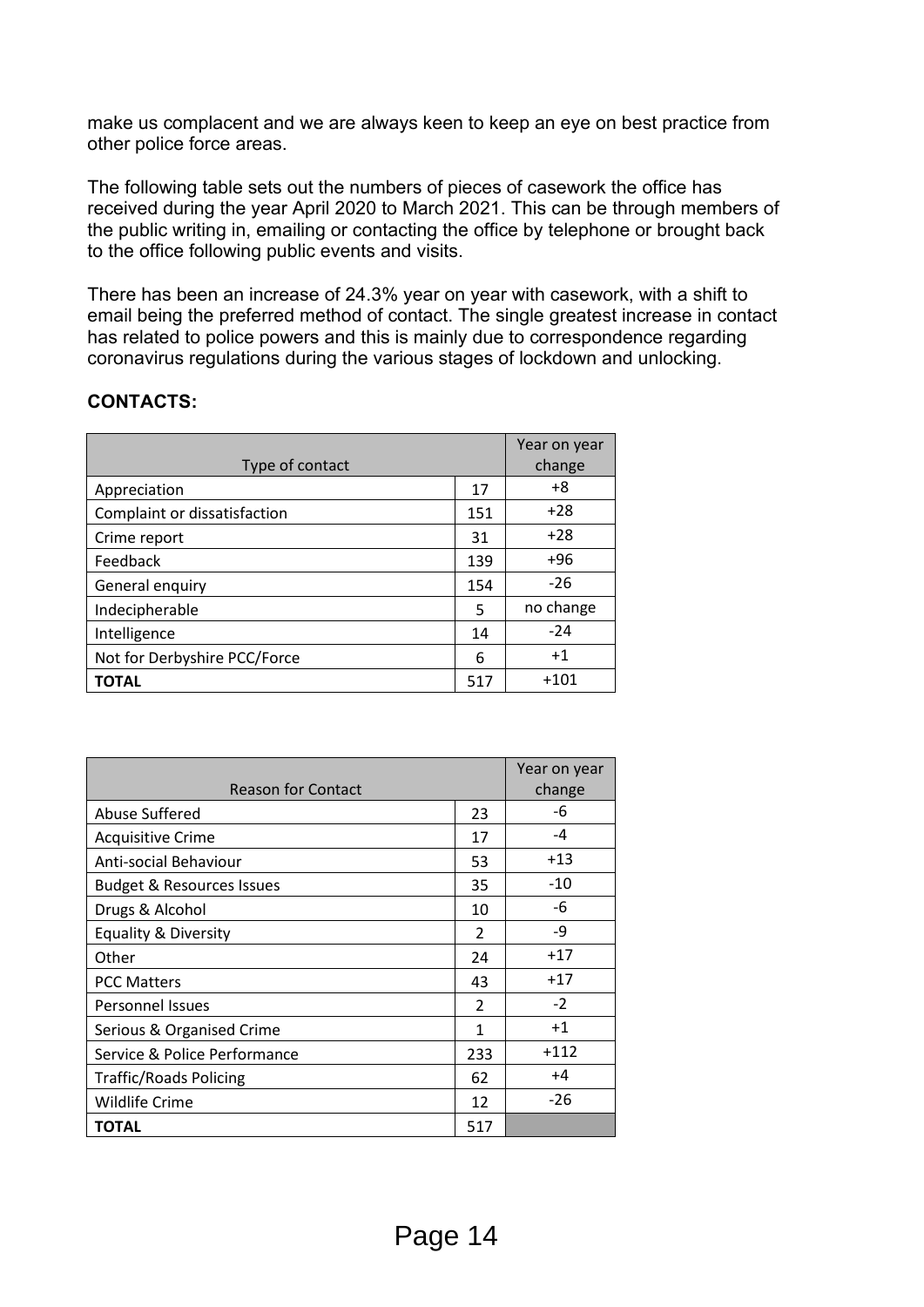| Method of contact |     | Year on year<br>change |
|-------------------|-----|------------------------|
| Email             | 492 | $+184$                 |
| Letter            | 17  | -85                    |
| Phone             | 6   | - 1                    |
| Social Media      |     | -2                     |

|                                          |     | Year on year |
|------------------------------------------|-----|--------------|
| Appropriate Authority (who should reply) |     | change       |
| Derbyshire Constabulary                  | 257 | +10          |
| Police & Crime Commissioner              | 260 | +91          |

### **ISSUES RAISED:**

| Abuse (23)                       |   | Year on year<br>change |
|----------------------------------|---|------------------------|
| <b>Child Sexual Exploitation</b> | 0 | no change              |
| <b>Domestic Violence</b>         | 4 | +3                     |
| Hate Crime                       | 8 | -1                     |
| Human Trafficking/slavery        | 0 | -5                     |
| <b>Safeguarding Concerns</b>     | 9 | $+3$                   |
| Sexual Violence                  | ŋ | -8                     |
| Violence - other                 | n | +2                     |

| Acquisitive Crime (17)   |               | Year on year<br>change |
|--------------------------|---------------|------------------------|
| Burglary, Robbery, Theft | 10            |                        |
| <b>Cyber Fraud</b>       | $\mathcal{P}$ | no change              |
| Fraud                    | 5             | -4                     |
| Proceeds of Crime Act    |               |                        |

| Anti-Social Behaviour (53)   |    | Year on year<br>change |
|------------------------------|----|------------------------|
| ASB - general                | 25 | $+4$                   |
| <b>Criminal Damage</b>       | 0  | -2                     |
| Harassment/Bullying          | 2  | $-2$                   |
|                              |    | $+5$                   |
| <b>Neighbour Disputes</b>    | 12 |                        |
| Noise & Nuisance             | 5  | $+4$                   |
| Trespass/Unlawful gatherings | q  | +4                     |

| Budget & Resources (35)   |    | Year on year<br>change |
|---------------------------|----|------------------------|
| <b>Budget/Precept</b>     | 15 |                        |
| Estate - police buildings |    | - 1                    |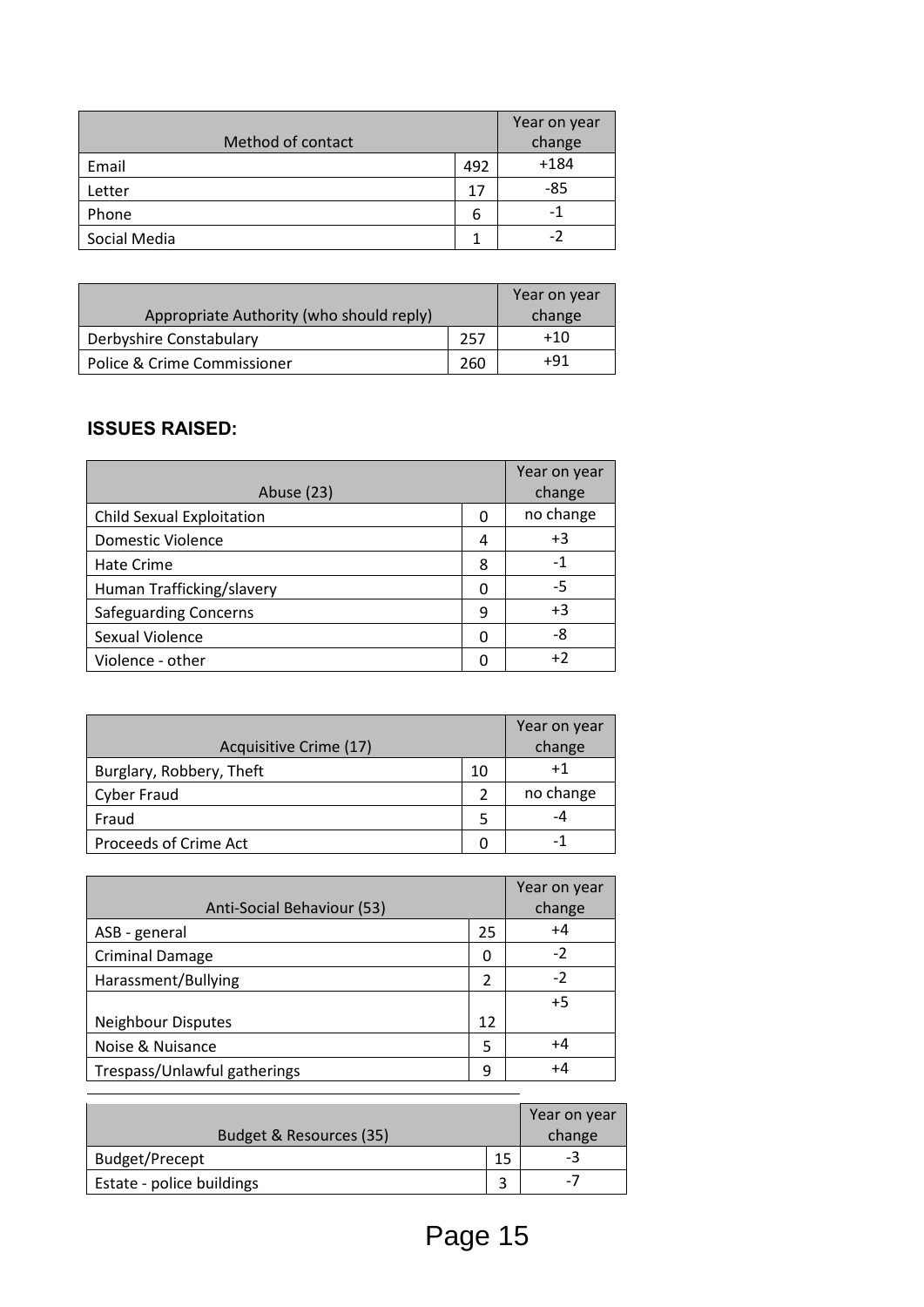| Resources - allocation/reduction | $ 17 $ no change |
|----------------------------------|------------------|
|                                  |                  |

|                            |   | Year on year |
|----------------------------|---|--------------|
| Drugs & Alcohol (10)       |   | change       |
| <b>Drug Supply/Dealing</b> | 6 | -3           |
| <b>Drug Taking</b>         | 3 | -3           |
| Licensing                  | 0 | - 1          |
| <b>Street Drinking</b>     |   | +1           |

| Equality & Diversity (2)        |   | Year on year<br>change |
|---------------------------------|---|------------------------|
| <b>Equality &amp; Diversity</b> | ∽ |                        |

| Other (24)               |    | Year on year<br>change |
|--------------------------|----|------------------------|
| Indecipherable/unclear   | 13 | $+12$                  |
| Not relevant/not for PCC |    | +h                     |

|                                         |    | Year on year |
|-----------------------------------------|----|--------------|
| PCC Matters (43)                        |    | change       |
| <b>Community Engagement</b>             | 5  | $-2$         |
| Complaints against PCC                  | O  | -1           |
| PCC Role, costs, accountability         | 15 | $+13$        |
| Policy & Performance                    | 1  | no change    |
| Political comments & opinions           | 17 | $+6$         |
| Victim services, commissioning & grants | 5  | $^{+1}$      |

|                                        | Year on year |
|----------------------------------------|--------------|
| Personnel Matters (2)                  | change       |
| Employment issues inc. pensions        | no change    |
| Work/work experience, student projects | $-2$         |

|                               | Year on year |
|-------------------------------|--------------|
| Serious & Organised Crime (1) | change       |
| Serious & organised crime     |              |

| Service & Police Performance (233) |    | Year on year<br>change |
|------------------------------------|----|------------------------|
| Contact & response time            | 12 | $-10$                  |
| Data issues inc. DBS applications  | 1  | -3                     |
| General policy & procedure         | 21 | $+9$                   |
| General quality of service         | 19 | $-21$                  |
| Performance & Crime Stats          | 4  | $-12$                  |
| Police Complaint                   | 78 | $+57$                  |
| <b>Police Powers</b>               | 98 | $+92$                  |
|                                    |    |                        |

| Traffic/Roads Policing (62) | Year on year |
|-----------------------------|--------------|
|                             |              |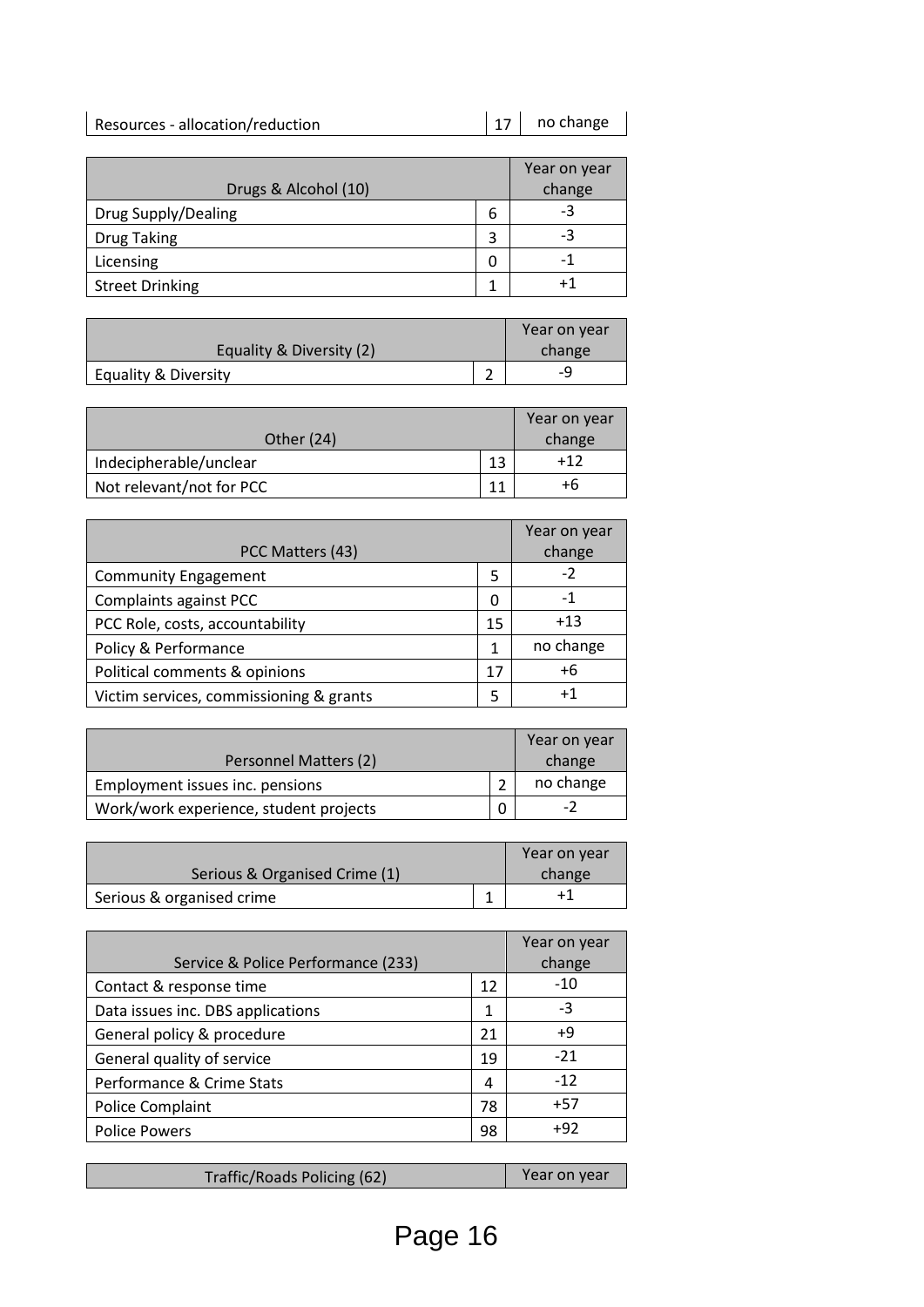|                         |    | change |
|-------------------------|----|--------|
| Cyclists                |    | - 1    |
| Drink/drug driving      | 0  | -2     |
| Off-roading/green lanes | 4  | $+2$   |
| Other roads policing    | 22 | -1     |
| Parking                 | 9  | -3     |
| Speed                   | 26 | +9     |

|                     |    | Year on year |
|---------------------|----|--------------|
| Wildlife Crime (12) |    | change       |
| Wildlife Crime      | 1. | -26          |

## **CONSULTATION AND ENGAGEMENT**

A total of **3,356** questionnaires were completed between April 2020 to March 2021.

Usually the survey would be promoted at various engagement events across Derby and Derbyshire in all local authority areas, including events at markets, hospitals, libraries, further and higher educational establishments, country fairs and similar.

However, due to the pandemic, no events were held this year and the surveys have all been completed online. The survey has been regularly promoted through various channels, including Facebook, Twitter, Derbyshire Alert, via partners, and through leaflets – to try to reach a wide variety of demographics and ensure as representative sample as possible of Derbyshire police force area residents.

Responses were received from 3,356 people, which equates to approximately one in every 300 residents of the Derbyshire Police force area having completed a survey during this 12-month period. The profile of respondents is broadly representative of the population of Derbyshire with regard to gender, age, residential location, ethnicity, and sexual orientation – although the number of responses from younger adults aged 18-29 years, males aged 30-39 years, and people from an Asian ethnic background was lower than desired, due to the limitations on face to face engagement during the pandemic - despite various attempts to reach these groups.

Surveys were completed by residents from across the whole of Derby and Derbyshire, with over 240 respondents from each of the nine local authority areas.

To ensure that valid comparisons can be made across the different demographics, and that results can be directly compared to past and future survey results, answers have been weighted by gender, age group and home local authority in line with the Census 2011 profile of Derbyshire.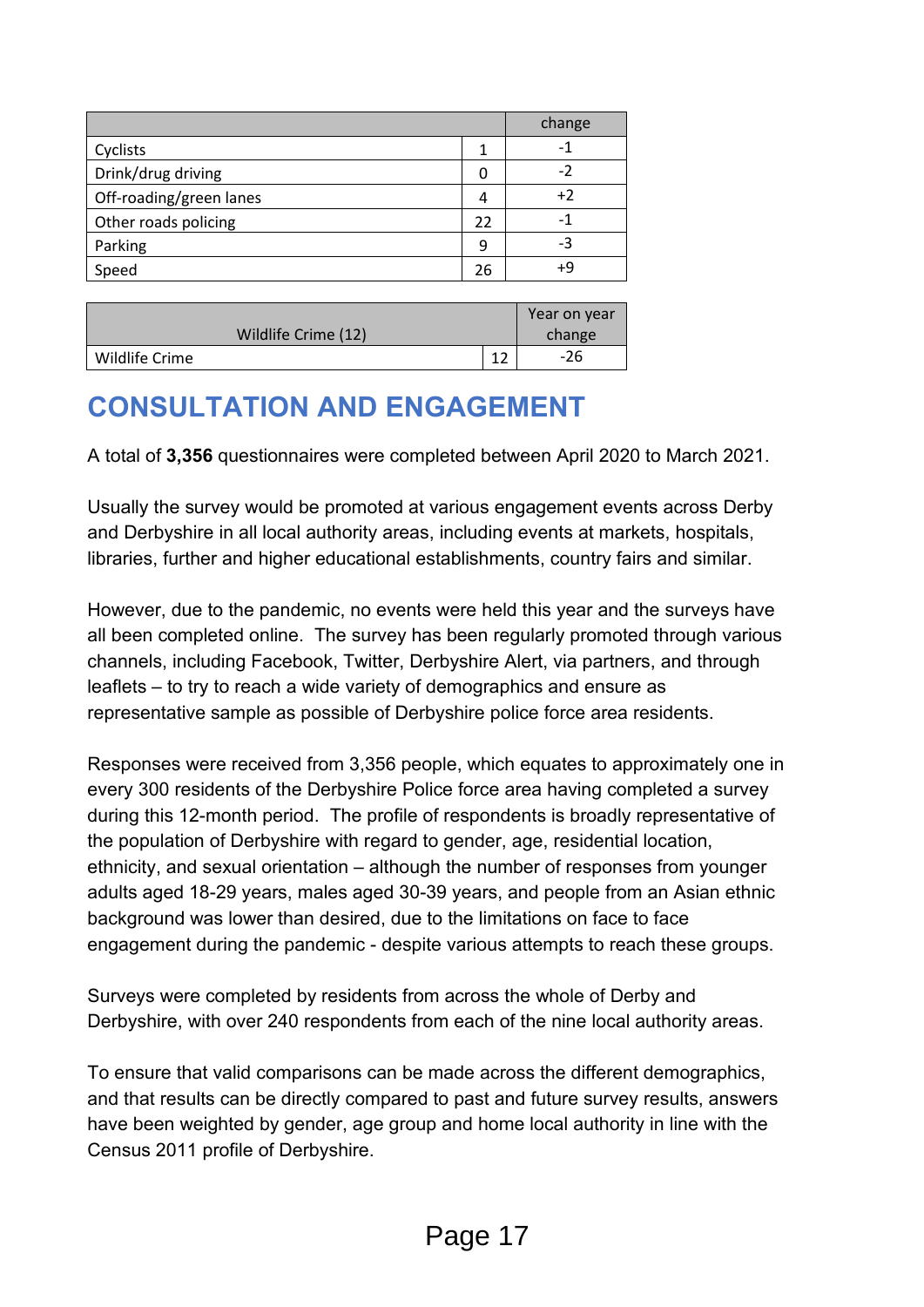Results calculations for each question are generally based on answers where the respondent has expressed an opinion only, i.e. "Don't know / Prefer not to say" and blank answers have been excluded unless specified.

Particular issues of note from individual questions are as follows:

#### **Questions 2 & 3. How safe do you feel walking alone in your local area during the day and after dark?**

Results show that 89% of people feel either very safe or fairly safe walking alone in their local area during the day, with this falling to 49% feeling safe walking alone after dark – the latter is lower than last year, but similar to 2018/19.

Results for feeling safe during the day are generally fairly similar (87-92%) throughout the various demographics, apart from respondents who: are Gay, Lesbian, Bisexual or Other sexuality [LGBO]; and/or consider themselves to have a disability - where results were lower (80-81%).

However, there is considerable variance for feeling safe after dark. Females, respondents who are Gay, Lesbian, Bisexual or Other sexuality [LGBO] and those who consider themselves to have a disability were the least likely to say they felt safe walking alone after dark, whereas males and those living in Derbyshire Dales were the most likely to say they felt safe.

In comparison, CSEW results for the 12 months to the end of March 2021 show 82% of persons nationally felt safe when walking alone after dark (males 91%, females 73%), which may suggest that people in Derbyshire have a higher fear of crime, as Derbyshire's crime rates are lower than the national average.

### **Question 4. How worried are you about being a victim of the following types of crime?**

The proportion of people being very or fairly worried about property crimes (burglary, robbery, car crime) have all risen slightly compared to last year, even though, due to lockdown and other restrictions, property crime fell considerably. Younger people (under 25 years) were less worried about burglary and car crime than middle aged and older respondents.

There does appear to be a higher fear of property crime in Derbyshire compared to the country as a whole – the Listening To You survey 2020-21 has 14.0% of respondents being very worried about burglary and 17.5% of respondents being very worried about car crime, compared to the CSEW national figures for the 12 months to the end of March 2020 (latest data available) of 9.9% and 6.8%.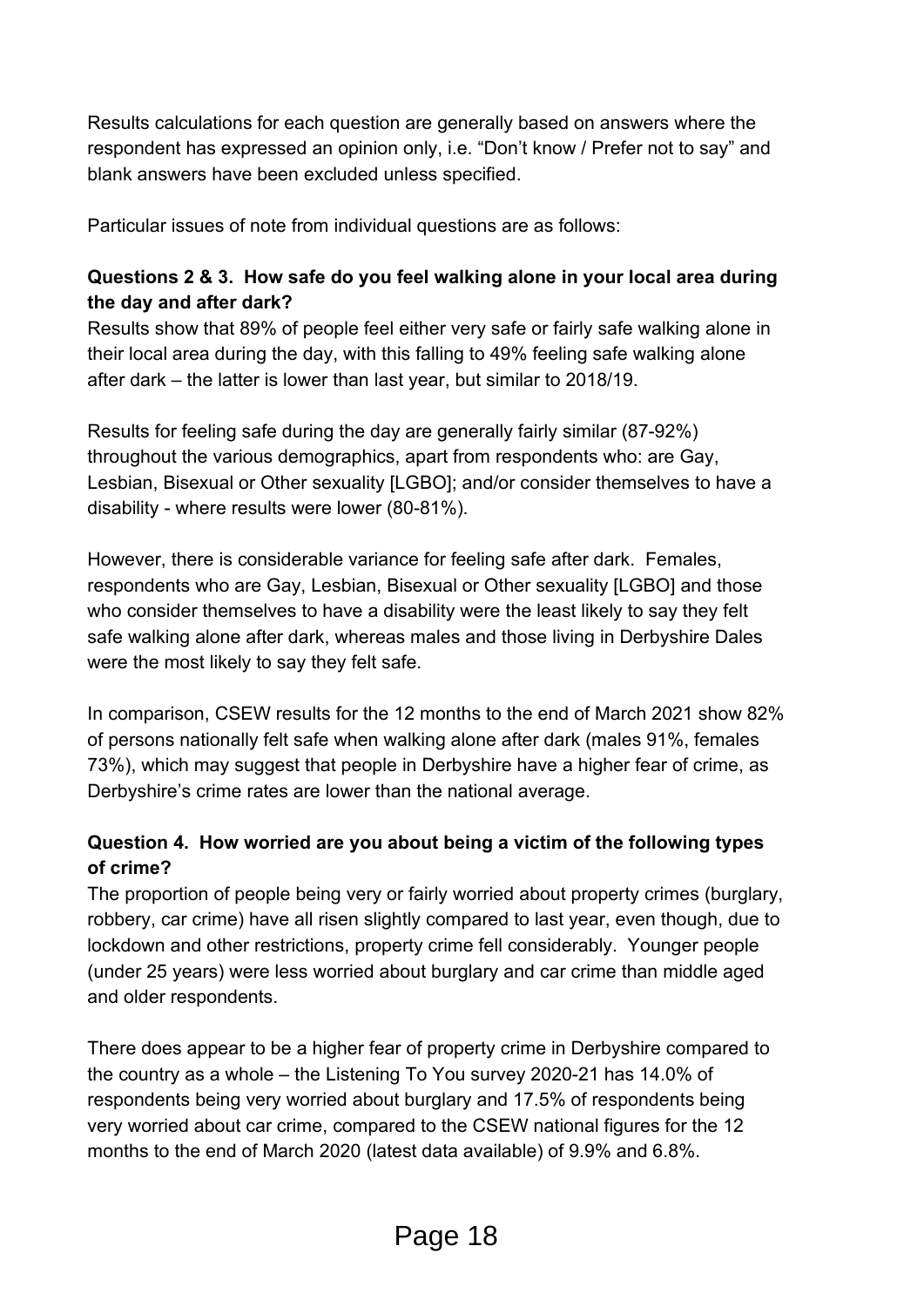Being caught up in a terrorist attack was the only issue where young people under 18 years were more worried than older people. Respondents from Asian/Black/ Mixed/Other ethnic groups, and those who consider themselves to have a disability were the most worried about this issue. However, overall levels of worry about a terror attack have decreased by around more than a third (29% to 17%) since 2017/18.

Levels of worry about fraud are similar to last year, even with the media focus on scams and deceptions related to coronavirus, particularly cyber fraud, during the pandemic. The fear of being a victim of fraud increases considerably with age – over 50s are more than twice as likely to be worried about fraud than young people.

Those who consider themselves to have a disability were considerably more worried than average about being a victim for all five of the crimes asked about in the survey.

#### **Question 5. In Derbyshire we have a dedicated website to provide a 'one stop shop' of help and support for victims of crime and antisocial behaviour? Are you aware of the CORE website?**

Around 1 in 9 respondents said they were aware of the website, although there was some variance across the different demographics.

#### **Question 6. Do you think that your local police are dealing with the issues that matter to your community?**

More than three in five (63%) respondents did feel that their local police are dealing with the issues in the community, the same as last year. Respondents from Asian/Black/Mixed/Other ethnic groups, residents of Derby, younger people (29 years and under) and older people (70 years and over) were the most likely to agree.

#### **Question 7. Taking everything into account how good a job do you think the Derbyshire police are doing?**

The proportion of respondents (53%) who feel that Derbyshire police are doing an excellent or good job is similar to last year (54%).

The overall result is below the national CSEW figure for the 12 months ending March 2020 where 67% of people think the police are doing an excellent or good job.

### **Questions 8 & 9. Before completing this survey, were you aware of Police & Crime Commissioners? Do you know the name of your Police & Crime Commissioner?**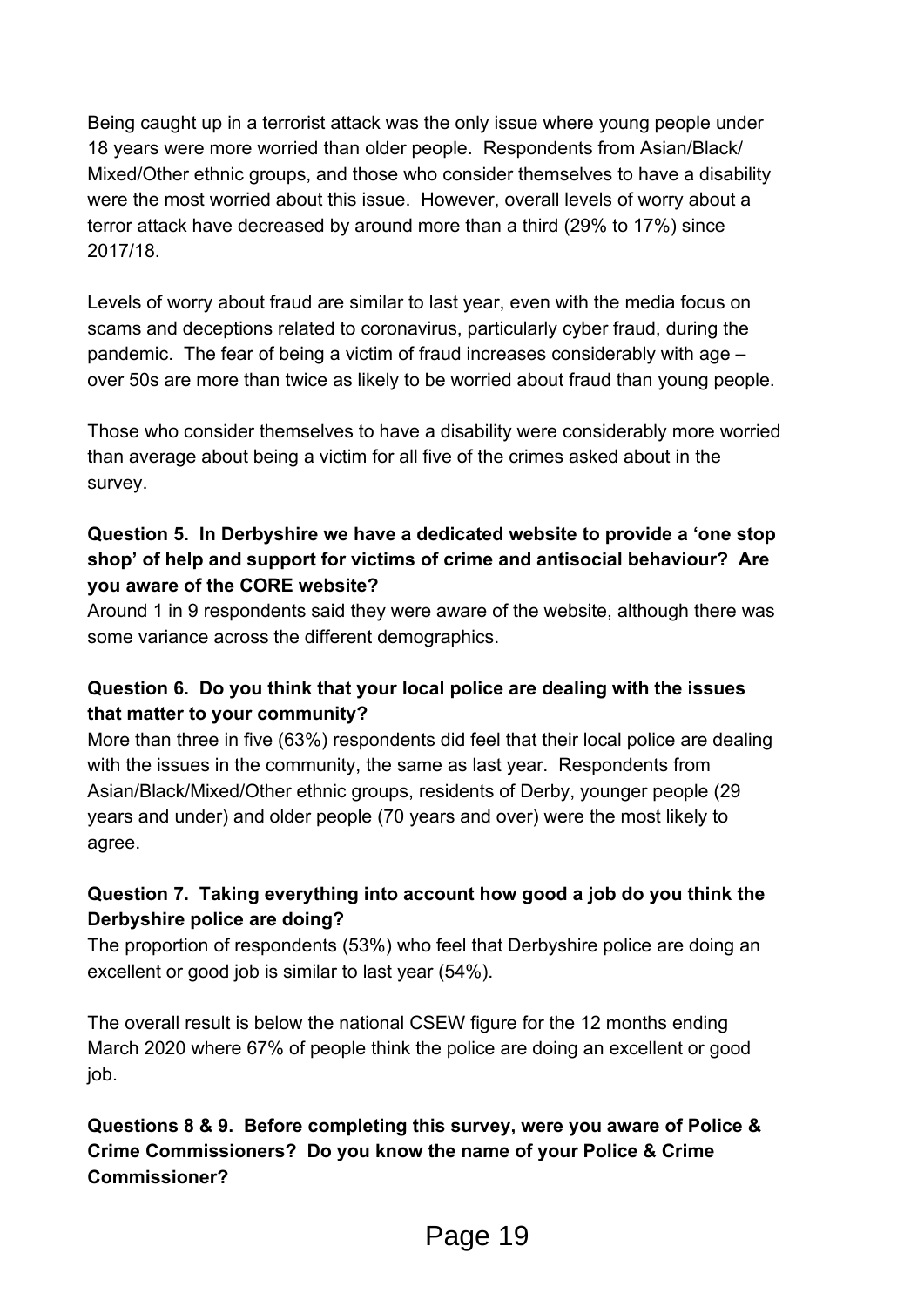As may be expected, knowledge of the role of Police & Crime Commissioner and the name of the Derbyshire Police & Crime Commissioner increases with the age of the respondent. The overall level of responses, 74% for awareness of the role and 40% for the name of the Commissioner, are similar to previous years.

|                                            | Number of          |  |
|--------------------------------------------|--------------------|--|
|                                            | questionnaires     |  |
|                                            | Listening To You   |  |
|                                            | 2020-21            |  |
|                                            | (figures in        |  |
|                                            | brackets previous  |  |
|                                            | year)              |  |
| <b>All Respondents</b>                     | 3,356<br>(4,897)   |  |
| Amber Valley local authority area          | 353<br>(611)       |  |
| Bolsover local authority area              | 265<br>[571]       |  |
| Chesterfield local authority area          | 248<br>(342        |  |
| City of Derby local authority area         | 604<br>(766        |  |
| Derbyshire Dales local authority area      | 392<br>(499)       |  |
| Erewash local authority area               | 334<br>$521^\circ$ |  |
| High Peak local authority area             | 495<br>717         |  |
| North East Derbyshire local authority area | 411<br>(485)       |  |
| South Derbyshire local authority area      | 254<br>(373)       |  |
| Unknown/Blank                              | 12)<br>0           |  |

#### **Respondent Location**

#### **Feeling Safe**

*How safe do you feel walking alone in your local area during the day?* (3,344 responses)

|                     | 2020/21 | 2019/20 |
|---------------------|---------|---------|
| <b>Very Safe</b>    | 44.3    | 44.3    |
| <b>Fairly Safe</b>  | 44.7    | 42.7    |
| A bit unsafe        | 8.8     | 9.6     |
| Very unsafe         | 2.2     | 3.5     |
|                     |         |         |
| <b>Total 'Safe'</b> | 89      | 87      |
| <b>Total</b>        |         |         |
| 'Unsafe'            | 11      | 13      |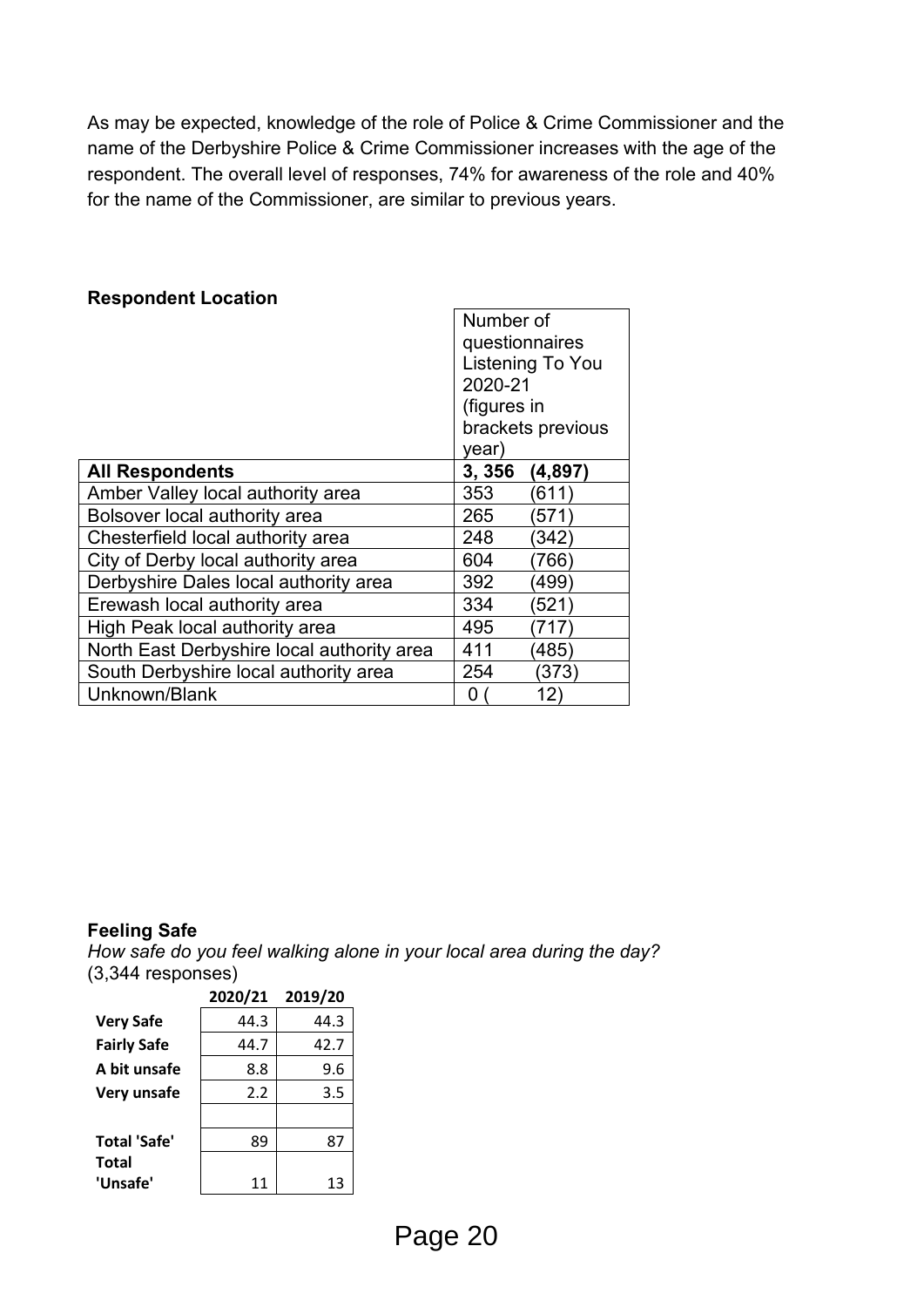*How safe do you feel walking alone in your local area after dark?*  (3,291 responses)

|                     | 2020/21 | 2019/20 |
|---------------------|---------|---------|
| <b>Very Safe</b>    | 11.2    | 12.6    |
| <b>Fairly Safe</b>  | 37.7    | 37.7    |
| A bit unsafe        | 32.5    | 31.4    |
| Very unsafe         | 18.6    | 18.3    |
|                     |         |         |
| <b>Total 'Safe'</b> | 48.9    | 50.3    |
| <b>Total</b>        |         |         |
| 'Unsafe'            | 51.1    | 49.7    |

#### **Fear of Crime**

*How worried are you about being a victim of the following types of crime?*

*a) Having your home broken into and something stolen?*  $(3,332$  responses)

|                            | 2020/21 2019/20 |      |
|----------------------------|-----------------|------|
| <b>Very worried</b>        | 14              | 19.4 |
| <b>Fairly worried</b>      | 37.1            | 36.6 |
| Not very worried           | 40.1            | 34   |
| Not at all worried         | 8.9             | 9.9  |
|                            |                 |      |
| <b>Total 'Worried'</b>     | 51              | 56   |
| <b>Total 'Not-worried'</b> |                 |      |

*b) Being mugged or robbed?* (3,331 responses)

|                            | 2020/21 | 2019/20 |
|----------------------------|---------|---------|
| <b>Very worried</b>        | 11.8    | 13.5    |
| <b>Fairly worried</b>      | 28.4    | 29.1    |
| Not very worried           | 46.2    | 42.6    |
| Not at all worried         | 13.6    | 14.8    |
|                            |         |         |
| <b>Total 'Worried'</b>     | 40.2    | 42.6    |
| <b>Total 'Not-worried'</b> | 59.8    | 57.4    |

*c) Having your vehicle stolen or vandalised?* (2,521 responses)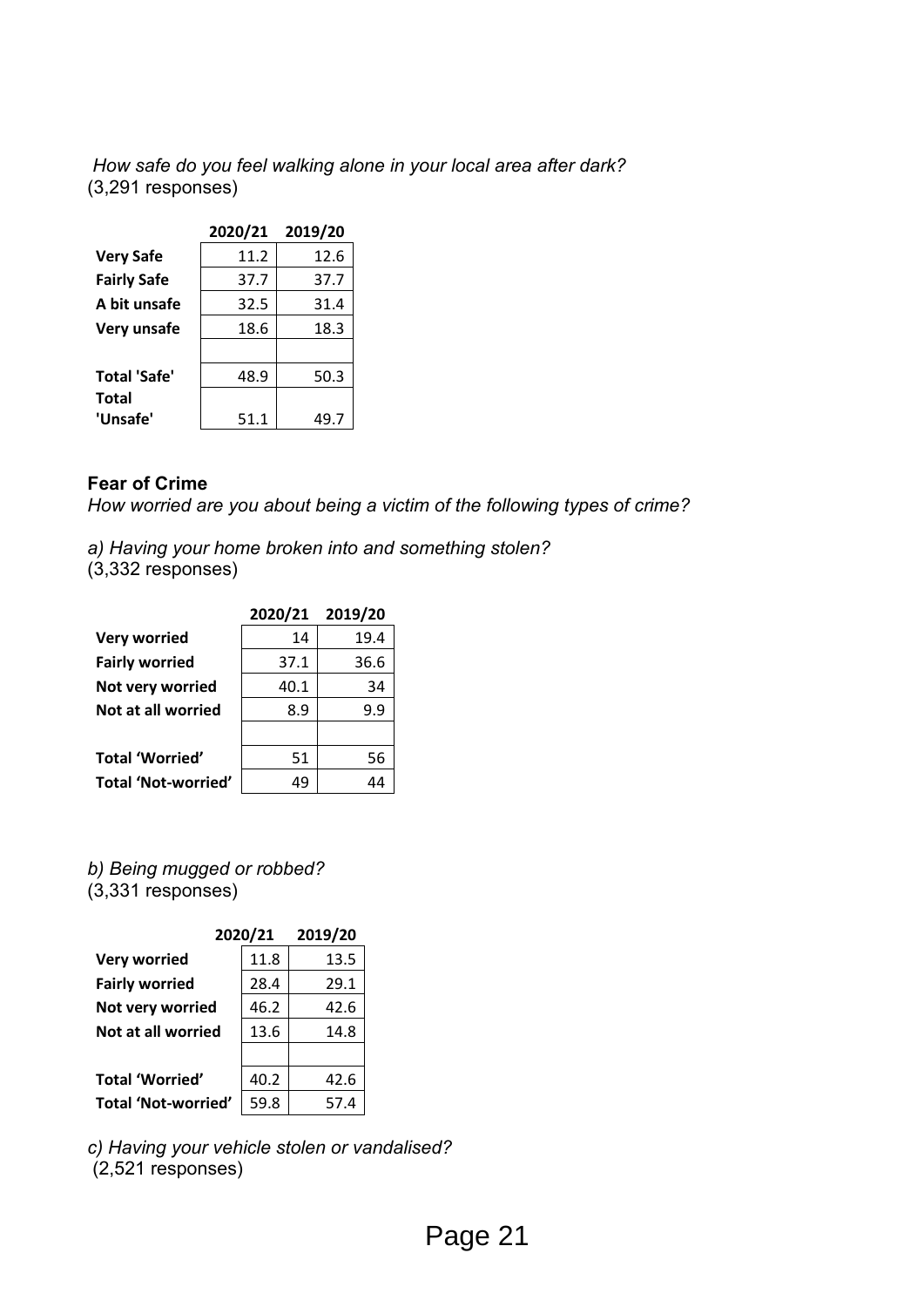|                            | 2020/21 | 2019/20 |
|----------------------------|---------|---------|
| <b>Very worried</b>        | 17.5    | 21.3    |
| <b>Fairly worried</b>      | 35.4    | 34.6    |
| Not very worried           | 36.7    | 32.3    |
| Not at all worried         | 10.4    | 10.6    |
|                            |         |         |
| <b>Total 'Worried'</b>     | 52.9    | 55.9    |
| <b>Total 'Not-worried'</b> | 47.1    | 42.9    |

*d) Being caught up in a terrorist attack?* (3,296 responses)

|                            | 2020/21 2019/20 |      |
|----------------------------|-----------------|------|
| <b>Very worried</b>        | 6.8             | 10.1 |
| <b>Fairly worried</b>      | 9.9             | 14.8 |
| Not very worried           | 37.5            | 38   |
| Not at all worried         | 45.8            | 37.1 |
|                            |                 |      |
| <b>Total 'Worried'</b>     | 16.6            | 24.9 |
| <b>Total 'Not-worried'</b> | 83.4            | 75.1 |

*e) Being a victim of fraud or identity theft?*  $(3.307$  responses)

|                            | 2020/21 2019/20 |      |
|----------------------------|-----------------|------|
| <b>Very worried</b>        | 19.6            | 19.8 |
| <b>Fairly worried</b>      | 39.4            | 37.7 |
| Not very worried           | 30.9            | 30.2 |
| Not at all worried         | 10.2            | 12.3 |
|                            |                 |      |
| <b>Total 'Worried'</b>     | 59              | 57.5 |
| <b>Total 'Not-worried'</b> | 41              | 42.5 |

#### **Community Policing**

*Do you think that your local police are dealing with the issues that matter to your community?*  (2,829 responses)

|                    | 2020/21 | 2019/20 |
|--------------------|---------|---------|
| Yes, definitely    | 10.9    | 12.6    |
| Probably           | 52.4    | 43.7    |
| Probably not       | 23.1    | 24.6    |
| Definitely not     | 13.5    | 19      |
|                    |         |         |
| <b>Total 'Yes'</b> | 63.4    | 56.3    |
| <b>Total 'No'</b>  | 36.6    | 43.6    |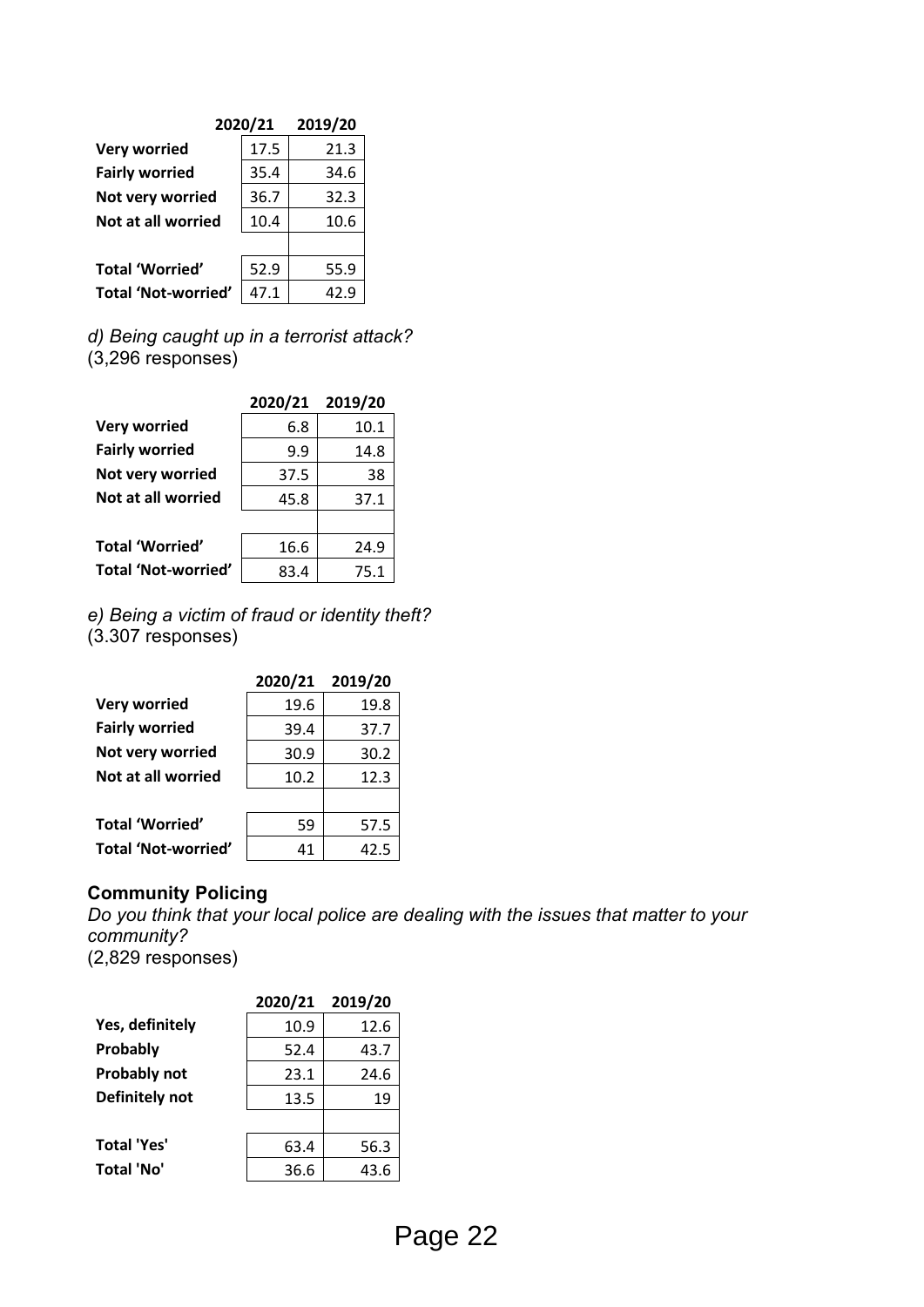#### **Derbyshire Police**

*Taking everything into account, how good a job do you think the Derbyshire police are doing?*  (3,014 responses)

|                       | 2020/21 | 2019/20 |
|-----------------------|---------|---------|
| <b>Excellent</b>      | 11.3    | 10.9    |
| Good                  | 41.5    | 36.3    |
| Fair                  | 33.3    | 33.1    |
| Poor                  | 9.2     | 12.4    |
| <b>Very Poor</b>      | 4.7     | 7.3     |
|                       |         |         |
| <b>Excellent/Good</b> | 52.8    | 47.2    |
| Poor/Very poor        | 13.9    | 19.7    |

#### **The Police & Crime Commissioner**

*Before completing this survey, were you aware of Police & Crime Commissioners?* (3,080 responses)

|            | 2020/21 2019/20 |      |
|------------|-----------------|------|
|            | ℅               |      |
| <b>Yes</b> | 73.7            | 72.3 |
| No         | 26.3            | 27.7 |

*Do you know the name of your Police & Crime Commissioner?* (3,187 responses)

|     | 2020/21 2019/20 |      |
|-----|-----------------|------|
|     | ℅               |      |
| Yes | 39.8            | 38.4 |
| No  | 60.2            | 61.6 |

We will continue to analyse this data to understand the concerns of individuals and communities and to help inform our oversight of the Force and any grant making and commissioning activity we undertake.

Based on this data it is good to see that a clear majority of people still consider that Derbyshire Constabulary are dealing with the issues that matter to communities and believe that the police are doing a good job.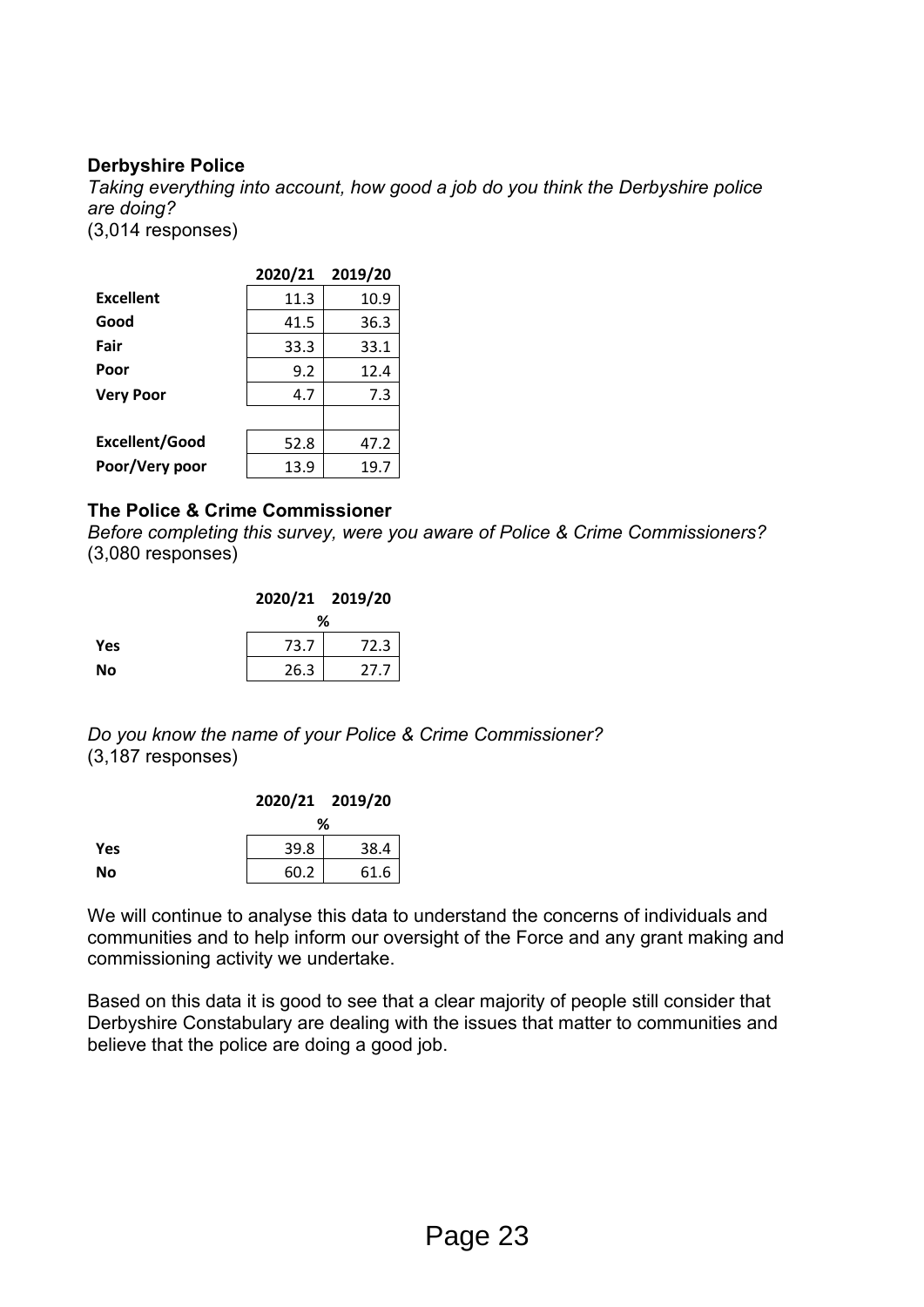### **INDEPENDENT CUSTODY VISITORS SCHEME**

Independent Custody Visiting is intended to counter any mistrust of the Police in the local community and reassure the public that people detained in Police custody are being given access to their rights, are detained in satisfactory conditions and are having their health and well-being needs taken care of. I would like to take this opportunity to formally record my thanks to all of those involved in the scheme. It is a vitally important job that they do to ensure that when people are held in custody they are done so with dignity and respect. It is a statutory responsibility of the Police and Crime Commissioner for Derbyshire to have in place an Independent Custody Visiting Scheme. Members of the public from Derbyshire volunteer to attend Derbyshire Constabulary's custody suites to speak with people detained in police custody, raising any issues with custody staff in order to resolve them quickly.

During the year of 2020-21, the Scheme had 24 Independent Custody Visitors (ICVs), 10 of these were new recruits who didn't start until January 2021. Derbyshire Constabulary were operating three custody suites during this period. Each suite is designated to hold detained persons 24 hours a day, seven days a week, 52 weeks of the year. The locations of these suites in the county are Chesterfield, Ripley and Derby. For the purposes of the ICV scheme Derby is classed as the South area and Ripley and Chesterfield are both classed as the North area. New ICV are allocated to visit in either the North or South of the county when they join the scheme; allocation being based on how close the custody suites are to their home address.

Due to the unprecedented global pandemic, physical custody visits were suspended between 16<sup>th</sup> March 2020 and 18<sup>th</sup> May 2020. Visiting resumed in a virtual form from the 19<sup>th</sup> May.

Our ICV's conducted 90 visits during 2020/21. Breakdown as follows:

 $O1: 38$  $Q2 \cdot 27$ 

Q3: 25

Q4: 0

In Derbyshire, we developed and continue to operate a scheme called the Custody Record Reviewing (CRR) process, and really value the wealth of data it provides. CRRs involve our ICVs retrospectively reviewing custody records and reporting on access to and timeliness of custody processes, safeguards and overall record keeping. Ordinarily, our ICVs would come to HQ to review the redacted custody records, but when the Covid-19 pandemic struck we had to adapt the way our volunteers reviewed the records. Initially, OPCC staff conducted the CRRs as a temporary measure to maintain oversight of custody, during an unprecedented and difficult time for all involved. However, Independent Custody Visiting is just thatindependent. Members of our communities give up their time to ensure the welfare of people who find themselves in police custody, and this independence is key to the reassurance ICV schemes give our communities that custody is operating as it should. We needed to get our ICVs back to reviewing records, and in true pandemic style, remote working was the way forwards. We found a technical solution called Egress that would meet data protection and security needs. Egress is a secure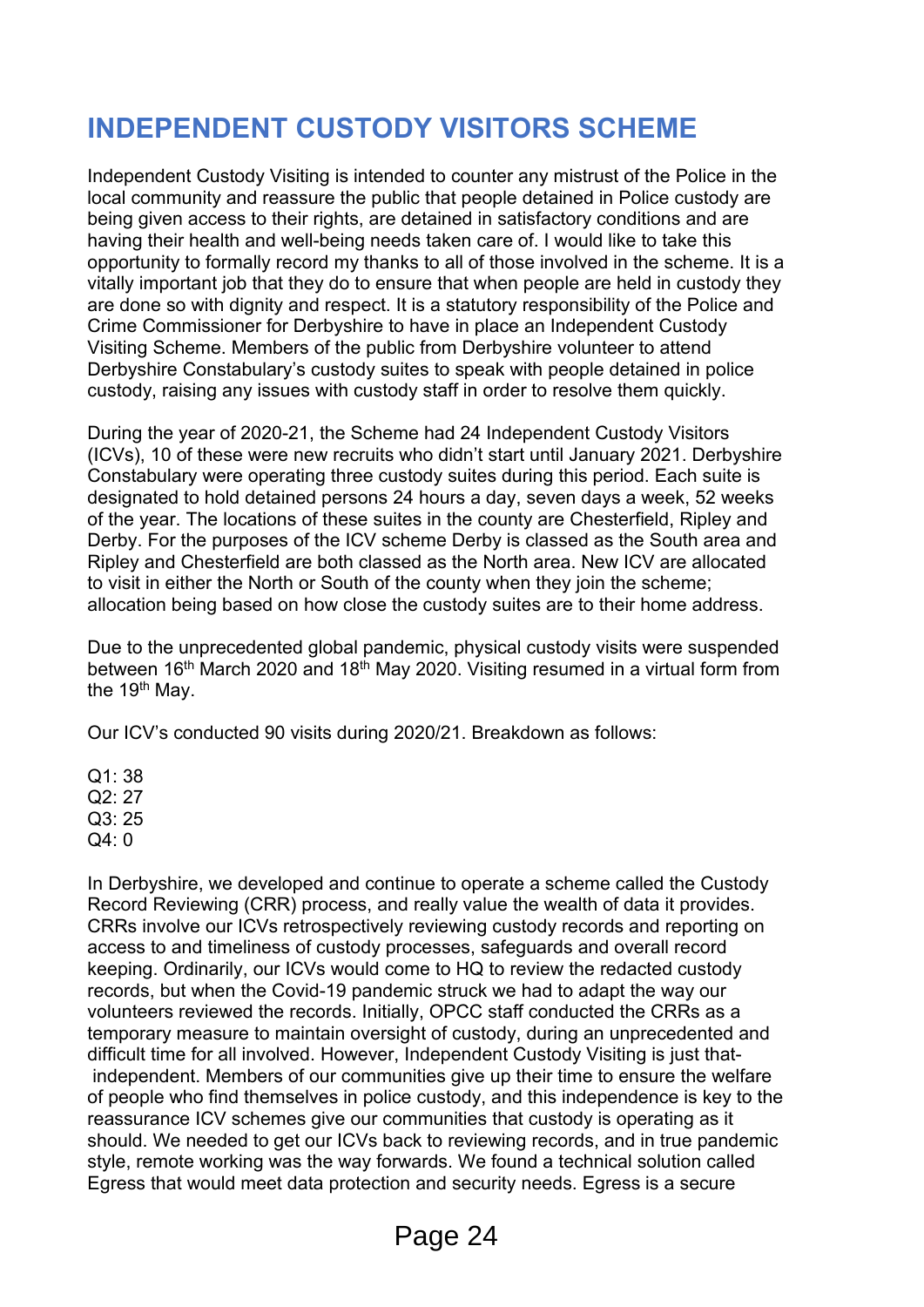document sharing platform which allows us to upload custody records for ICVs to view in read-only format behind a password barrier. ICVs create a free account to access documents shared with them and each record can be restricted so that only the allocated pair of reviewers can access it. The ICVs simply follow the link we send them, log in and read the records- they cannot edit, download, save or manipulate the document in any other way.

By using the Egress system to view custody records, it has given the OPCC and our volunteers complete flexibly. One has commented that they feel they have less pressure reviewing the records via this method, compared to reviewing with a partner in our force Head Quarters, where there was a timeframe in place for completion. Reporting is done by survey software, so this too can be done from home, and ICVs still enjoy the social aspect of volunteering by chatting to their review partner on video call to discuss their findings. Our volunteers no longer have to add travel time on to their CRR volunteering commitment, it meant we could operate the system during national and local COVID-19 restrictions/lockdowns and we are contributing towards reducing our carbon footprint.

Our volunteers reviewed 364 custody records, covering our key focus of young people and immigration within the custody suites.

### **COMMISSIONING & GRANTS**

The PCC continues to be responsible for the commissioning of support services for victims of crime and the past twelve months has seen the continued development and refinement of the PCC's commissioning model. The PCC has continued to work with partners wherever possible to co-design and co-commission services, providing a more stable funding arrangement that is not reliant upon a single funder. This also prevents the duplication of services and ensures that the limited financial resources available are used to maximum effect and deliver value for money.

The PCC has continued to support the work of the Community Safety Partnerships (CSPs) by providing a secure, multi-year funding stream to allow the partnerships to properly plan and develop workstreams to tackle issues of anti-social behaviour and lower level criminality that affects local communities. This is practically the only funding going into CSPs and is a practical demonstration of the PCC's belief in the important role CSPs play in tackling issues at a local level.

The PCC has continued to support the development of the Mental Health hub, located within the Force's contact centre and continues to work with partners from health and the East Midlands Ambulance service to further develop and secure this model that sees those contacting the police who are in some kind of mental health crisis being assessed and supported by professional qualified mental health practitioners, rather than police officers.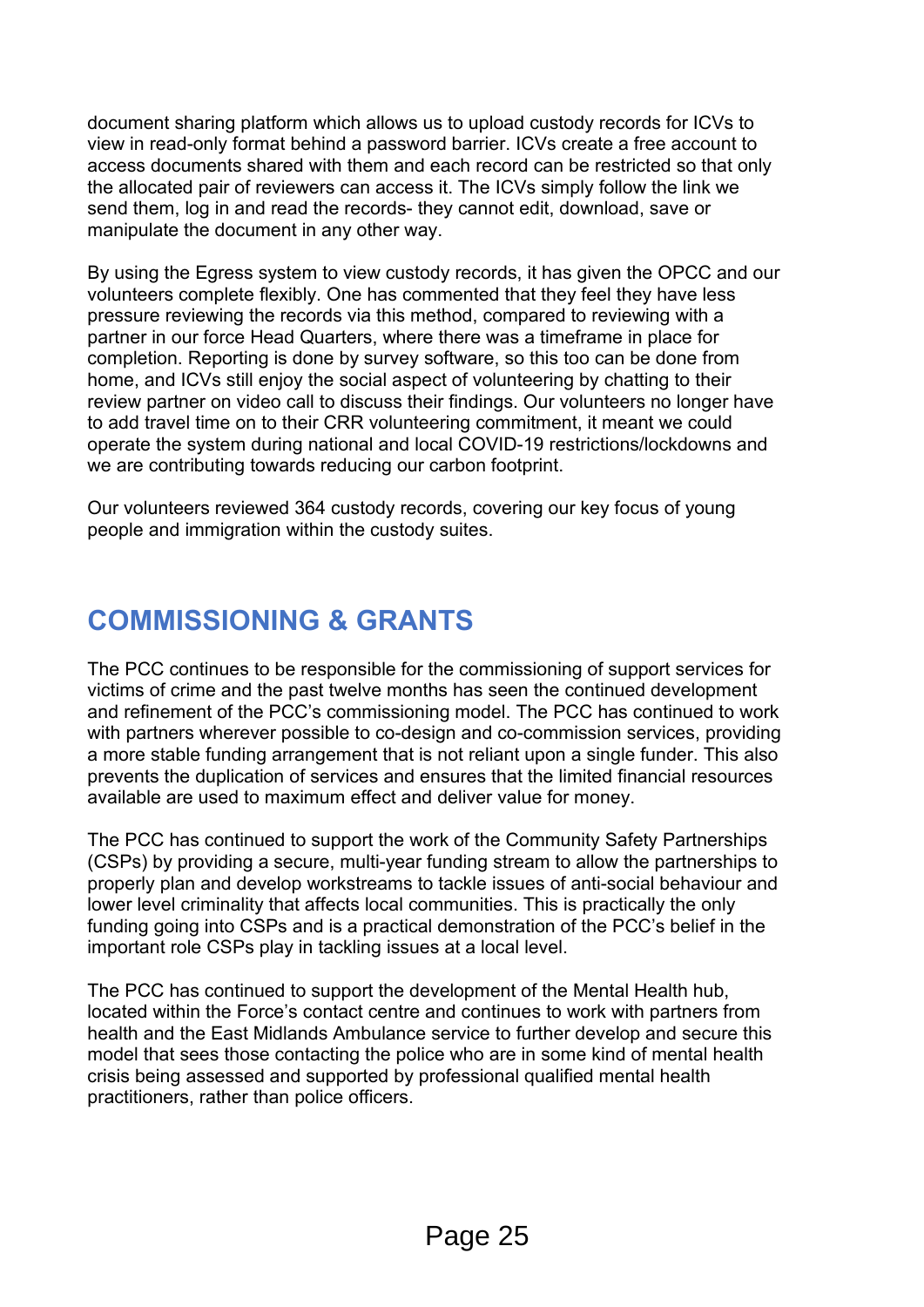The following grants have been made over the past 12 months:

### **Small Grants**

| <b>Project</b><br><b>Name</b> | <b>Provider</b><br><b>Name</b>           | <b>Contract</b><br><b>Value</b> | <b>Brief Summary of Project</b>                                                                                                                                                                                                                                                                                                                                                                                                                                                                                                                                                     |                        |
|-------------------------------|------------------------------------------|---------------------------------|-------------------------------------------------------------------------------------------------------------------------------------------------------------------------------------------------------------------------------------------------------------------------------------------------------------------------------------------------------------------------------------------------------------------------------------------------------------------------------------------------------------------------------------------------------------------------------------|------------------------|
|                               | People<br><b>Express</b>                 | £2,500                          | The music project will identify and work with young people who have<br>been or are at risk of being victims of crime or young people who<br>have offended or who are at risk of offending.<br>The music project will also develop positive peer to peer networks,<br>positive activities, developing skills and confidence, particularly for<br>young people with learning disabilities and enable them to share<br>their music work to inspire other young people.                                                                                                                 |                        |
| Community<br>Showground       | Grassmoor<br>Perseveranc<br>e Allotments | £2,140                          | To purchase new solar panels to facilitate the following:<br>To expand the range of the existing small scale solar powered<br>$\circ$<br>lighting system which will increase the visibility of the allotments<br>site.<br>To attract more community groups as a result of increased security<br>$\circ$<br>measures.<br>To replace the existing notice boards in order to share information<br>with locals, such as:<br>To raise awareness of events in order to achieve higher<br>$\circ$<br>attendance.<br>To raise awareness of local crime prevention and the CoRe<br>services. | Large<br><b>Grants</b> |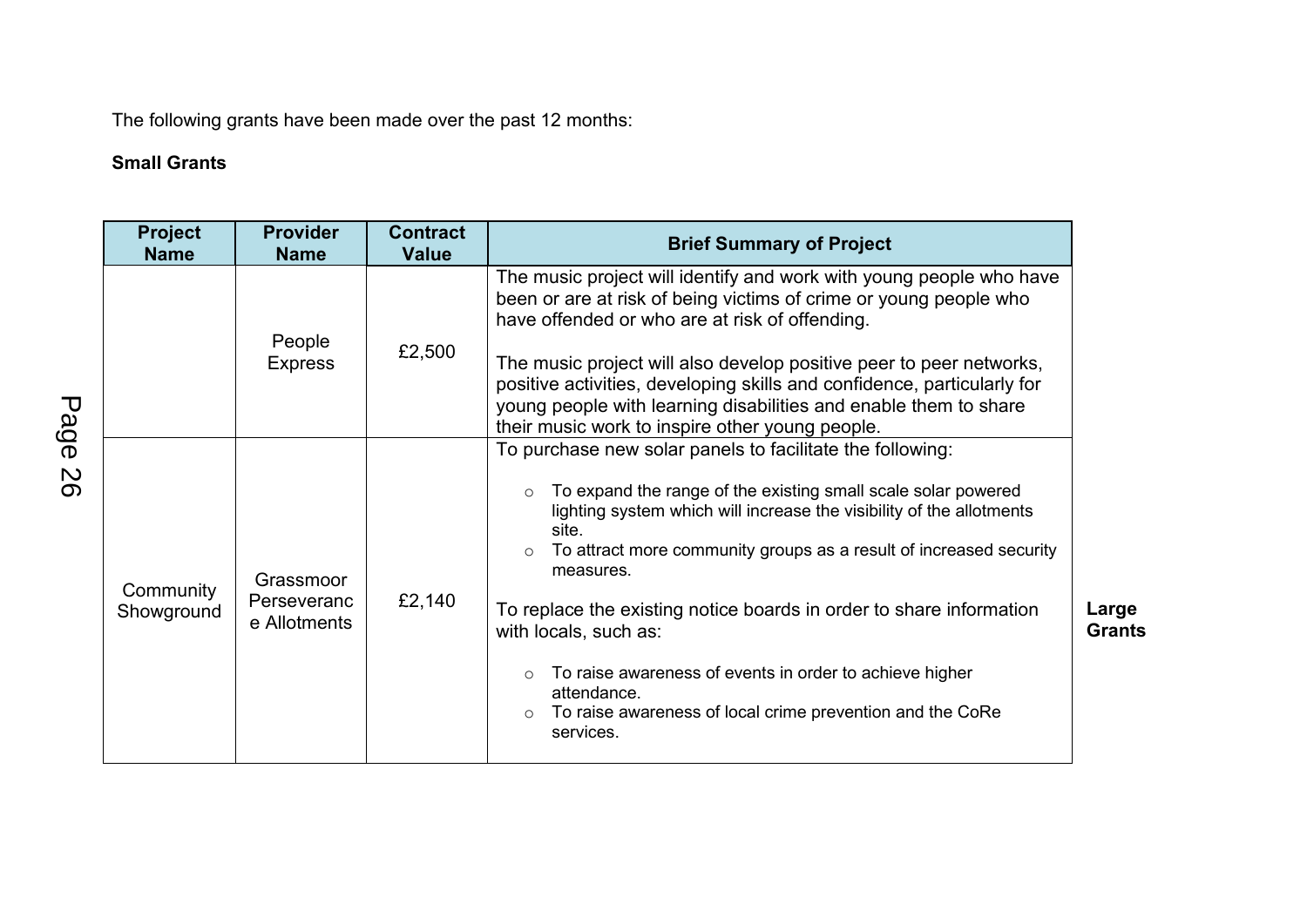| <b>Project</b><br><b>Name</b>      | <b>Provider</b><br><b>Name</b>                      | <b>Contract</b><br><b>Value</b> | <b>Brief Summary of Project</b>                                                                                                                                                                                                                                                                                                                                                                                                                                                                                                                                                                                                                                                                                                                                                     |
|------------------------------------|-----------------------------------------------------|---------------------------------|-------------------------------------------------------------------------------------------------------------------------------------------------------------------------------------------------------------------------------------------------------------------------------------------------------------------------------------------------------------------------------------------------------------------------------------------------------------------------------------------------------------------------------------------------------------------------------------------------------------------------------------------------------------------------------------------------------------------------------------------------------------------------------------|
| <b>ASD</b><br>Community<br>Project | Active<br>South<br>Derbyshire                       | £25,000                         | To provide the following activities within Stenson Fields, Swadlincote/Urban Core,<br>Hilton, Melbourne and the Seals:<br>o Street Games/Doorstep Delivery<br>o Youth Group Development<br>o Mentoring Scheme<br>o Volunteer identification and development                                                                                                                                                                                                                                                                                                                                                                                                                                                                                                                         |
| Commando<br>Joes                   | Cavendish<br>Learning<br>Trust                      | £17,995                         | To work with small groups before, during and after school and deliver the<br>Commando Joe programme to 60 targeted young people from Year 7 - 11<br>(which includes 12 who are identified as the most vulnerable children in<br>school).<br>To develop 'Co Joes' and teach the children to lead activities for younger<br>pupils at lunchtimes and after schools<br>To explore opportunities for careers and further education in the armed forces<br>with the cohort                                                                                                                                                                                                                                                                                                               |
| <b>STAND TO</b>                    | DAAS-<br>Derbyshire<br>Alcohol<br>Advice<br>Service | £16,352                         | To undertake a feasibility study across Derbyshire primarily and initially<br>focussing on the North of the county to explore the current pathway for veteran<br>offenders within the CJS.<br>To involve the secondment of a veteran worker who will have experience of<br>both the Criminal Justice System and or alcohol/substance misuse who will<br>engage with policing divisions, probation services, custody workers, outreach<br>substance misuse teams, and hospital liaison teams to find out how current<br>services meet the needs of veteran offenders, how they link with CJS, the<br>pathways that are in place, the services available for support and how best to<br>work with partners to reduce the numbers of veterans entering the criminal<br>justice system. |
| <b>DEAF</b>                        | Deaf-                                               | £25,000                         | To support service users by an IDVA trained deaf female Personal Support                                                                                                                                                                                                                                                                                                                                                                                                                                                                                                                                                                                                                                                                                                            |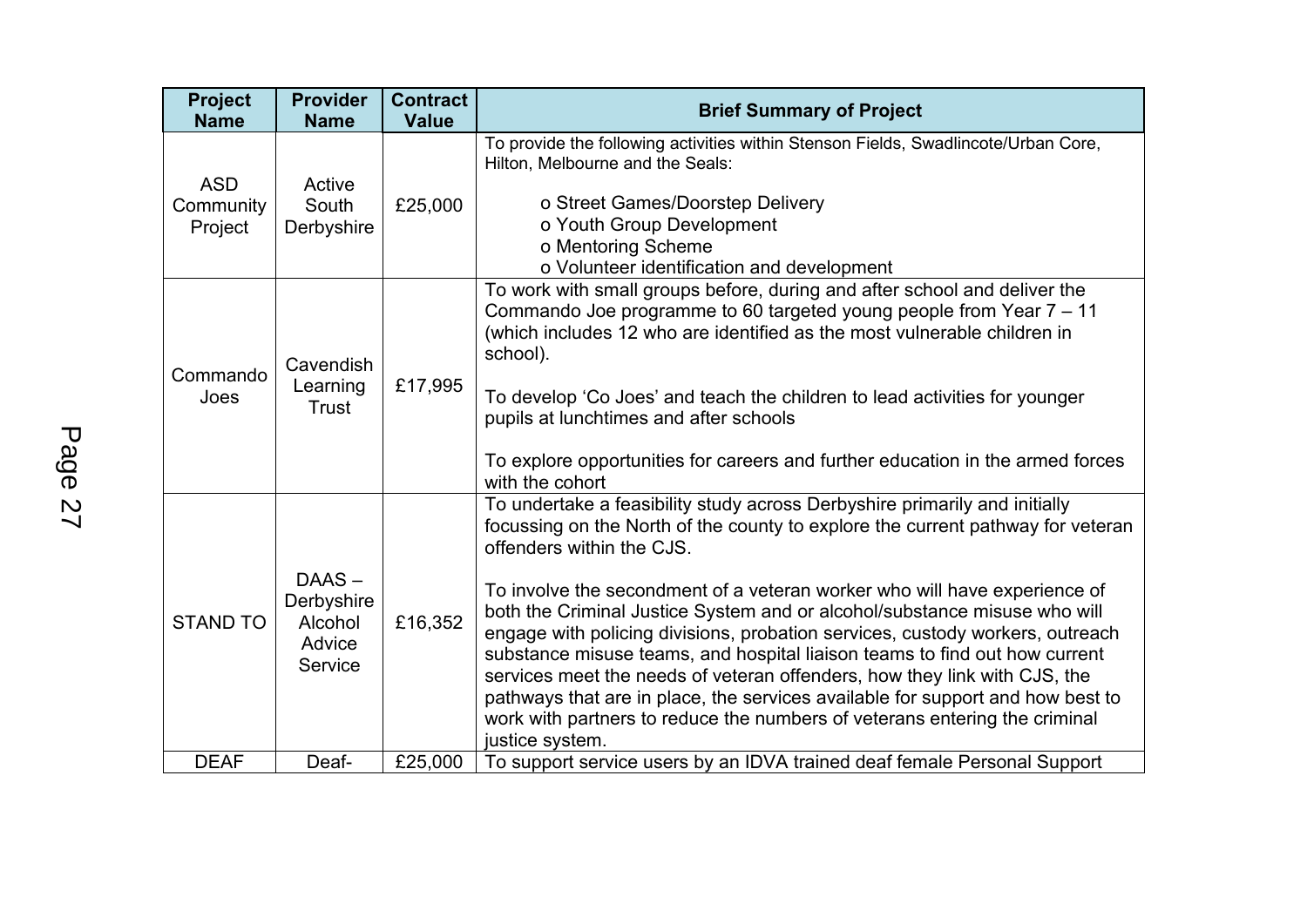| Project                  | initely<br>Women                       |         | Navigational Worker on a one-to-one basis (PSN) and to support deaf and<br>hard of hearing women to report matters to the Police and / or access<br>mainstream (Domestic and Sexual abuse) services.                                                                                                                                                                                                                                                                                                                                             |
|--------------------------|----------------------------------------|---------|--------------------------------------------------------------------------------------------------------------------------------------------------------------------------------------------------------------------------------------------------------------------------------------------------------------------------------------------------------------------------------------------------------------------------------------------------------------------------------------------------------------------------------------------------|
| <b>Wild</b><br>Wellbeing | Derbyshire<br>Wildlife<br>Trust        | £24,865 | Using the principles of the 5 Ways to Wellbeing Derbyshire Wildlife Trust will<br>run a structured programme of activities over a 6 week course.<br>To address loneliness and anti-social behaviour in young people by engaging<br>them with the natural world through the Wild Wellbeing programme, the<br>programme develops personal and practical skills, emotional resilience and<br>helps attendees acquire new skills and build better relationships.<br>To provide conservation activities, exercise, developing creativity and building |
|                          |                                        |         | team working skills to allow young people to widen their perspectives, build<br>self-esteem and confidence and raise aspirations about their role in their local<br>communities and wider society.                                                                                                                                                                                                                                                                                                                                               |
|                          | <b>Ukrainian</b><br>Catholic<br>Church | £4,000  | The Ukrainian Catholic Church will purchase Security Lighting, Cameras and<br>replacement of two damaged doors, in order to prevent inappropriate or<br>unlawful use of the church grounds and prevent damage to church buildings,<br>including the hall and bungalow.                                                                                                                                                                                                                                                                           |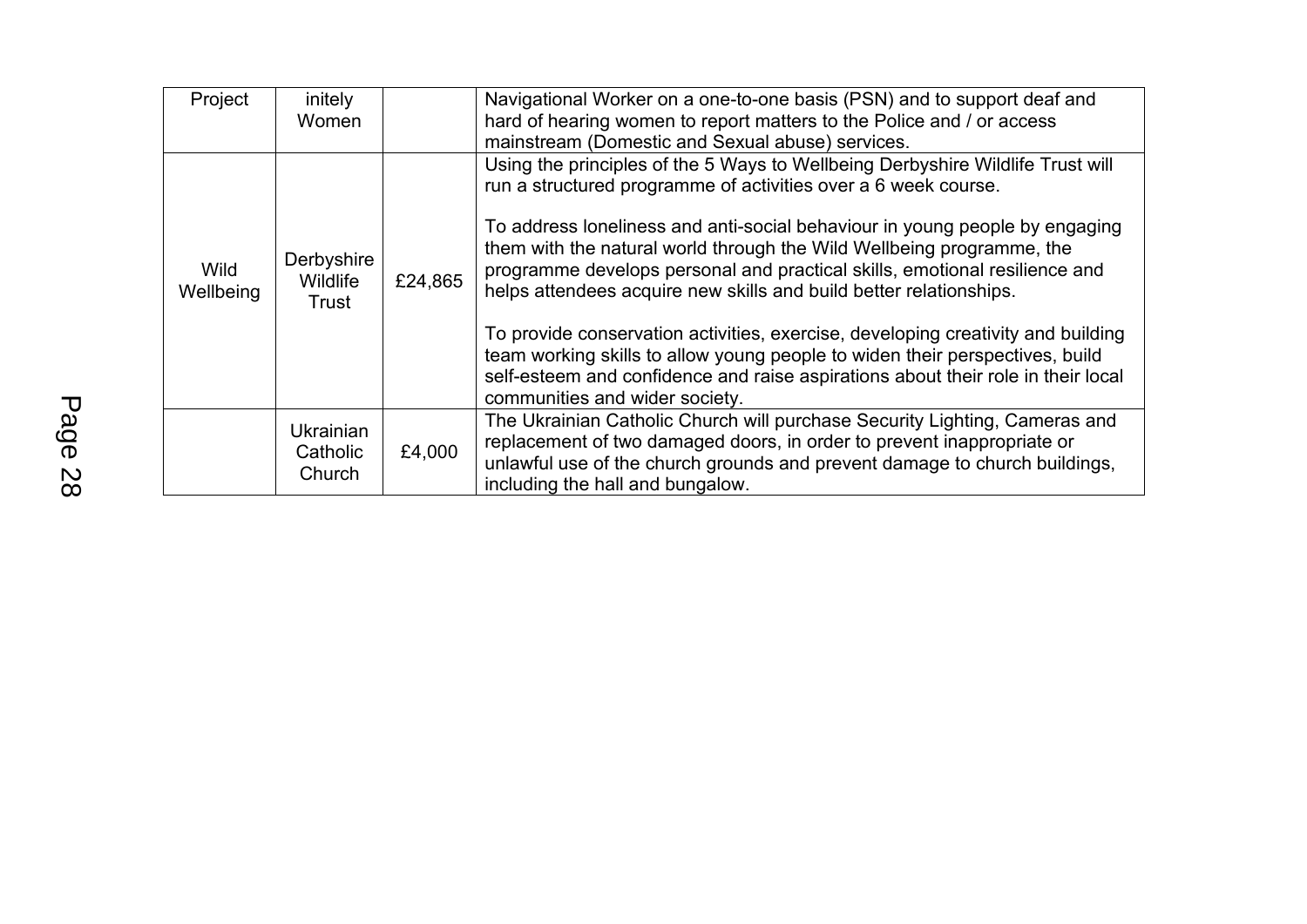| <b>Contract</b><br><b>Name</b>                      | <b>Provider</b><br><b>Name</b>                   | <b>Contract</b><br><b>Value</b> | <b>Brief Summary of Project</b>                                                                                                                                                                                                                                                                                                                                                                                                                                                                                                      |
|-----------------------------------------------------|--------------------------------------------------|---------------------------------|--------------------------------------------------------------------------------------------------------------------------------------------------------------------------------------------------------------------------------------------------------------------------------------------------------------------------------------------------------------------------------------------------------------------------------------------------------------------------------------------------------------------------------------|
| Fairfield<br>Community<br>Partnership<br><b>HUB</b> | Residents of<br>Fairfield<br>Association         | £24,000                         | The already established community hub which is the Residents of<br>Fairfield Office (ROFA), will be developed into a multi partnership hub<br>where several agencies will utilise the facility for both operational and<br>community engagement. The aim of this part of the project is to make<br>agency staff more accessible and visible within the community, to<br>enable them to be closer to the community to be reactive to their<br>needs.                                                                                  |
| Sacred Bean<br>Training<br>Academy                  | Sacred Black<br><b>Bean Coffee</b><br><b>CIC</b> | £24,000                         | To fund a speciality coffee roasting community interest company,<br>providing training, volunteering and employment opportunities for<br>people overcoming life-controlling struggles such as homelessness,<br>substance abuse and criminality. This is based in Chester Green,<br>Derby.                                                                                                                                                                                                                                            |
| <b>Recovery Plus</b>                                | The Brook                                        | £24,000                         | To work alongside people within the community who have been<br>homeless, have addictions or have vulnerabilities. Working with the<br>drug and alcohol service to address long term drug and alcohol misuse<br>and the negative impact this can have on lifestyles, health and<br>communities. In addition, conducting a pilot of "recovery phones".<br>These are low cost phones and limited sim costs for those engaging<br>with the service. It provides a life line for those who do not have a<br>stable form of communication. |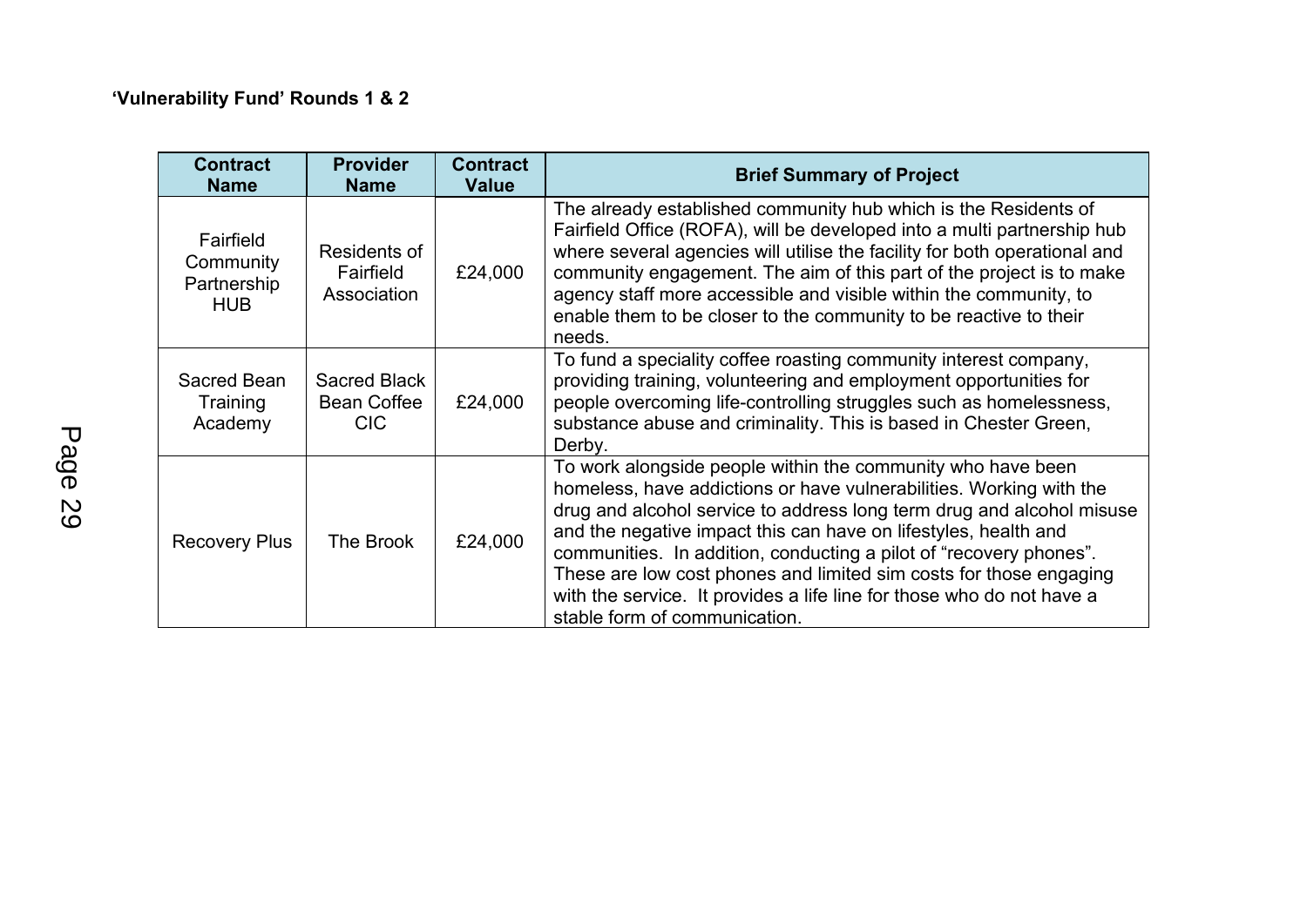| Melbourne<br>Sporting<br>Partnership            | Melbourne<br>Sporting<br>Partnership                                  | £3,500 | To install a CCTV system at Melbourne Sports Centre for the following<br>reasons:<br>• To reduce Anti-Social Behaviour within the vicinity of the Centre<br>• To provide a visible deterrent and prevent criminal damage to<br>members vehicles and to the club facilities.<br>• To increase the number of site users who will be able to participate in<br>To purchase and install CCTV cameras, recording equipment and<br>signage to protect the local community and amenities at Aston on<br>Trent's recreation centre, playing fields and car park. |
|-------------------------------------------------|-----------------------------------------------------------------------|--------|----------------------------------------------------------------------------------------------------------------------------------------------------------------------------------------------------------------------------------------------------------------------------------------------------------------------------------------------------------------------------------------------------------------------------------------------------------------------------------------------------------------------------------------------------------|
| Protecting our<br>Community<br>Pavilion for all | Recreation in<br>Aston                                                | £4,575 | To purchase and install CCTV cameras, recording equipment and<br>signage to protect the local community and amenities at Aston on<br>Trent's recreation centre, playing fields and car park.                                                                                                                                                                                                                                                                                                                                                             |
| Saffron Kitchen                                 | Asian<br>Association<br>οf<br>Chesterfield<br>and North<br>Derbyshire | £3,768 | Installation of security cameras on-premises to increase safety for<br>staff, volunteers and assets within the premises.<br>Cyber Security activities (staff costs) to help reduce incidence of<br>cybercrime amongst elderly members, service users and local<br>residents<br>To improve the safety of elderly and vulnerable service users by<br>providing our staff with clearly marked uniforms, name badges and<br>high visibility work wear.                                                                                                       |
| Spondon<br>Safety 2020                          | Safer<br>Spondon                                                      | £4,325 | Raise the profile of Safer Spondon and SNT by producing and<br>collaborating on safety advice leaflets quarterly which will include<br>promotional items to be collected at safety events. Continue to support<br>Spondon VIP coffee mornings and reduce vulnerability by offering<br>reassurance and confidence to the local residents                                                                                                                                                                                                                  |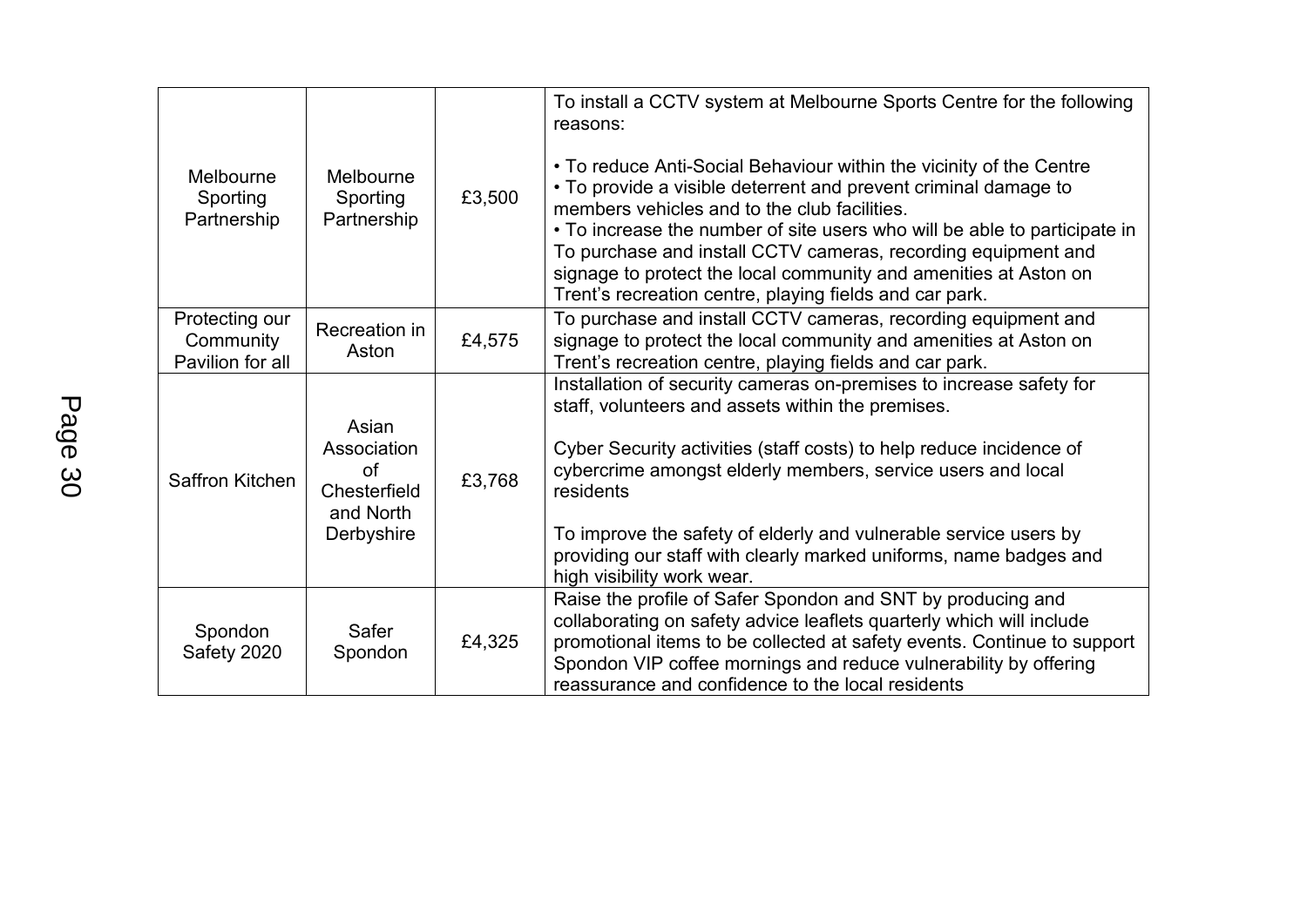| Safety and<br>Security<br>Upgrade<br>Project             | Faizan e<br>Madina<br>Derby<br>Mosque | £14,500 | Increase the security at the mosque to include:<br>metal galvanised security fencing around the perimeter of the<br>premises,<br>security electric sliding gates at the entrance and exit,<br>security lighting at the entrances to the car park and the at entrances<br>to the building & CCTV security system.                                                                                                                                                                                                                                                                                                                                                                                                                                                                                              |
|----------------------------------------------------------|---------------------------------------|---------|---------------------------------------------------------------------------------------------------------------------------------------------------------------------------------------------------------------------------------------------------------------------------------------------------------------------------------------------------------------------------------------------------------------------------------------------------------------------------------------------------------------------------------------------------------------------------------------------------------------------------------------------------------------------------------------------------------------------------------------------------------------------------------------------------------------|
| <b>Charles Hill</b><br>Sports &<br>Community<br>Pavilion | <b>Charles Hill</b><br>Centre         | £25,000 | The whole project involves the construction of a single storey sports<br>and community pavilion, comprising a community hall (which can be<br>sub-divided into two square rooms), two match officials changing<br>rooms, toilets and refreshment facilities.<br>The building is designed to be fully accessible to people with<br>disabilities and wheelchair users. The pavilion will also be 'home' to<br>other local community groups in need of a local meeting place. The<br>building will facilitate engagement with the community, providing a<br>much-needed safe and secure venue for recreational, social, sports<br>and leisure together with educational training, health and well-being<br>activities, which will be available for use during the day and evenings<br>by local community groups. |
| Safety, Security<br>& Beyond                             | <b>Tell Mama</b>                      | £21,000 | The project, in partnership with Derbyshire Police, will look at providing<br>a number of taxi drivers with CCTV systems (dashcams) that will<br>evidence and showcase any abuse or hate crime that taxi drivers are<br>being subjected to, taxi drivers will also be provided with guidance and<br>guidelines for the use of CCTV systems that are used to prevent and<br>detect crime; and enhance the health, safety and security of both taxi<br>drivers and passengers.                                                                                                                                                                                                                                                                                                                                  |
| A Safe Secure<br>Women's<br>Space                        | Womens<br><b>Work</b><br>Derbyshire   | £8,800  | To implement the following measures to increase security and safety,<br>act as a deterrent and protect all users of the premises as well as the<br>building and its contents.                                                                                                                                                                                                                                                                                                                                                                                                                                                                                                                                                                                                                                 |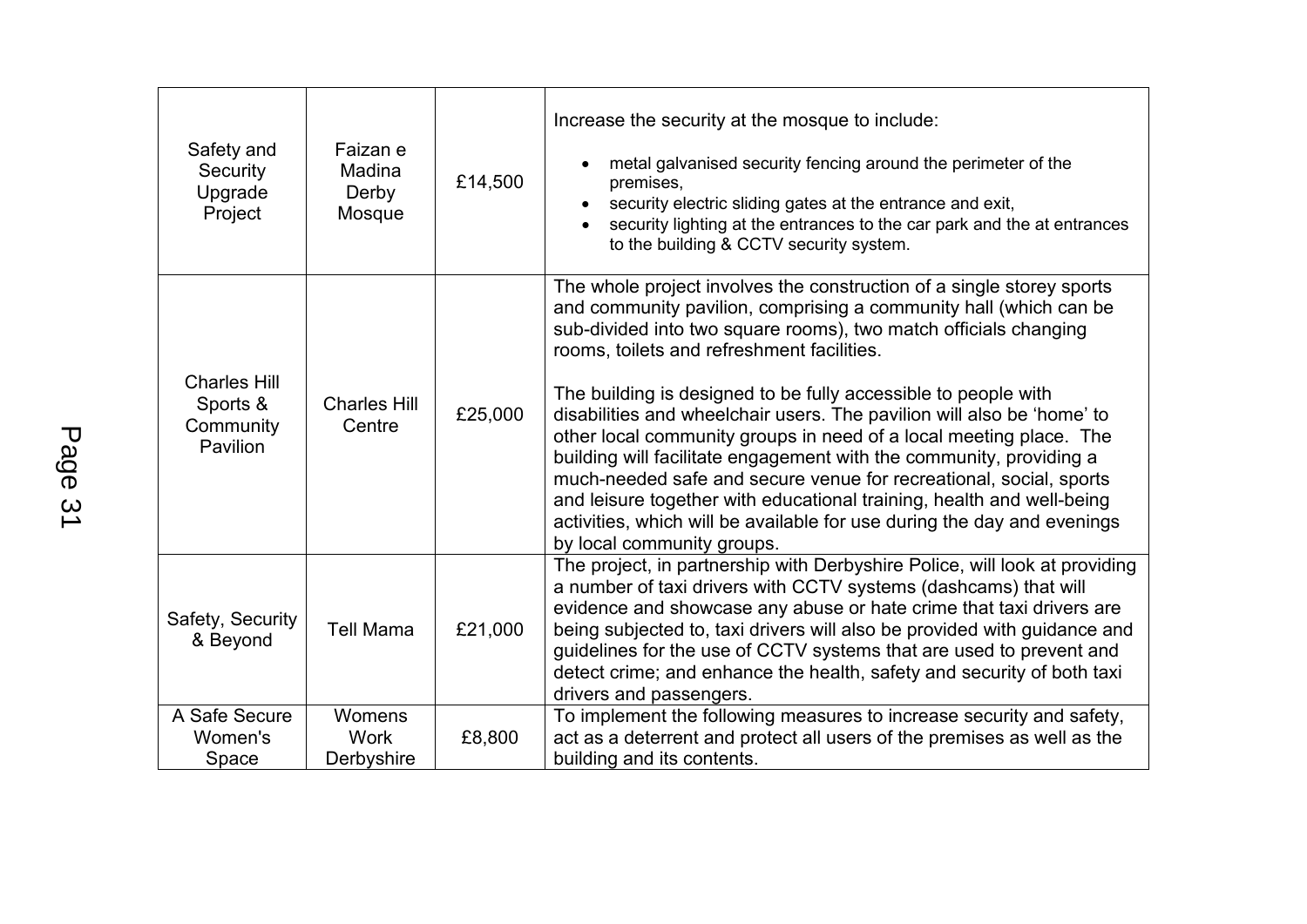|                                               | Ltd                                           |         | To fit security grills on the downstairs windows<br>To update the current burglar alarm and a personal alarm within the<br>premise<br>Security lighting around the perimeter of the building<br>CCTV security system                                                                                                                                                                                                                                                                                                                                                                                                                                                                                         |
|-----------------------------------------------|-----------------------------------------------|---------|--------------------------------------------------------------------------------------------------------------------------------------------------------------------------------------------------------------------------------------------------------------------------------------------------------------------------------------------------------------------------------------------------------------------------------------------------------------------------------------------------------------------------------------------------------------------------------------------------------------------------------------------------------------------------------------------------------------|
| Security / Anti-<br>Vandal<br><b>Measures</b> | <b>Bolsover</b><br><b>Methodist</b><br>Church | £14,000 | To install CCTV cameras around the vicinity of the building to attempt<br>to capture Photographic evidence of any attempted vandalism.<br>To install Security lighting to act as a deterrent.<br>To Install Anti-vandal paint applied to act as a deterrent.<br>To install a 'Spinner' to prevent access to roof and resultant criminal<br>damage.                                                                                                                                                                                                                                                                                                                                                           |
| Aspire Roof<br>and Heating<br>Project         | Aspire<br>Wrestling<br><b>Alliance Ltd</b>    | £18,500 | To repair the roof of the community building which is the base for the<br>organisation's varied community activities and to install heating so that<br>the facility can be used safely all year round by both staff and<br>volunteers.<br>This will safeguard the ability to continue with the many and varied<br>current projects and will allow scope to start some new ones. Across<br>the current projects Aspire (in non covid times) is supporting around<br>2000 people a month and the majority of those among the most<br>vulnerable in the local area. The organisation has played a central role<br>during the recent pandemic supporting extremely vulnerable members<br>of the local community. |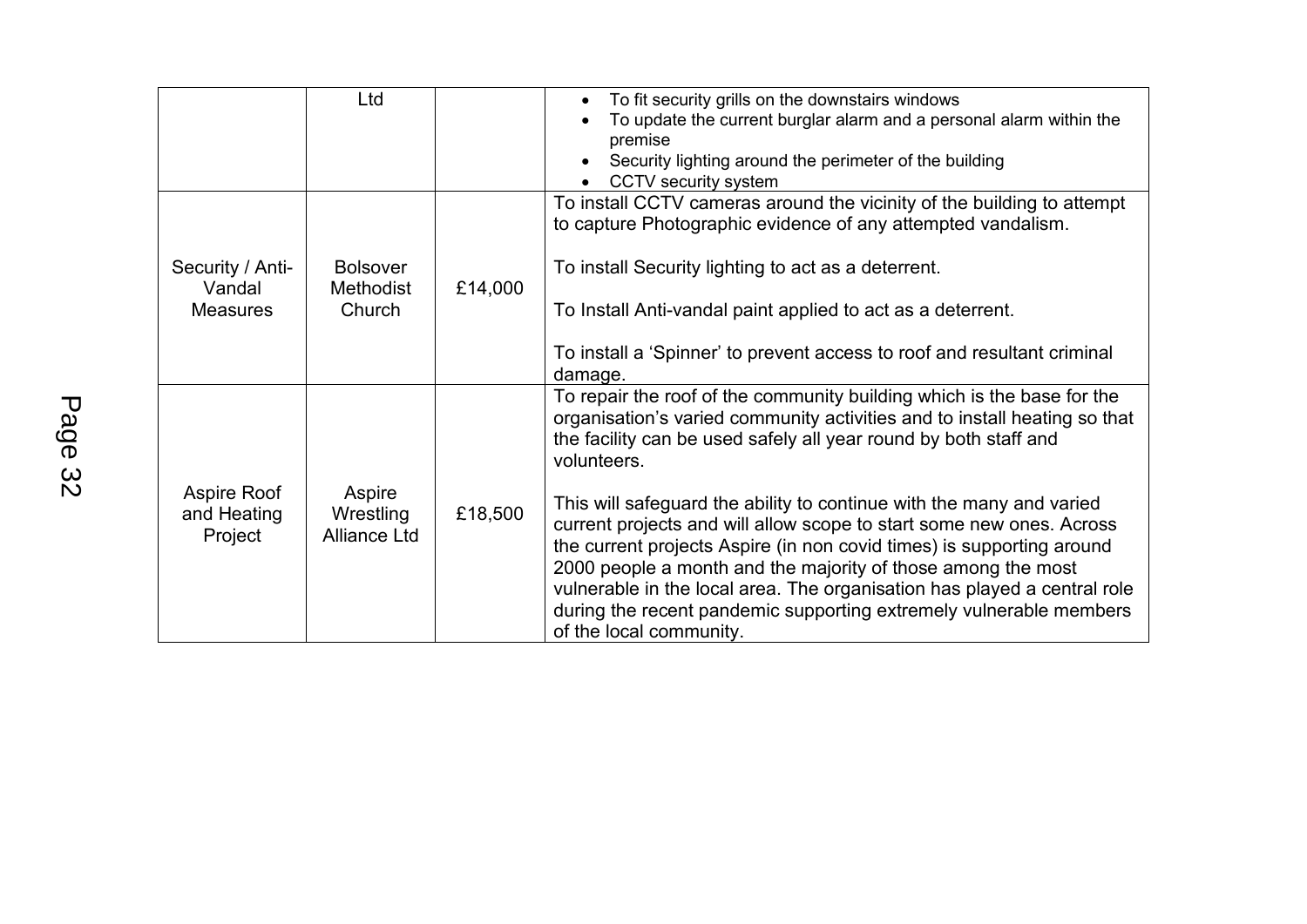| Community<br>Gardening<br>Service | Grow<br><b>Outside CIC</b>    | £9,400  | This project will provide a gardening service in and around<br>Swadlincote, staffed by volunteers. The project has dual benefits;<br>a number of partners in the South Derbyshire area have recently<br>reported their own or residents' concerns about overgrown gardens.<br>The negative impact of these specifically relates to community safety.<br>By addressing this issue, it will reduce the fear of crime and improve<br>community cohesion.<br>the volunteer workforce carrying out the jobs will be identified from the<br>local unemployed, volunteer and job- seeker market.<br>The project aims to contribute to tackling the negative impact of covid<br>in the area, demonstrated by the number of job losses - which has led<br>to higher numbers of universal credit claimants and under-occupied<br>local workforce – as well as increased fear, vulnerability, loneliness |
|-----------------------------------|-------------------------------|---------|-----------------------------------------------------------------------------------------------------------------------------------------------------------------------------------------------------------------------------------------------------------------------------------------------------------------------------------------------------------------------------------------------------------------------------------------------------------------------------------------------------------------------------------------------------------------------------------------------------------------------------------------------------------------------------------------------------------------------------------------------------------------------------------------------------------------------------------------------------------------------------------------------|
| Youth Hub                         | <b>Ripley Town</b><br>Council | £10,000 | and isolation through reduced social contact in public spaces.<br>A weekly youth hub will be held every Wednesday evening at<br>Greenwich park community room for youngsters aged between 11 and<br>18 years of age.<br>The activities provided will include table tennis, educational games,<br>information and help regarding social media, learning to cook basic<br>meals. Sessions will be held by Youth Workers on sex education,<br>substance misuse and safety and wellbeing. In the summer during<br>holidays outdoor sports will be provided - coaching, football, cricket<br>and other sport activities.                                                                                                                                                                                                                                                                           |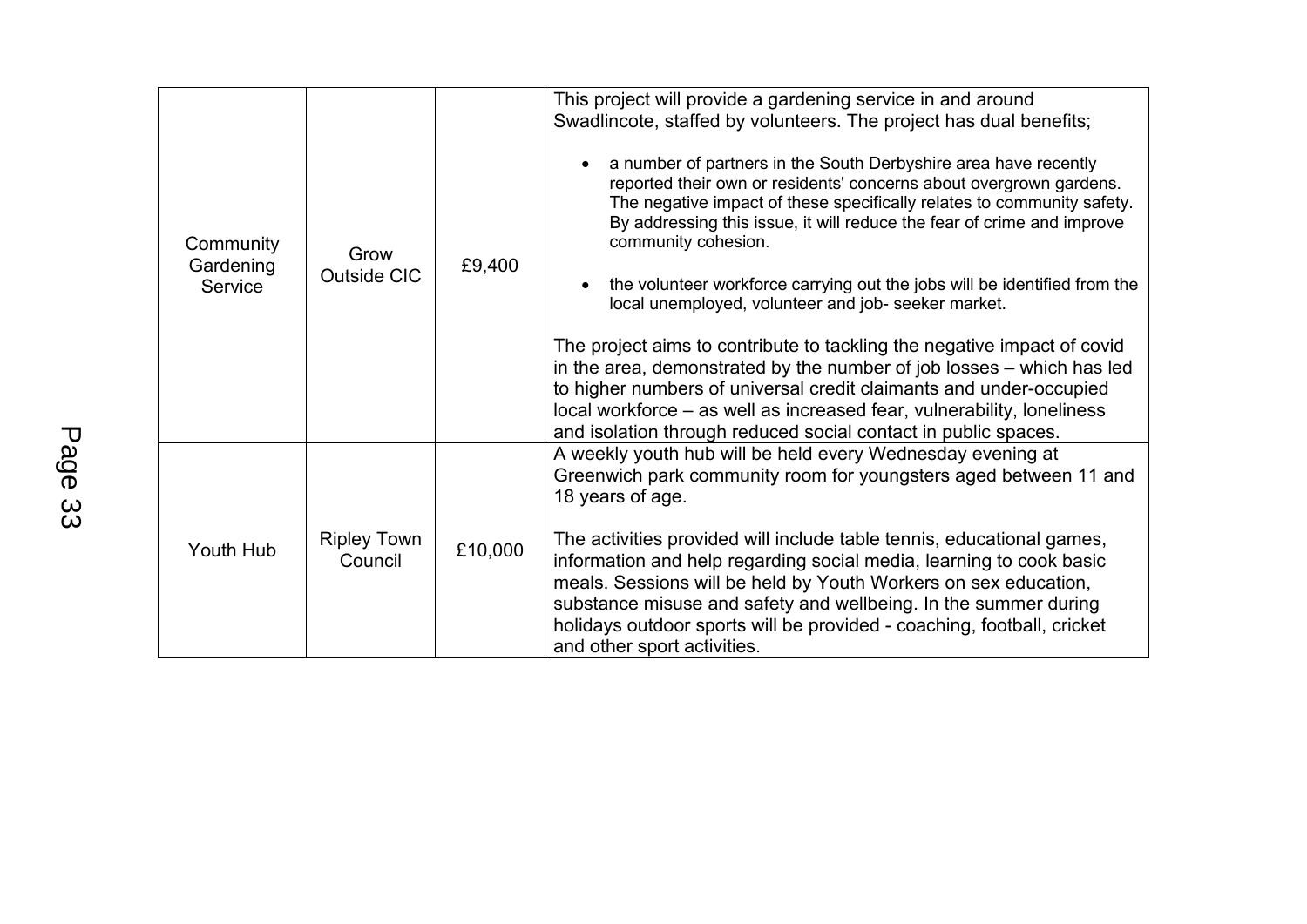| Helping the<br>Young &<br>Vulnerable<br><b>TMWA Project</b><br>2020/2021 | The Muslim<br>Welfare<br>Association<br>of<br>Chestefield<br>and North<br>Derbyshire | £14,250 | Provision of a support network for members of the community who<br>have recently or in the past been the victim of any crime which they<br>find difficult to report or talk about primarily because of a deep mistrust<br>of law enforcement authorities or because there are cultural or<br>language barriers to overcome. Provision of a safe environment and a<br>platform for community members to feel comfortable about requesting<br>help.                                                                                                                                                                                                                                                                                                                                                                           |
|--------------------------------------------------------------------------|--------------------------------------------------------------------------------------|---------|-----------------------------------------------------------------------------------------------------------------------------------------------------------------------------------------------------------------------------------------------------------------------------------------------------------------------------------------------------------------------------------------------------------------------------------------------------------------------------------------------------------------------------------------------------------------------------------------------------------------------------------------------------------------------------------------------------------------------------------------------------------------------------------------------------------------------------|
| Un - Aware                                                               | Artcore<br>Limited                                                                   | £19,000 | A weekly 2-hour professional artist led session starting in March 2021<br>to help bring vulnerable BAME residents out of lockdown. Sessions will<br>be either in person with social distancing in place or online via zoom.<br>Outreach taster sessions will be offered initially at Sahara, Hindu<br>temple, Indian community centre, derby west Indian community<br>association, derby homes and metropolitan housing sites. Once levels<br>of confidence have increased sessions will move to the Charnwood<br>street premises, which are Covid secure. Sessions will include a<br>mixture of activities: creative art, mindfulness, knitting, chair-based<br>exercises and coffee mornings. Sessions will be aimed at supporting<br>vulnerable people to safely come out of lockdown and connect/engage<br>with others. |
| Fight Back from<br>Crime                                                 | North of<br>Englands<br>Ozboxing                                                     | £15,000 | This project links offenders or those at risk of offending with an<br>opportunity to change their lives, gain a nationally recognised<br>qualification and/or to participate in meaningful activity, volunteering,<br>training, upskilling and other interventions which are geared to change<br>or prohibit offending behaviours and afford those who are reachable<br>within the community to see a different path. Engagement will take<br>place with individuals who fit the program whilst they are in custody or<br>on their release. Work will take place with the local community,<br>schools, education providers, headquarters and neighbourhood force<br>in our area, safer neighbourhood teams, MATs and others to connect<br>and offer opportunities to those individuals beginning offending<br>behaviours    |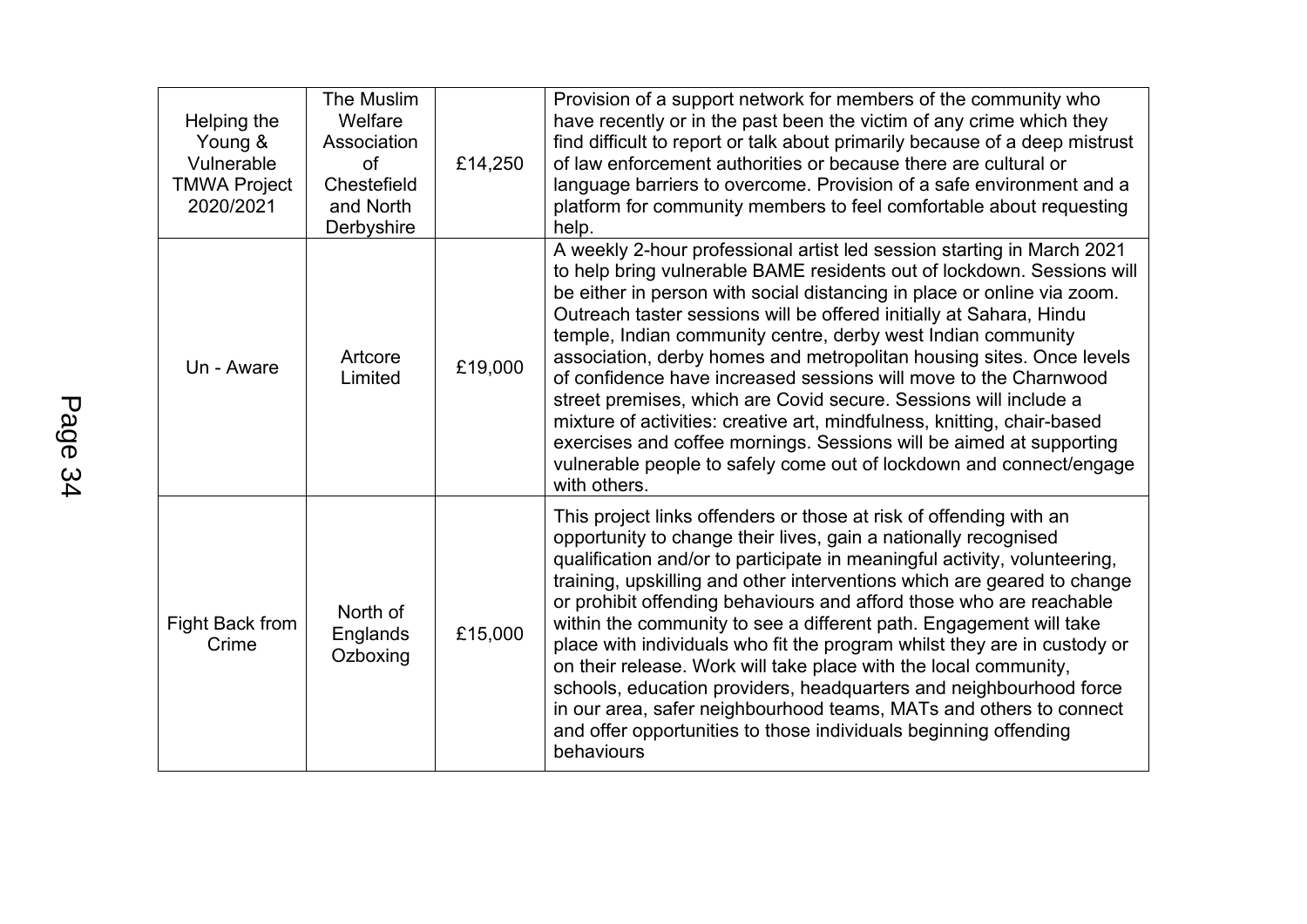| <b>Life Skills</b><br>Crime<br>Prevention<br>Project                                | The Bureau               | £24,000 | The project's focus is on the provision of personal development<br>support and training to vulnerable people living in the Glossopdale<br>area who, because of their vulnerabilities, have an increased likelihood<br>of becoming victims of crime; particularly because of the extra<br>pressures they face from the restrictions associated with the COVID<br>pandemic.<br>The project will be run in partnership with the local police and has their<br>full support. Through a series of group and individual interventions the<br>participants will gain the skills, knowledge and self-awareness to better<br>assess, and then avoid, or minimise, personal risk. |
|-------------------------------------------------------------------------------------|--------------------------|---------|-------------------------------------------------------------------------------------------------------------------------------------------------------------------------------------------------------------------------------------------------------------------------------------------------------------------------------------------------------------------------------------------------------------------------------------------------------------------------------------------------------------------------------------------------------------------------------------------------------------------------------------------------------------------------|
|                                                                                     | The Bemrose<br>School    | £4,100  | Music production - to create a piece of musical art and capture this<br>with visuals. The students selected will be those who have poor<br>attendance at school, who truant, are at risk of exclusions and anti-<br>social behaviours. The art created will be age appropriate and based<br>around the effects their community has on them. We will run 3, 6-week<br>programmes with a year 7, 8 and 9 bubbles.                                                                                                                                                                                                                                                         |
| We Can<br>Change - group<br>work for young<br>people at risk<br>of harming<br>other | Crossroads<br>Derbyshire | £24,726 | Funding to continue and expand the "We Can Change" project. This<br>work will be delivered in collaboration with other partners - Derbyshire<br>Wish and the Elm Foundation. It will run as a group project in high<br>schools across the county, and will work with young people aged 11-19<br>who are showing signs of perpetrating abuse within their intimate<br>relationships or towards family members.                                                                                                                                                                                                                                                           |
|                                                                                     |                          |         | The intention is to help young people avoid becoming involved with the<br>criminal justice system as a consequence of their behaviours. The<br>project will focus on safety within relationships, online activity, building<br>self-esteem and confidence, personal safety, and developing<br>strategies to avoid conflict and manage anger. There will also be an<br>element focusing on young people with learning difficulties and their<br>understanding of consent and healthy relationships.                                                                                                                                                                      |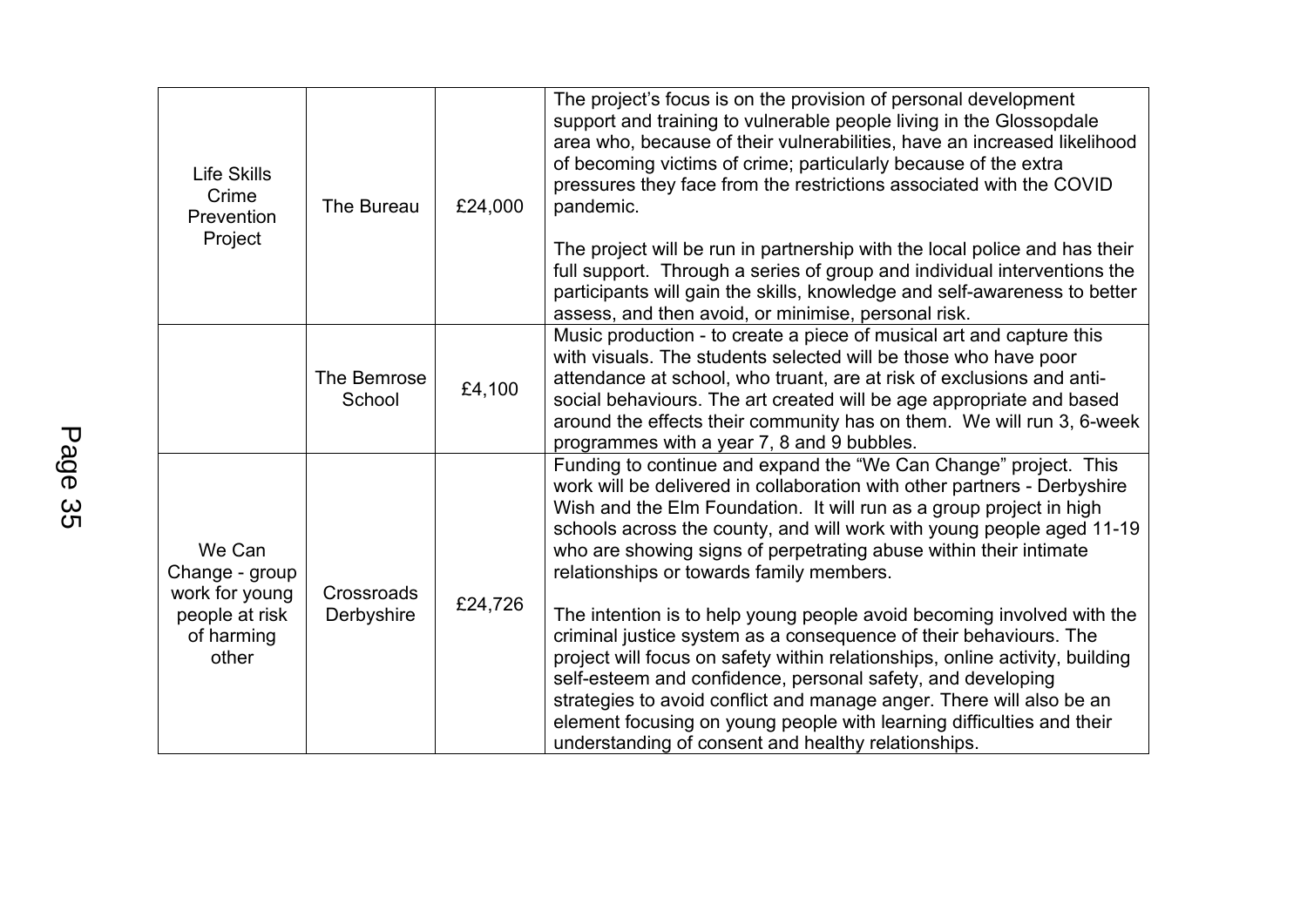|                                                  | Staywell<br>Derby CIC               | £24,000 | Staywell is led by Directors with lived experience of mental-ill health,<br>trauma, crime, victimisation, addiction, and homelessness. As such,<br>there is a unique understanding of the complexities and difficulties of<br>living with any of these issues and the existing barriers to recovery.<br>The aim is to support Derby's most vulnerable people by drawing on<br>collective experiential knowledge, best-available evidence, and links<br>with existing organisations. Staywell's ethos is proactive, user-led and<br>community-focused. It is the organisation's aim to support people to<br>break downward cycles of mental ill-health, poverty, addiction and<br>crime.                                                    |
|--------------------------------------------------|-------------------------------------|---------|--------------------------------------------------------------------------------------------------------------------------------------------------------------------------------------------------------------------------------------------------------------------------------------------------------------------------------------------------------------------------------------------------------------------------------------------------------------------------------------------------------------------------------------------------------------------------------------------------------------------------------------------------------------------------------------------------------------------------------------------|
| <b>Carers Social</b><br>Connectedness<br>Project | Derbyshire<br>Carers<br>Association | £12,000 | To provide a service to compliment a very successful telephone<br>befriending service for vulnerable socially disadvantaged adult carer's,<br>to provide face to face social connection and support and buddying to<br>connect them with their local community, society and support services.<br>Post lockdown this will be particularly crucial as the pandemic has had<br>extreme consequences for some of the most isolated and vulnerable<br>carers. A part time member of staff as social connector co-ordinator<br>who will recruit local volunteers. Carers who are rurally and socially<br>disconnected, lonely, isolated, vulnerable, afraid and unable to leave<br>the "cared for" will be supported through a referral process. |
|                                                  |                                     |         |                                                                                                                                                                                                                                                                                                                                                                                                                                                                                                                                                                                                                                                                                                                                            |
| Youth<br>Ambassador<br>Scheme                    | <b>BLM: NEW</b><br><b>GEN</b>       | £10,000 | The project aims to enable more young people to get involved with and make their<br>impacts on the 'Black Lives Matter in Derby' movement, all while boosting their own<br>CV's and gaining valuable skills sets to take forward in their future careers and<br>endeavours.<br>The Youth Ambassador Programme is open to all within the age bracket of 16 -<br>21yrs, however, is set to target members of the black and BAME Community - in<br>order to make a direct difference to these targeted communities and enable<br>networking opportunities that may not have been available otherwise.                                                                                                                                         |
| Security<br>Protection for<br>Darley Abbey       | 63rd Derby<br>(Darley<br>Abbey)     | £2,500  | The project will facilitate the installation of a comprehensive CCTV System within the<br>hall grounds, installation of a comprehensive burglar alarm system, with contacts on<br>all external Doors, and alarm sensors in critical areas.                                                                                                                                                                                                                                                                                                                                                                                                                                                                                                 |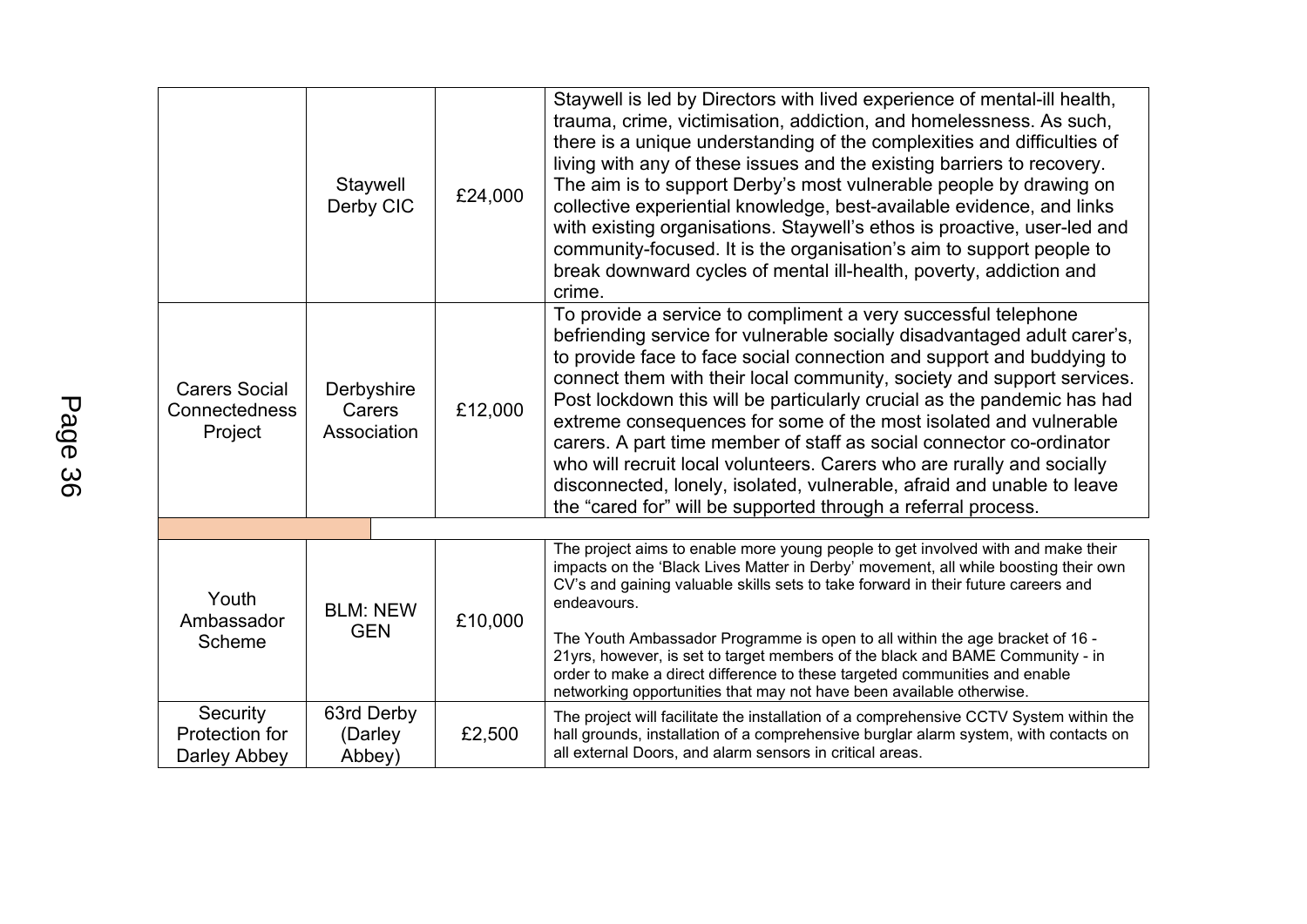| <b>Scouts Hut</b>                                  | <b>Scouts</b>                                                                         |            |                                                                                                                                                                                                                                                                                                                                                                                                                                                      |
|----------------------------------------------------|---------------------------------------------------------------------------------------|------------|------------------------------------------------------------------------------------------------------------------------------------------------------------------------------------------------------------------------------------------------------------------------------------------------------------------------------------------------------------------------------------------------------------------------------------------------------|
| K.O Crime $@$<br><b>Allenton Boxing</b><br>Academy | Allenton<br><b>Boxing</b><br>Academy                                                  | £10,000    | The project will strategically link offenders or those identified as at risk<br>of offending with an opportunity to change their lives, gain a nationally<br>recognised qualification and/or to participate in meaningful activity,<br>volunteering, training, upskilling and other interventions which are<br>geared to change or prohibit offending behaviours and afford those<br>who are reachable within the community to see a different path. |
| <b>Derby Racial</b><br><b>Equality</b><br>Council  | <b>Black</b><br>Community<br><b>Matters</b><br>$(BCM)$ &<br>Open Doors<br>Forum (ODF) | £10,000    | The project will employ four young people and up to 30 volunteers to<br>become trained ambassadors.<br>Youth ambassadors will undertake outreach work and run a multi-<br>media project (including a podcast) to express/air/discuss their<br>views/experiences.                                                                                                                                                                                     |
| Your Space<br>Project                              | <b>British Red</b><br>Cross                                                           | £24,978.41 | The Your Space project provides 4 working days of accommodation,<br>specialist advice and material support to potential victims of Modern<br>Slavery and Human Trafficking (MSHT) immediately after they have<br>left exploitation. The service will give 20 victims the time and space<br>that they need to make informed decisions about their next steps,<br>including the National Referral Mechanism (NRM) and alternative<br>support options.  |
| <b>BLAST CLUBS</b>                                 | <b>Building</b><br>Lives Around<br><b>Shirebrook</b><br>Town                          | £18,000    | The project will support local people to co-design and co-produce local<br>activity within Shirebrook.<br>BLAST intend to provide activities and employ local people to facilitate<br>meaningful and purposeful projects in the community.                                                                                                                                                                                                           |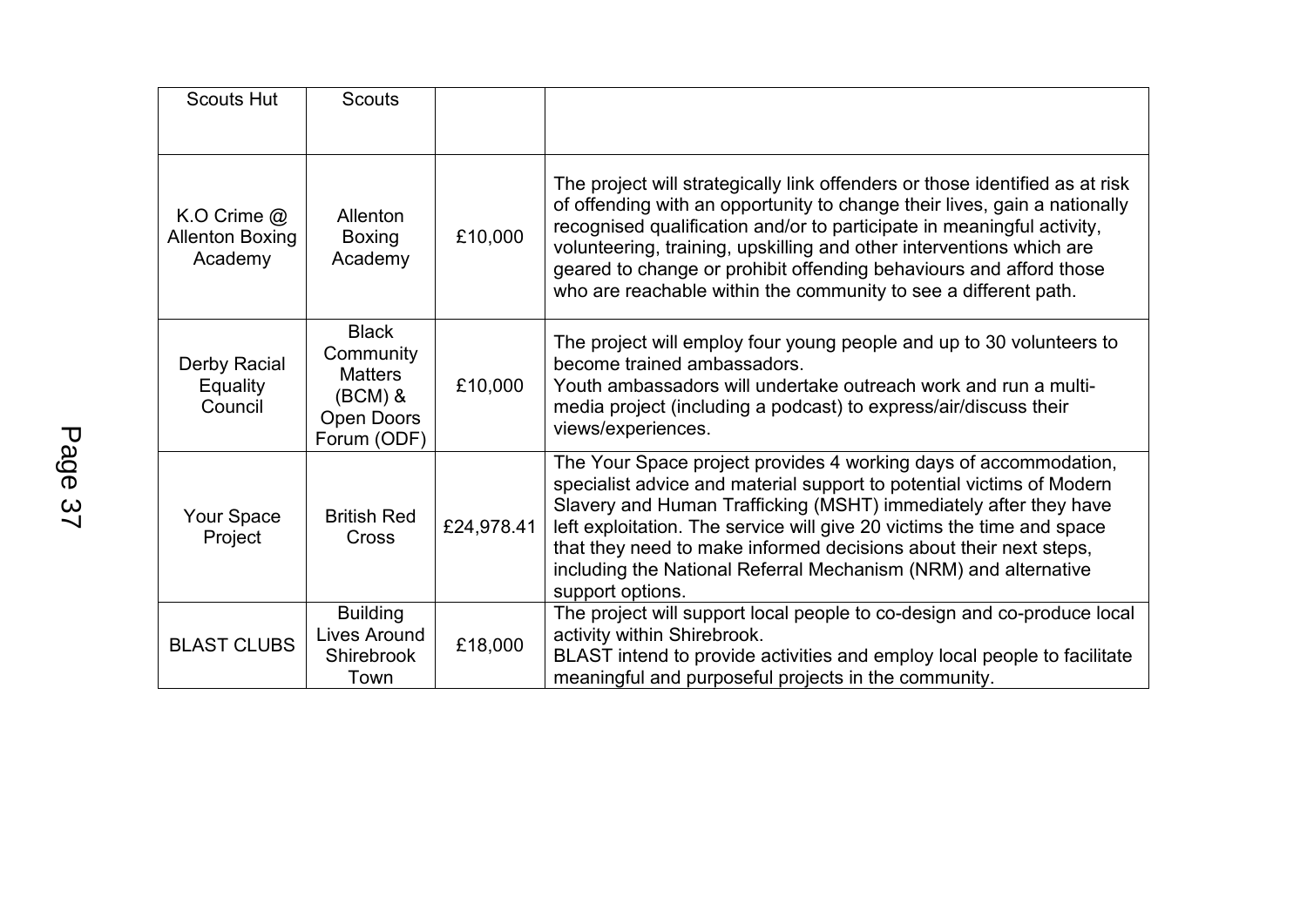| <b>DISC</b><br>implementation                | Cathedral<br>Quarter<br><b>Business</b><br>Improvement<br>District (BID) | £6,500  | To project will work with businesses in the BID area to reduce crime<br>and co-ordinate an online crime reduction scheme through partnership<br>working. The scheme will be used to share information in more depth<br>and swiftly via the DISC system, to allow retailers to disrupt, deter and<br>prevent crime. Data collated can be used to highlight hot spots,<br>particular issues and persistent offenders in and across different areas<br>as well as looking at enforcement resource in hotspot areas.                                                                                                                                               |
|----------------------------------------------|--------------------------------------------------------------------------|---------|----------------------------------------------------------------------------------------------------------------------------------------------------------------------------------------------------------------------------------------------------------------------------------------------------------------------------------------------------------------------------------------------------------------------------------------------------------------------------------------------------------------------------------------------------------------------------------------------------------------------------------------------------------------|
| As Safe As<br>Houses project                 | Deaf-initely<br>Women                                                    | £20,000 | The project will employ a hard of hearing/deaf/deafblind woman to<br>work as an 'As Safe As Houses Home Security Adviser' to carry out<br>home visits to assist deaf, deafblind and hard of hearing women to feel<br>safe and secure.                                                                                                                                                                                                                                                                                                                                                                                                                          |
| Keeping<br>DWICA &<br>Community<br>safe      | Derby West<br>Indian<br>Community<br>Association                         | £2,880  | The project will upgrade the CCTV facilities of the centre and allow<br>staff to take part in a personal safety workshop delivered by Oakwood<br>House Training. The course will explore Personal Safety, Conflict<br>Management and Lone Working.                                                                                                                                                                                                                                                                                                                                                                                                             |
| Making<br><b>Elvaston Safe</b><br>and Secure | Elvaston<br><b>Cricket Club</b>                                          | £1,400  | The project will facilitate the improvement of security within the<br>grounds to prevent equipment from being stolen or damaged.                                                                                                                                                                                                                                                                                                                                                                                                                                                                                                                               |
| Not today, she<br>said                       | Evergreen<br>Collective                                                  | £18,000 | The project 'Not today, she said' will provide an uplifting and<br>empowering campaign that highlights the need for British Muslim<br>women to be confident in their identity and speak out when they need<br>to.<br>This will also include Workshops and activities for women based on<br>resilience, confidence and empowerment. This area will also consist of<br>self-defence classes. And finally a support network and group for<br>women that have experienced any form of Islamophobia or bias for<br>being Muslim and a woman. The support group will also allow<br>signposting to other organisations that may be able to help the women<br>further. |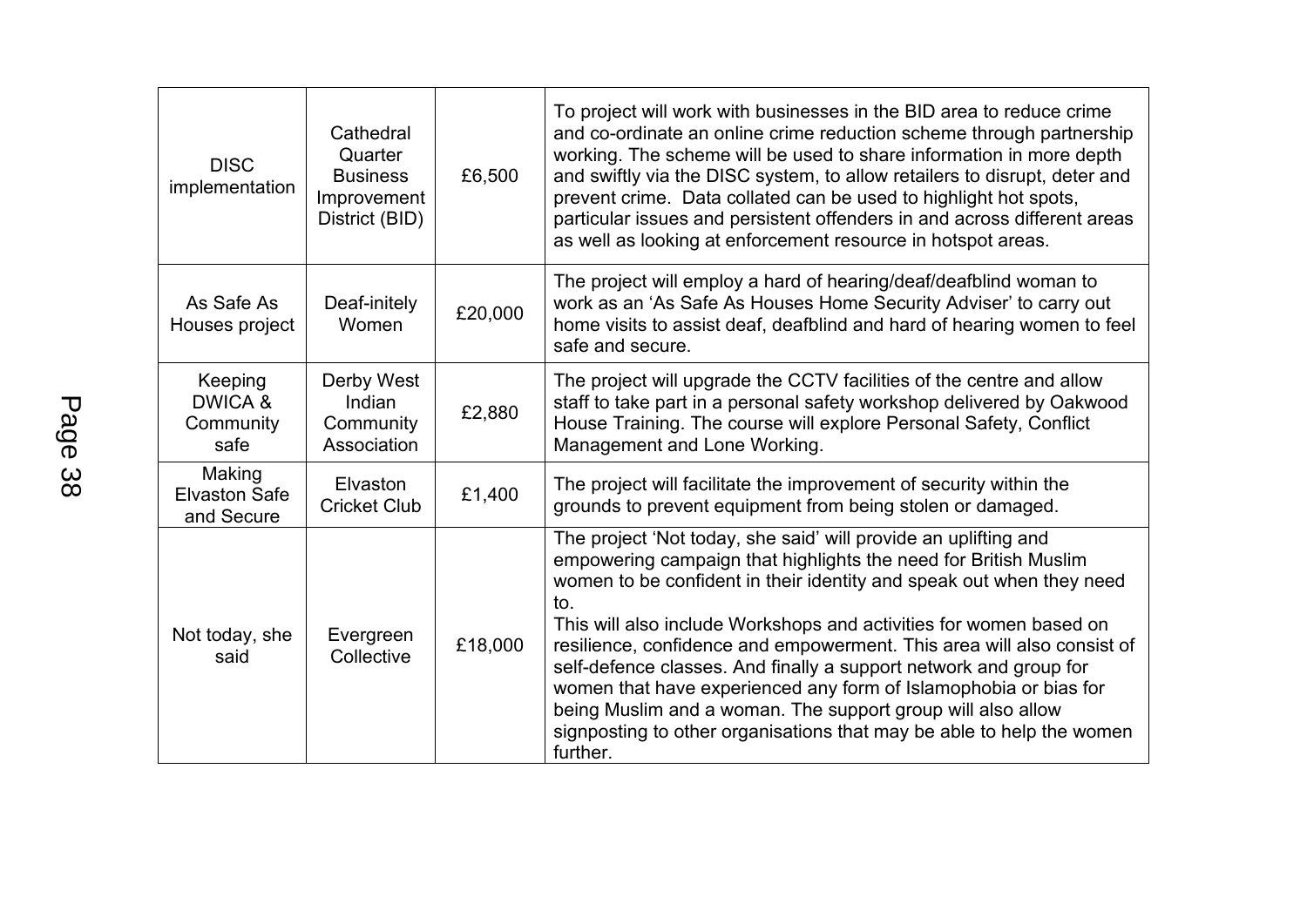| Vehicle for<br>farm-based               | <b>Good News</b><br><b>Family Care</b>                                | £21,000 | The project will facilitate Farm-Based Skills Development/Social<br>Enterprise Training situated in the Goyt valley to more people within                                                                                                                                                                                                                                                                                                                                                                                                      |
|-----------------------------------------|-----------------------------------------------------------------------|---------|------------------------------------------------------------------------------------------------------------------------------------------------------------------------------------------------------------------------------------------------------------------------------------------------------------------------------------------------------------------------------------------------------------------------------------------------------------------------------------------------------------------------------------------------|
| skills-projects                         | (Homes) Ltd                                                           |         | High Peak, Derbyshire.                                                                                                                                                                                                                                                                                                                                                                                                                                                                                                                         |
| 2021 Summer<br>program of<br>activities | Grassmoor<br>and Hasland<br>Youth and<br>Children<br>Support<br>Group | £3,000  | The project will deliver a six-week program in the summer holidays in<br>two localities (Grassmoor and Hasland). The planned offer includes<br>four multi-sports sessions per week for the entire six-week holidays,<br>and one 'Extreme Wheels' session per week - climbing wall, body<br>zorbing, wheeled activities etc.<br>The activities will take place on local parks and be led by Samba<br>Sports, with support from volunteers. The participants will be provided<br>free food from the 'holiday hunger' offer via Fareshare funding |
| Restore                                 | Jacob's Well<br>(Derby)                                               | £12,000 | The project will support women working in the sex industry, both on<br>street and within private accommodation.<br>The aim is to provide immediate support whilst women are working, in<br>the form of refreshments, condoms, National Ugly Mug alerts,<br>signposting to relevant services, and a safe and friendly space on the<br>streets. In this way the project provides emotional, physical, spiritual,<br>and social support to some of the most vulnerable members of society.                                                        |
| <b>CCTV</b>                             | Melbourne<br>Assembly<br>Rooms                                        | £6,300  | The project will facilitate the installation of CCTV at the Melbourne<br>Assembly Rooms (MARs) and whole site in South Derbyshire.                                                                                                                                                                                                                                                                                                                                                                                                             |
| Community<br>Advisory<br>Service        | Pakistan<br>Community<br>Centre                                       | £22,500 | The project intends to address deprivation and social exclusion which<br>has been exacerbated by Covid-19. The project will provide culturally<br>specific community support services by recruiting a Community<br>Support Officer. The proposed officer's role is vital to provide IAG,<br>signposting and a complimented needs-based counselling service.                                                                                                                                                                                    |
| Connect<br><b>Against Crime</b>         | PcRefurb                                                              | £22,500 | The project will work alongside statutory and community-based<br>organisations to provide refurbished I.T. equipment and crime safety<br>advice to vulnerable people, families and community groups in the<br>High Peak, thereby bridging the 'digital divide'.                                                                                                                                                                                                                                                                                |
| <b>Project Nova</b>                     | $RFEA - The$<br>Forces                                                | £18,000 | The project proposes to deliver across Derbyshire, working with the<br>constabulary to support vulnerable veterans who enter into the criminal                                                                                                                                                                                                                                                                                                                                                                                                 |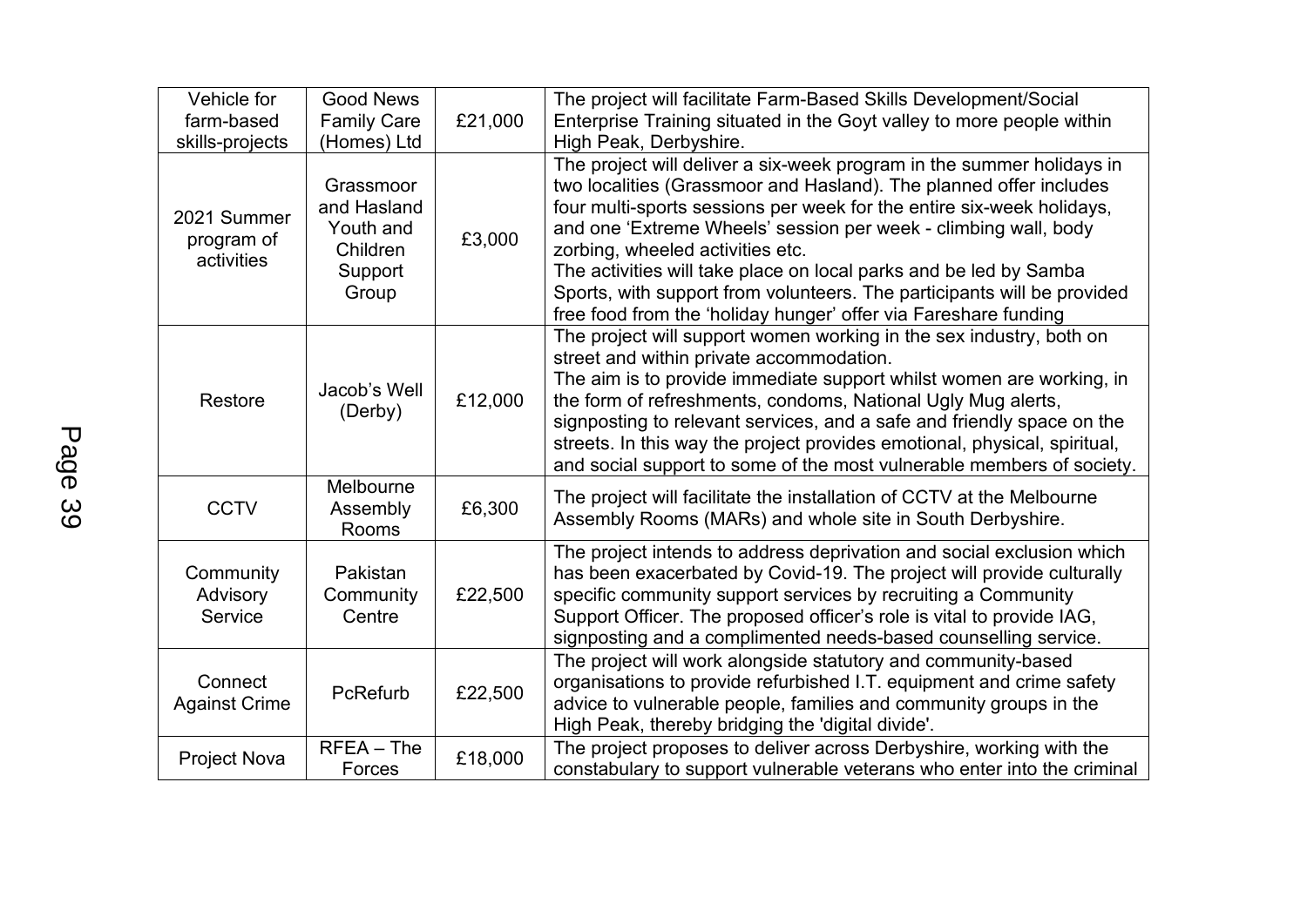|                               | Employment<br>Charity                                                           |         | justice system, to address the impact of drugs, alcohol and mental<br>health by providing emotional and practical support with an aim to<br>reducing reoffending.                                                                                                                                                                                                                                                                                                                                                                            |
|-------------------------------|---------------------------------------------------------------------------------|---------|----------------------------------------------------------------------------------------------------------------------------------------------------------------------------------------------------------------------------------------------------------------------------------------------------------------------------------------------------------------------------------------------------------------------------------------------------------------------------------------------------------------------------------------------|
| Rhubarb<br>Resilience         | Rhubarb<br>Farm CIC                                                             | £18,500 | The project proposes to employ a Training Manager to deliver a range<br>of training courses, awareness workshops and skills development to<br>the vulnerable people that Rhubarb Farm works with.                                                                                                                                                                                                                                                                                                                                            |
| Roma Alliance<br>Derby        | St James<br>Centre                                                              | £20,000 | The project will use community friendly Active Re-engagement and<br>Consultation to:<br>1. Identify the areas of vulnerability as experienced by the Roma<br><b>Community in Derby</b><br>2. Work with Roma people to create practical interventions that will<br>reduce basic needs and strengthen the Community<br>3. Reduce the likelihood of the Community becoming the victims or<br>perpetrators of crime<br>4. Work with the Community to help them become more settled, prosper<br>and make their contribution to the life of Derby. |
| <b>DISC</b><br>implementation | <b>St Peters</b><br>Quarter<br><b>Business</b><br>Improvement<br>District (BID) | £3,000  | The project will work with businesses in the BID area to reduce crime<br>and co-ordinate an online crime reduction scheme through partnership<br>working. The scheme will be used to share information in more depth<br>and swiftly via the DISC system, to allow retailers to disrupt, deter and<br>prevent crime. Data collated can be used to highlight hot spots,<br>particular issues and persistent offenders in and across different areas<br>as well as looking at enforcement resource in hotspot areas.                            |
| Zink<br>Community<br>Hub      | The Zink<br>Project CIO                                                         | £20,000 | The project will facilitate the creation of a new community hub in<br>Buxton which is open to all, but targeted at people made unemployed,<br>isolated or experiencing poor mental health because of lockdown in<br>addition to Zink's usual clientele who are generally experiencing<br>poverty or isolation because of unemployment, addiction, age, ill<br>health, criminal record, disability, homelessness, unemployment, lack<br>of family support/social network.                                                                     |
| Redevelopment<br>of Town Head | <b>Tideswell</b><br>Parish                                                      | £7,500  | The project will refurbish Town Head Park as a means of facilitating a<br>focal meeting point for children and their parents, a safe space to play                                                                                                                                                                                                                                                                                                                                                                                           |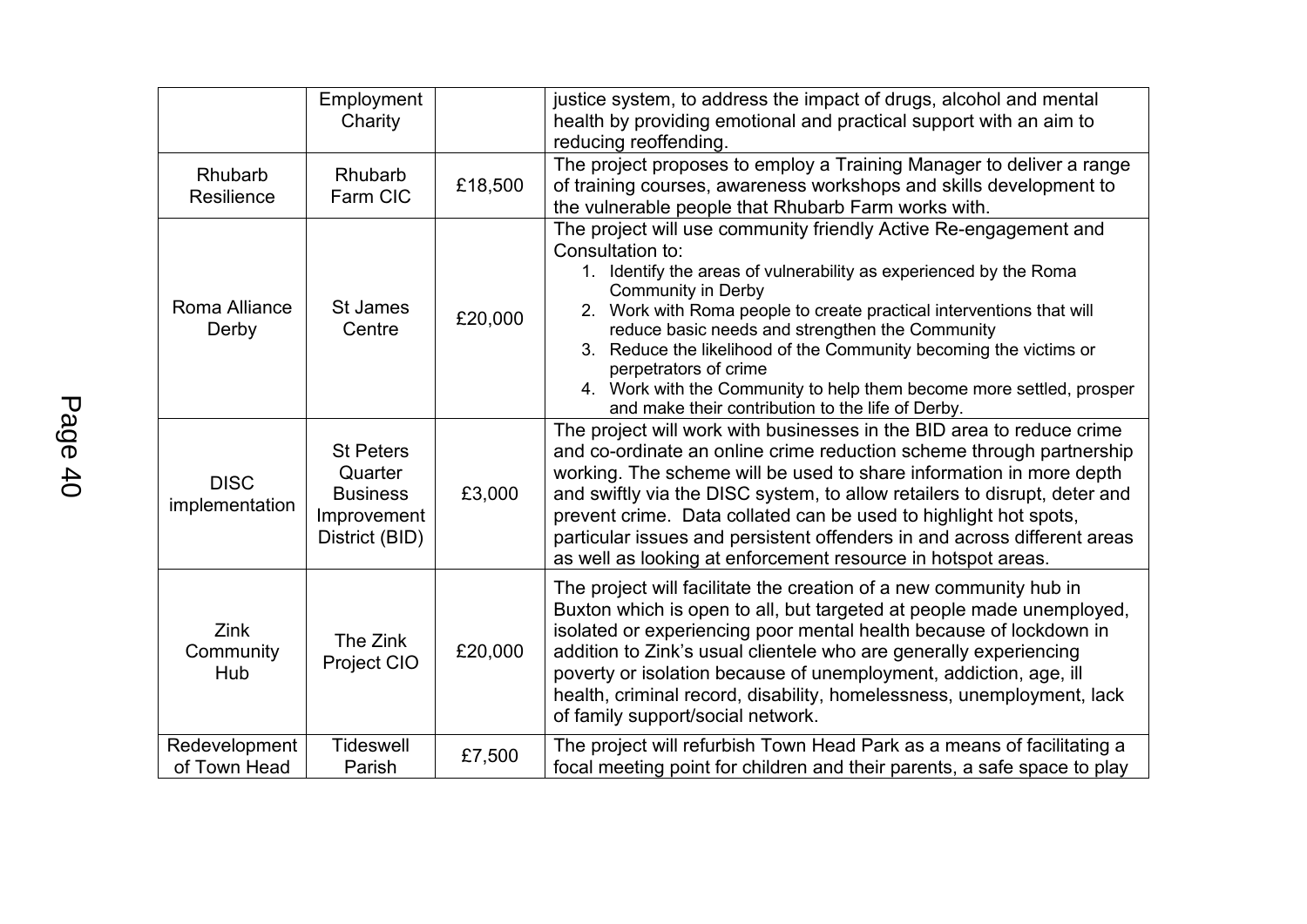| Park                                               | Council                                            |         | and to host events (such as storytelling circle as part of the Community<br>Orchard programme). The project intends to replace outdated play<br>equipment, provide a picnic area and some designated space for sport<br>and exercise.                                                                           |
|----------------------------------------------------|----------------------------------------------------|---------|-----------------------------------------------------------------------------------------------------------------------------------------------------------------------------------------------------------------------------------------------------------------------------------------------------------------|
| $CCTV -$<br><b>WHITTINGTON</b><br><b>LANE PARK</b> | Unstone<br>Parish<br>Council                       | £8,000  | The project will provide updated CCTV to one of the public children's<br>play areas which will assist in the prevention of both crime and drug<br>abuse. It should also make anyone using the park feel more safe and<br>secure whilst enjoying the facilities with their families.                             |
| The Sikh<br><b>Soldier Film</b>                    | Windows<br>Zebra<br>Productions                    | £10,000 | The project will produce a non-for profit WW1 short film with a Sikh<br>soldier as its lead character to help improve education, representation<br>and awareness of the Sikhs' involvement in the Great War. Ultimately<br>reducing hate crime for the present and future for the Sikh<br>communities of Derby. |
| Clubhouse                                          | Wingerworth<br><b>Junior Sports</b><br>Association | £10,000 | The project will create a modular facility that includes changing rooms,<br>a clubhouse and space for a youth club for young people aged 6-18.<br>This will promote and encourage wellbeing, fitness interaction in a safe<br>and supportive environment.                                                       |
| <b>Cemetery Road</b><br>Community &<br>Sports Hub  | Glossop<br>North End<br>Community<br>Club          | £10,000 | The project involves the new build of a community and sports hub and<br>the construction of a 3G pitch.<br>The project hopes to improve the physical and social wellbeing of<br>residents in Glossop and the surrounding areas, in the North East<br>region of High Peak in Derbyshire.                         |
| Hope House                                         | Hope House<br>(Chesterfield)<br>Ltd                | £10,000 | The project will facilitate Hope House Support Workers to work with<br>residents in order to increase their life skills, basic skills and provide<br>ongoing support to address their drug and alcohol misuse, anti-social<br>behaviour and offending history.                                                  |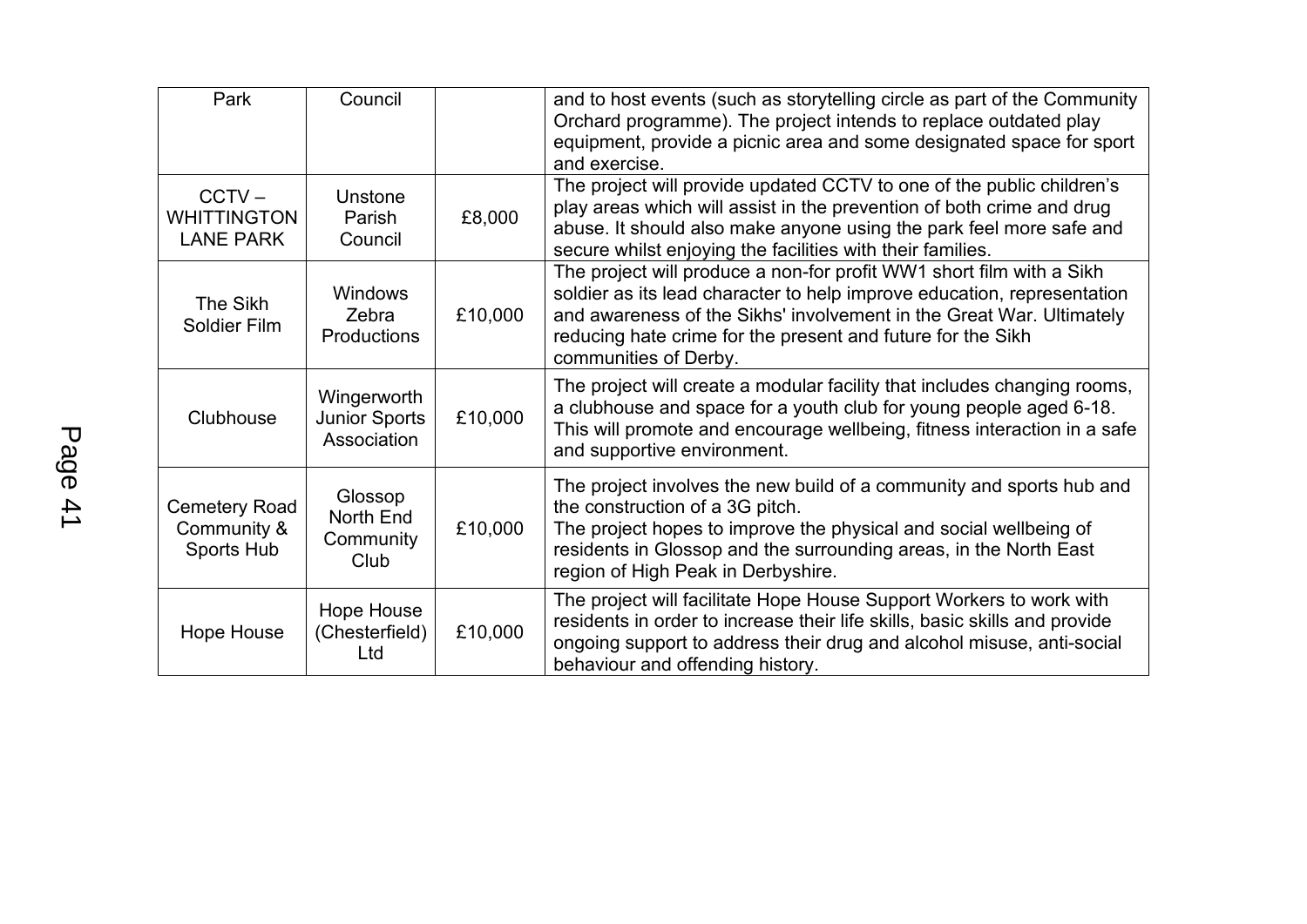Details of commissions and grants awarded along with associated terms and conditions can all be found on the PCC's website.

### **FINANCE**

The Information provided in this Annual Report is taken from reports to the Strategic Priorities Assurance Board of 15 July 2019.

#### **Revenue**

The final outturn against the 2018/19 Revenue Budget is summarised at **Table 1**, which shows that an overall underspend against the Revised Budget occurred for the year of £0.370m.

### **Table 1**

| <b>Budget Heading</b>                       | <b>Original</b><br><b>Budget</b><br>£ | <b>Revised</b><br><b>Budget</b> | <b>Outturn</b><br>£ | Over/<br>(Under)spend |
|---------------------------------------------|---------------------------------------|---------------------------------|---------------------|-----------------------|
| Office of the Police and Crime Commissioner | 3,295,924                             | 3,295,924                       | 2,970,646           | (325, 278)            |
| Police Officer Pay & On Costs               | 100,123,400                           | 101,389,700                     | 101,518,839         | 129,139               |
| Police Staff Pay & On Costs                 | 47,082,500                            | 47,864,800                      | 47,103,892          | (760, 908)            |
| <b>Other Employee Expenses</b>              | 792,000                               | 797,000                         | 717,973             | (79, 027)             |
| <b>Police Pensions</b>                      | 3,047,200                             | 3,047,200                       | 2,829,790           | (217, 410)            |
| <b>Premises</b>                             | 9,761,400                             | 9,761,400                       | 10,408,970          | 647,570               |
| Transport                                   | 3,666,900                             | 3,642,900                       | 3,734,316           | 91,416                |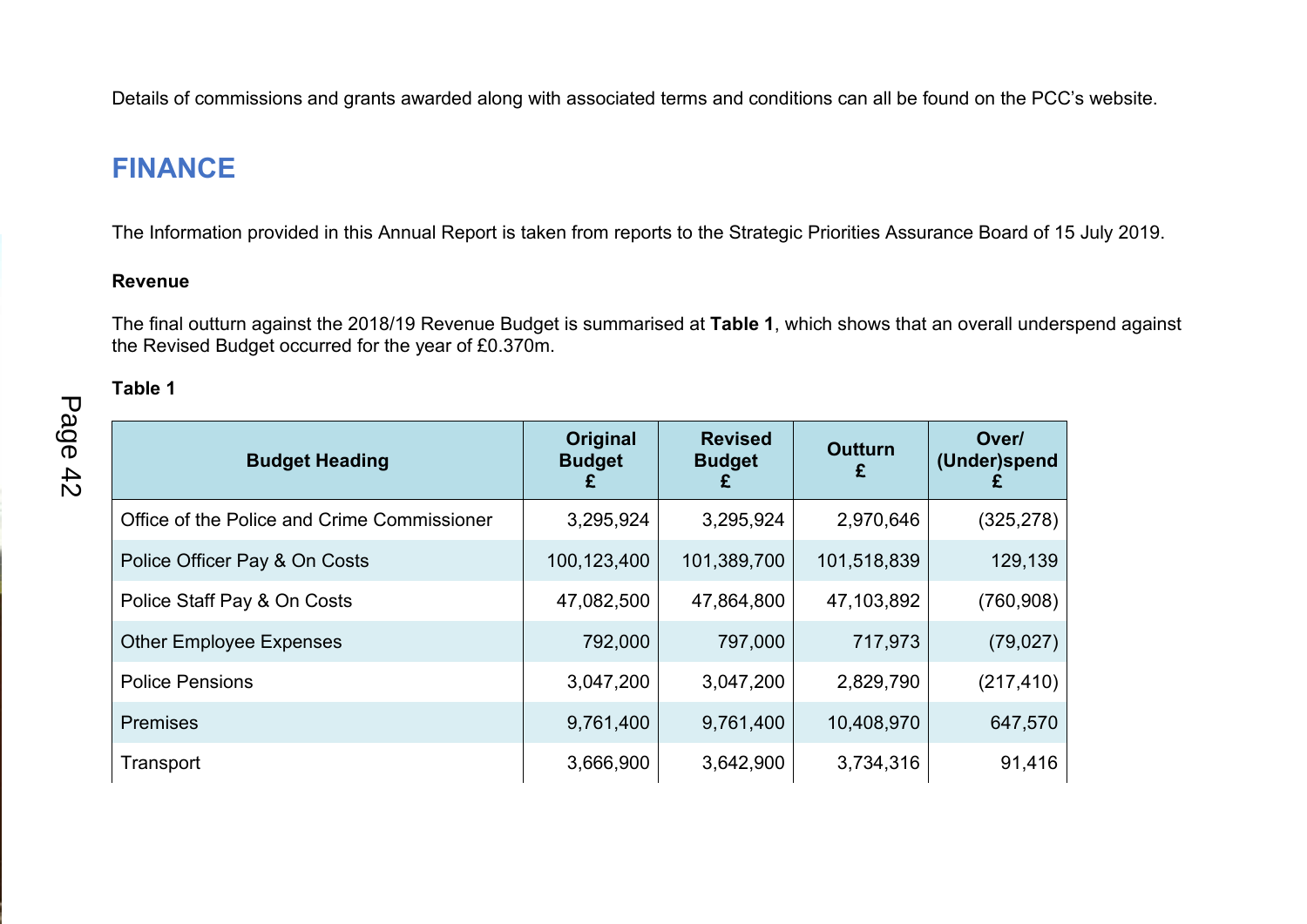| <b>Supplies &amp; Services</b>          | 16,773,219                       | 17,063,319       | 18,243,696  | 1,180,377     |
|-----------------------------------------|----------------------------------|------------------|-------------|---------------|
| Agency                                  | 212,000                          | 212,000          | 223,355     | 11,355        |
| Pay & Price Contingency                 | 0                                | 0                | 0           | 0             |
| <b>Debt Charges</b>                     | 730,900                          | 730,900          | 277,220     | (453, 680)    |
| Revenue Contribution to Capital         | 2,942,000                        | 3,213,500        | 3,213,500   | $\mathbf 0$   |
| <b>Government Grants</b>                | (6,994,481)                      | (7,036,481)      | (8,243,874) | (1, 207, 393) |
| <b>General Income</b>                   | (3,380,000)                      | (3,396,700)      | (4,211,187) | (814, 487)    |
| <b>Regional Units</b>                   | 11,595,900                       | 9,686,600        | 9,460,027   | (226, 573)    |
| <b>Interest Receipts</b>                | (110,000)                        | (110,000)        | (19, 727)   | 90,273        |
| <b>Contributions to/from Reserves</b>   | (720, 159)                       | (1,387,659)      | (1,461,970) | (74, 311)     |
| <b>Sub-Total</b>                        | 188,818,703                      | 188,774,403      | 186,765,466 | (2,008,937)   |
| <b>BCU Fund</b>                         | 318,200                          | 312,600          | 245,697     | (66, 903)     |
| <b>Expenditure on National Policing</b> | 163,400                          | 167,700          | 3,576       | (164, 124)    |
| <b>Other Specific Grants</b>            | 62,000                           | 62,000           | 57,581      | (4, 419)      |
| Partnerships                            | 516,500                          | 562,100          | 378,098     | (184,002)     |
| <b>TOTAL DERBYSHIRE POLICE</b>          | 189,878,803                      | 189,878,803      | 187,450,418 | (2,428,385)   |
|                                         | additional Council Tax surpluses | $\boldsymbol{0}$ |             |               |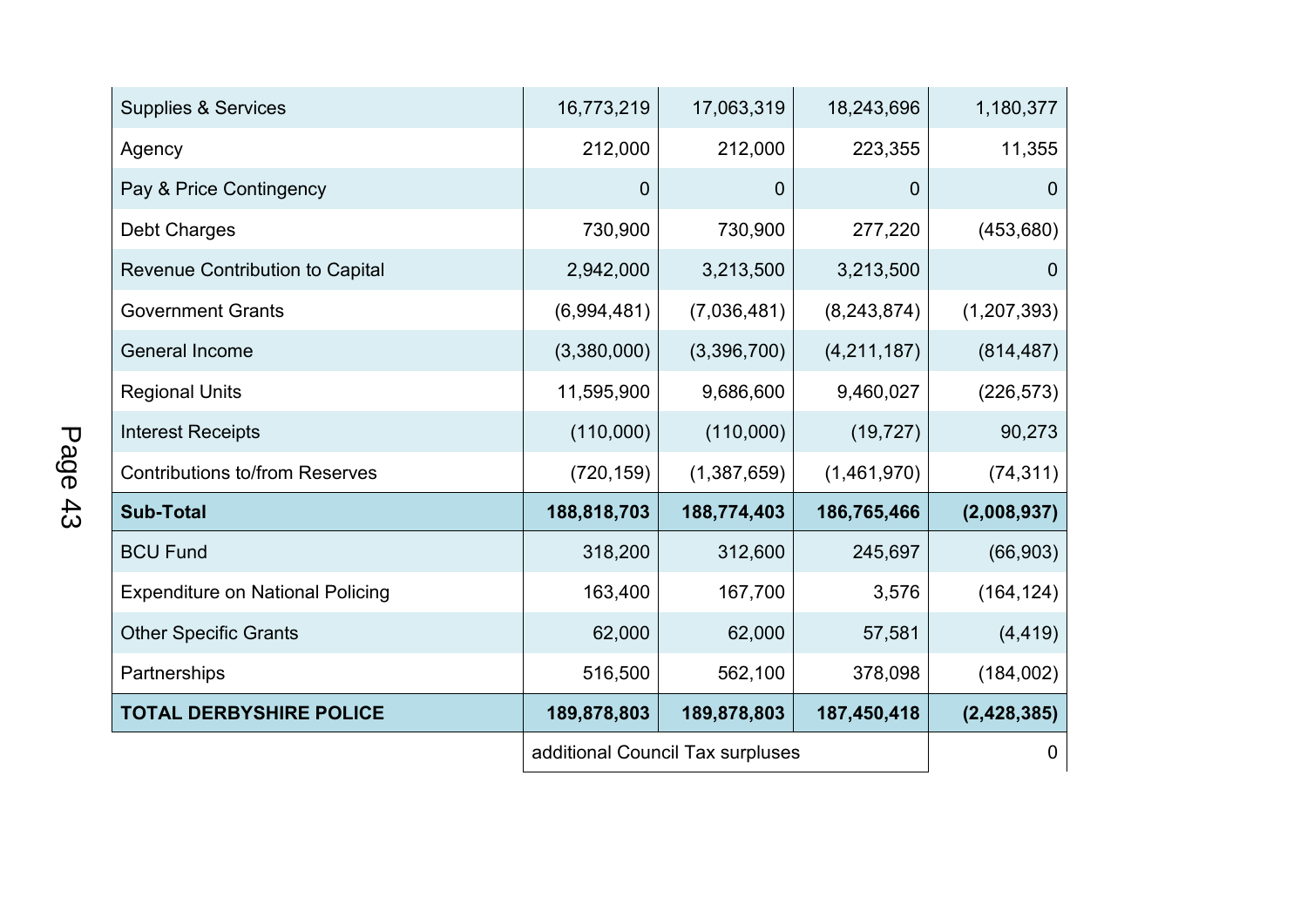| <b>TOTAL UNDERSPEND</b>                                     | (2,428,385) |
|-------------------------------------------------------------|-------------|
| less: Earmarked Covid-19 Funding                            | 757,053     |
| less: Earmarked Officer Uplift Funding                      | 497,000     |
| less: Earmarked Carry-Forwards                              | 447,400     |
| less: Transfer to the PCC's Reserve                         | 356,191     |
| <b>NET UNDERSPEND AFTER EARMARKED</b><br><b>UNDERSPENDS</b> | (370, 741)  |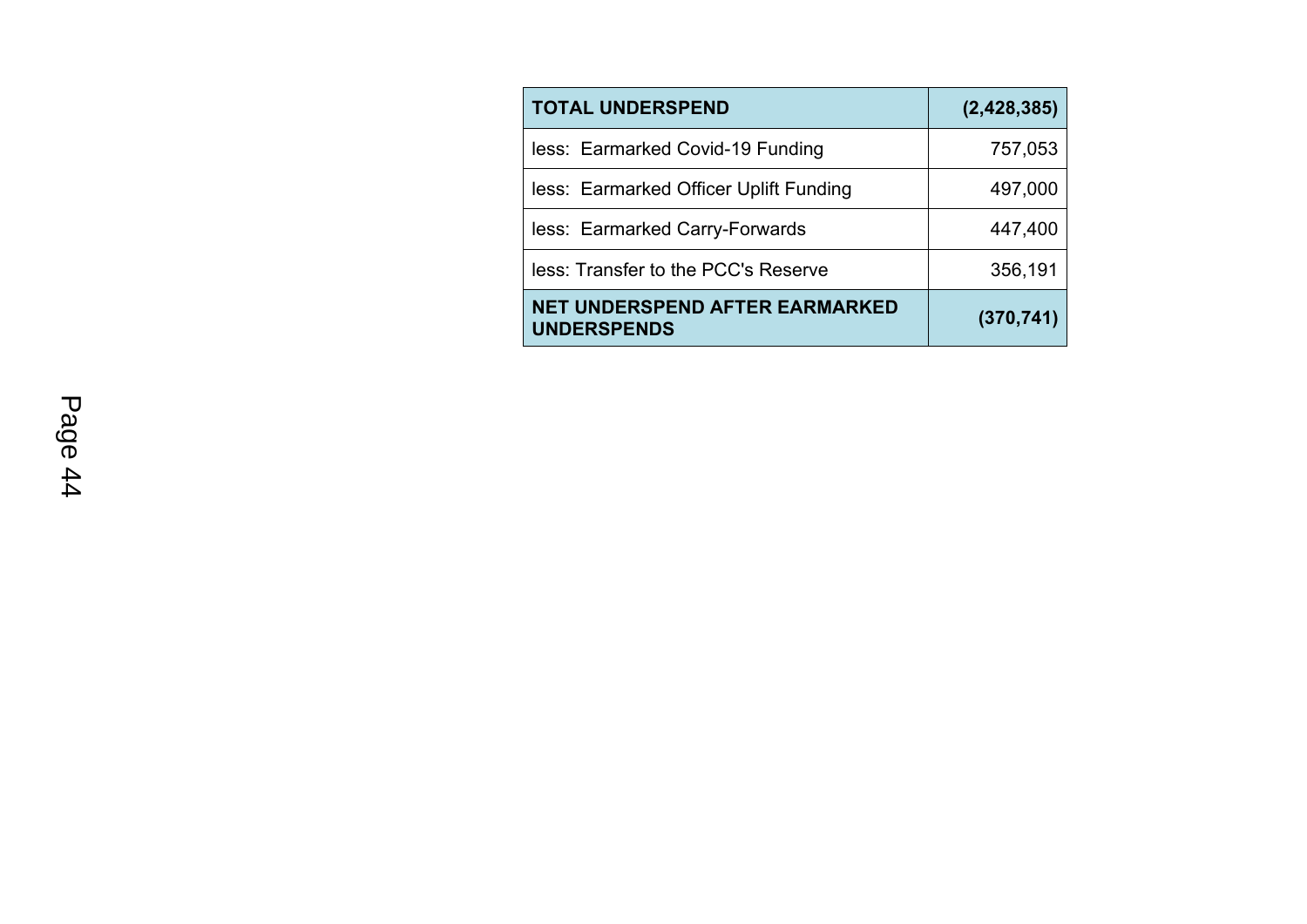#### **Capital**

The Commissioner's capital outturn position for 2020/21 is shown in **Table 2**. It shows actual expenditure of £13.605m (87.9%) against an approved Capital Programme for 2020/21 of £15.467 as summarised below:

**Table 2**

|                                                                | Ref            | 2020/21<br><b>Revised</b><br><b>Budget</b><br>£'000 | 2020/21<br>Outturn<br>£'000 | <b>Budget</b><br>Remaining<br>£'000 | Reprofile<br>to<br>2021/22<br>£'000 |
|----------------------------------------------------------------|----------------|-----------------------------------------------------|-----------------------------|-------------------------------------|-------------------------------------|
| <b>EXPENDITURE</b>                                             |                |                                                     |                             |                                     |                                     |
|                                                                |                |                                                     |                             |                                     |                                     |
| <b>Building Works</b>                                          |                |                                                     |                             |                                     |                                     |
| Co-Locations with Fire                                         | 1              | 214                                                 | 60                          | 154                                 | 154                                 |
| Business Continuity - Security Issues & UPS                    |                | 90                                                  | 13                          | 77                                  | 77                                  |
| Derby East LPU Accommodation                                   | $\overline{2}$ | 5,800                                               | 5,381                       | 419                                 | 419                                 |
| North East Division Accommodation                              | 3              | 200                                                 | 23                          | 177                                 | 177                                 |
| Other Building schemes (Refurbishments, Heating etc)           | 4              | 3,419                                               | 1,836                       | 1,583                               | 1,583                               |
| <b>Total Building Works</b>                                    |                | 9,723                                               | 7,313                       | 2,410                               | 2,410                               |
|                                                                |                |                                                     |                             |                                     |                                     |
| <b>Vehicles &amp; Equipment</b>                                |                |                                                     |                             |                                     |                                     |
| General Vehicle & Chief Officer Vehicle Replacement Programmes |                | 1,557                                               | 1,554                       | 3                                   | $\blacksquare$                      |
| <b>CREST Vehicles</b>                                          |                | 42                                                  | 0                           | 42                                  | 40                                  |
| Equipment (incl Health & Safety)                               |                | 320                                                 | 208                         | 112                                 | 111                                 |
| <b>Tasers</b>                                                  |                | 244                                                 | 245                         | (1)                                 | $\sim$                              |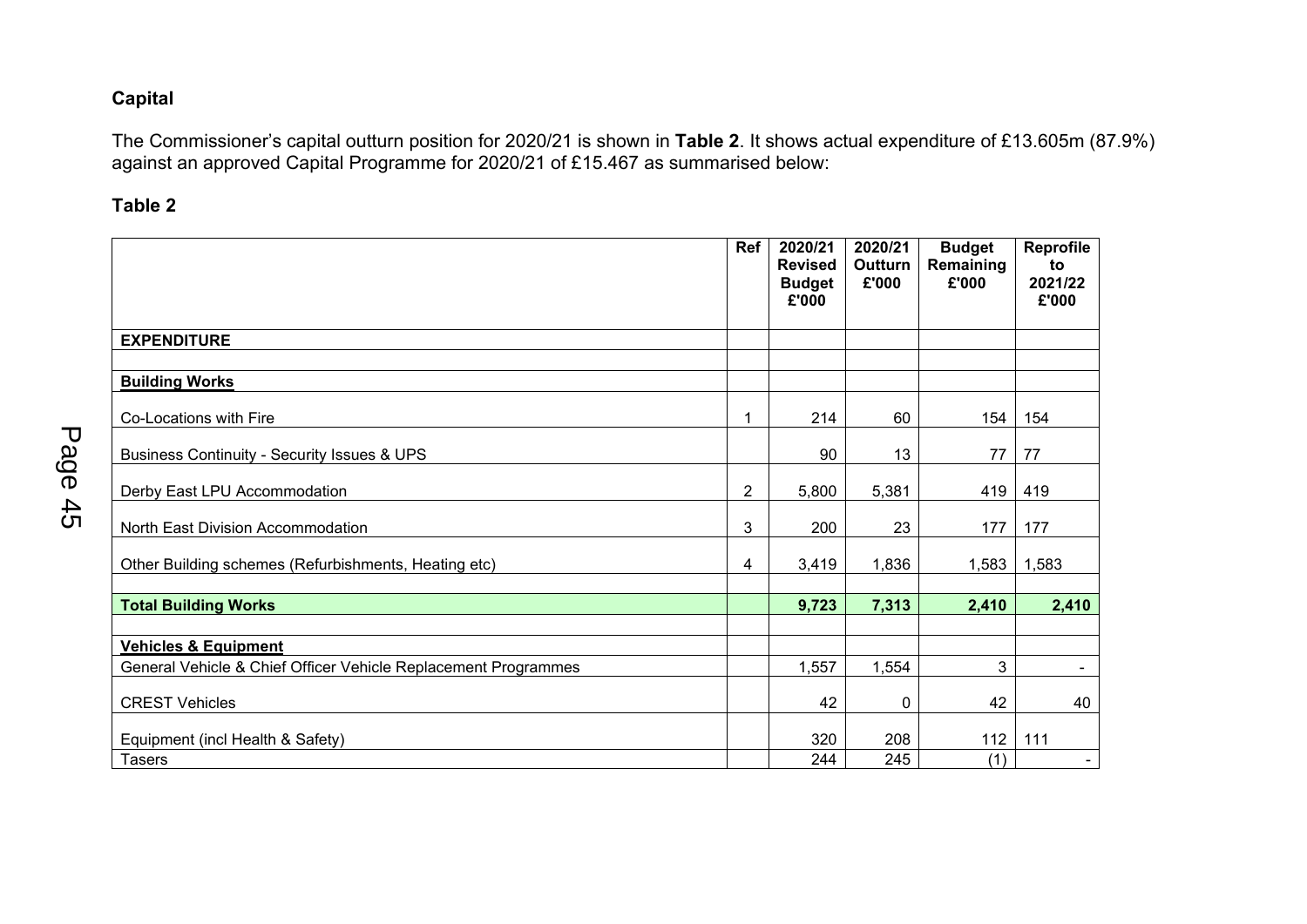| <b>Total Vehicles &amp; Equipment</b>                                                 | $5\phantom{1}$ | 2,163  | 2,007  | 156            | 151            |
|---------------------------------------------------------------------------------------|----------------|--------|--------|----------------|----------------|
|                                                                                       |                |        |        |                |                |
| <b>IS Schemes</b>                                                                     |                |        |        |                |                |
| IS Replacement Projects                                                               | 6,7            | 1,677  | 1,212  | 465            | 499            |
| IS Infrastructure Projects                                                            |                | 150    | 106    | 44             | 43             |
| <b>IS Customer Projects</b>                                                           | 8              | 225    | 86     | 139            | 139            |
| Body Worn Video                                                                       |                | 636    | 636    | $\blacksquare$ | $\blacksquare$ |
| Call Centre Telephony System                                                          | 9              | 558    | 49     | 509            | 486            |
| <b>Total IS Schemes</b>                                                               |                | 3,246  | 2,089  | 1,157          | 1,167          |
|                                                                                       |                |        |        |                |                |
| East Midlands Counter Terrorism Intelligence Unit (EMCTIU)                            |                | 335    | 276    | 59             | $\sim$         |
|                                                                                       |                |        |        |                |                |
| <b>TOTAL PLANNED EXPENDITURE</b>                                                      |                | 15,467 | 11,685 | 3,782          | 3,728          |
|                                                                                       |                |        |        |                |                |
| <b>National Schemes - Cyber Project funded from grant</b>                             |                | ٠      | 635    | (635)          |                |
|                                                                                       |                |        |        |                |                |
| <b>Regional Schemes - funded by region</b>                                            |                | ٠      | 1,028  | (1,028)        | ٠              |
|                                                                                       |                |        |        |                |                |
| <b>TOTAL PLANNED EXPENDITURE (including Region)</b>                                   |                | 15,467 | 13,348 | 2,119          | 3,728          |
|                                                                                       |                |        |        |                |                |
| Hardware & Equipment (funded through RCCO at year end therefore budget in<br>Revenue) |                |        | 257    |                |                |
|                                                                                       |                |        |        |                |                |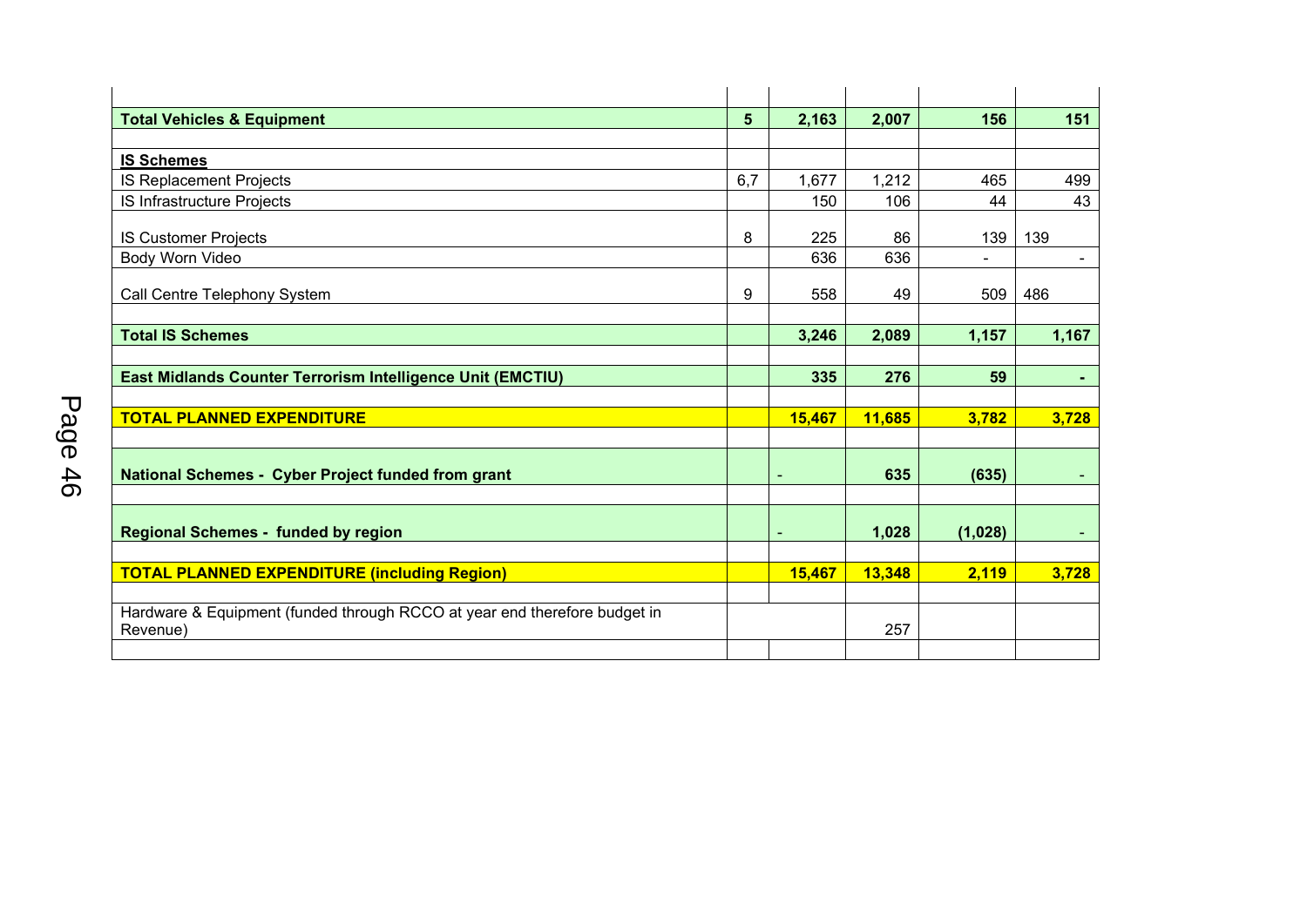#### **Reserves**

**Table 3** gives a summary of reserves held by the Police and Crime Commissioner.

#### **Table 3**

#### Balances b/fwd at 1/04/20 Movements (to) / from Revenue **Transfers** Between Reserves **Contributions** to Capital Balances at 31/03/21 Projected **Movements** (to) / from Revenue Projected **Contributions** to Capital Estimated Balances at 31/03/22 Projected Movements (to) / from Revenue Projected **Contributions** to Capital **Estimated** Balances at 31/03/23 Projected **Movements** (to) / from **Revenue**  Projected **Contributions** to Capital **Estimated** Balances at 31/03/24 £ £ £ £ £ £ £ £ £ £ £ £ £ £ GENERAL RESERVES | 5,500,000 | - | - | 5,500,000 | | - | 5,500,000 | - | 5,500,000 | - | 5,500,000 | - | 5,500,000 | - | 5,500,000 | - | 5,500,000 | - | 5,500,000 | - | **EARMARKED RESERVES Useable:-** Operational Funding and Investment Reserve 2,493,585 172,542 217,100 **2,883,227** (590,000) **2,293,227** (211,800) **2,081,427 2,081,427**  Carry-forwards 1,194,314 | ( 217,100) | 839,**594 | 839,594** | 839,594 | 839,594 | PCC Grants & Commissioning 956,339 | 210,032 | 1,**166,371 | 1,066,371** | 1,**066,371** | 1,0**66,371** | 1,066,371 | 1,066 Covid-19 Funding Reserve 757,053 **757,053 757,053** 7**57,053** Officer Uplift Support Costs Reserve - 497,000 **497,000 497,000 497,000 497,000** National Projects Reserve - **- - - -**  Local Council Tax Support - **-** 1,311,401 **1,311,401** (1,311,401) **- - Total Useable:- 4,644,238 1,499,006 0 0 6,143,244 621,401 0 6,764,645 (1,523,201) 0 5,241,444 0 0 5,241,444 Non-useable:-** PFI - Ilkeston 999,205 (75,671) **923,534** (85,772) **837,762** (96,409) **741,353** (106,480) **634,873**  PFI - Derby 2,212,941 (458,484) **1,754,457** (354,106) **1,400,351** (388,984) **1,011,367** (424,270) **587,097**  Insurance 485,365 (338,767) **146,598** 5,400 **151,998** 5,500 **157,498** 6,000 **163,498 Total Non-useable:- 3,697,511 (872,922) 0 2,824,589 (434,478) 0 2,390,111 (479,893) 0 1,910,218 (524,750) 0 1,385,468 TOTAL EARMARKED RESERVES 8,341,749 626,085 0 0 8,967,834 186,923 0 9,154,757 (2,003,094) 0 7,151,663 (524,750) 0 6,626,913 TOTAL RESERVES 13,841,749 626,085 0 0 14,467,834 186,923 0 14,654,757 (2,003,094) 0 12,651,663 (524,750) 0 12,126,913 2020 / 21 2021 / 22 2022 / 23 2023 / 24**

#### **POLICE & CRIME COMMISSIONER FOR DERBYSHIRE STATEMENT OF LEVEL OF RESERVES AT 31 MARCH 2021 AND FORECAST LEVELS TO 31 MARCH 2024**